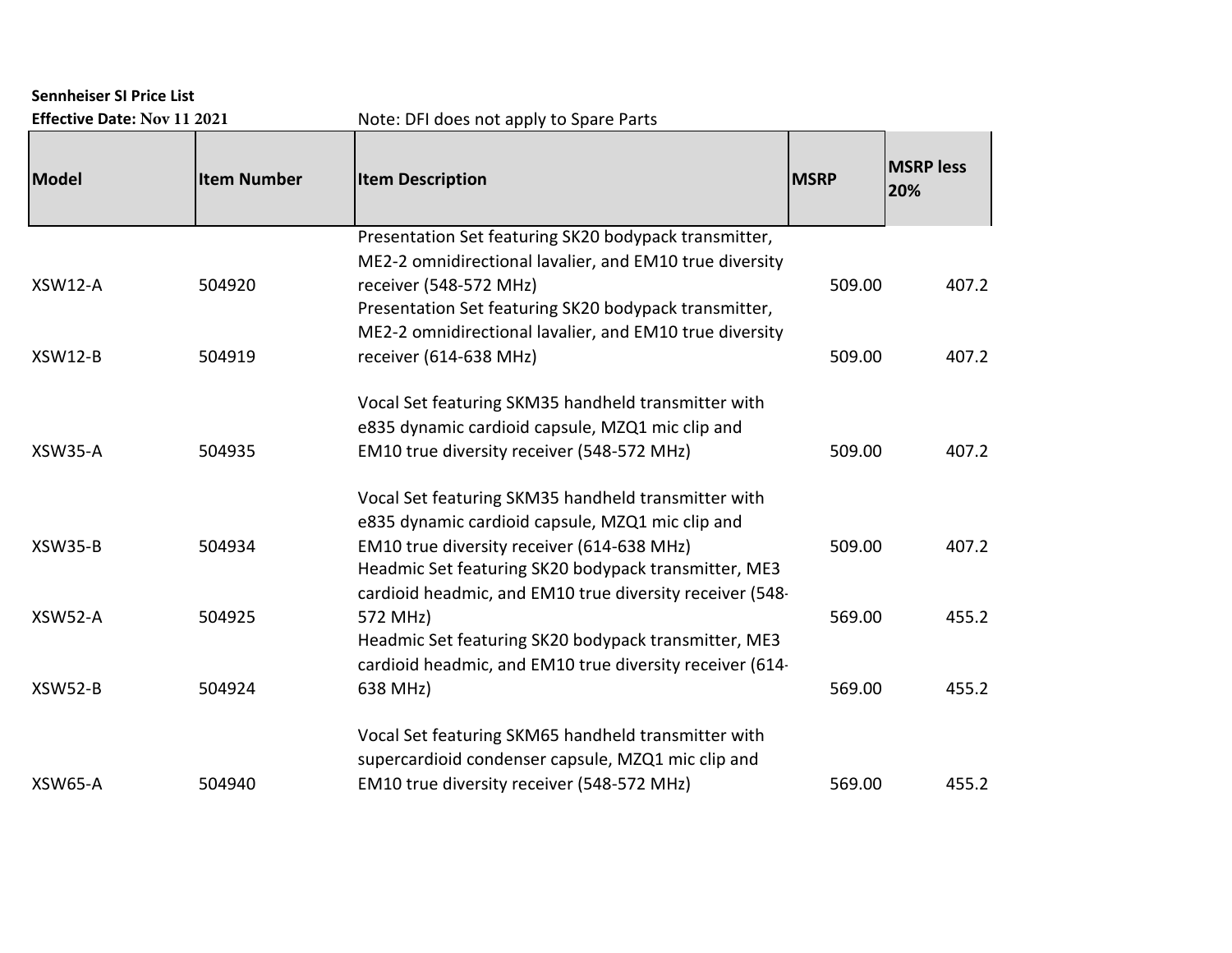|                |        | Vocal Set featuring SKM65 handheld transmitter with     |        |       |
|----------------|--------|---------------------------------------------------------|--------|-------|
|                |        | supercardioid condenser capsule, MZQ1 mic clip and      |        |       |
| <b>XSW65-B</b> | 504939 | EM10 true diversity receiver (614-638 MHz)              | 569.00 | 455.2 |
|                |        | Instrument Set featuring SK20 bodypack transmitter,     |        |       |
|                |        | CI1 instrument cable, and EM10 true diversity receiver  |        |       |
| XSW72-A        | 504930 | (548-572 MHz)                                           | 379.00 | 303.2 |
|                |        | Instrument Set featuring SK20 bodypack transmitter,     |        |       |
|                |        | CI1 instrument cable, and EM10 true diversity receiver  |        |       |
| XSW72-B        | 504929 | $(614 - 638$ MHz)                                       | 379.00 | 303.2 |
|                |        | SKM100 G3 handheld transmitter with e935 cardioid       |        |       |
|                |        | dynamic capsule and EM100 G3 rack-mountable             |        |       |
|                |        | diversity receiver. GA3 rack kit not included. (516-558 |        |       |
|                |        | MHz)                                                    |        |       |
| EW100-935G3-A  | 504262 |                                                         | 849.00 | 679.2 |
|                |        | SKM100 G3 handheld transmitter with e935 cardioid       |        |       |
|                |        | dynamic capsule and EM100 G3 rack-mountable             |        |       |
| EW100-935G3-A1 |        | diversity receiver. GA3 rack kit not included. (470-516 |        |       |
|                | 507164 | MHz)                                                    |        |       |
|                |        |                                                         | 849.00 | 679.2 |
|                |        | SKM100 G3 handheld transmitter with e935 cardioid       |        |       |
|                |        | dynamic capsule and EM100 G3 rack-mountable             |        |       |
| EW100-935G3-B  |        | diversity receiver. GA3 rack kit not included. (626-668 |        |       |
|                | 504264 | MHz)                                                    | 849.00 | 679.2 |
|                |        | SKM100 G3 handheld transmitter with e935 cardioid       |        |       |
|                |        | dynamic capsule and EM100 G3 rack-mountable             |        |       |
|                |        | diversity receiver. GA3 rack kit not included. (566-608 |        |       |
| EW100-935G3-G  |        | MHz)                                                    |        |       |
|                | 504263 |                                                         | 849.00 | 679.2 |
|                |        | SKM100 G3 handheld transmitter with e945                |        |       |
|                |        | supercardioid dynamic capsule and EM100 G3 rack-        |        |       |
| EW100-945G3-A  |        | mountable diversity receiver. GA3 rack kit not          |        |       |
|                | 504270 | included. (516-558 MHz).                                | 899.00 | 719.2 |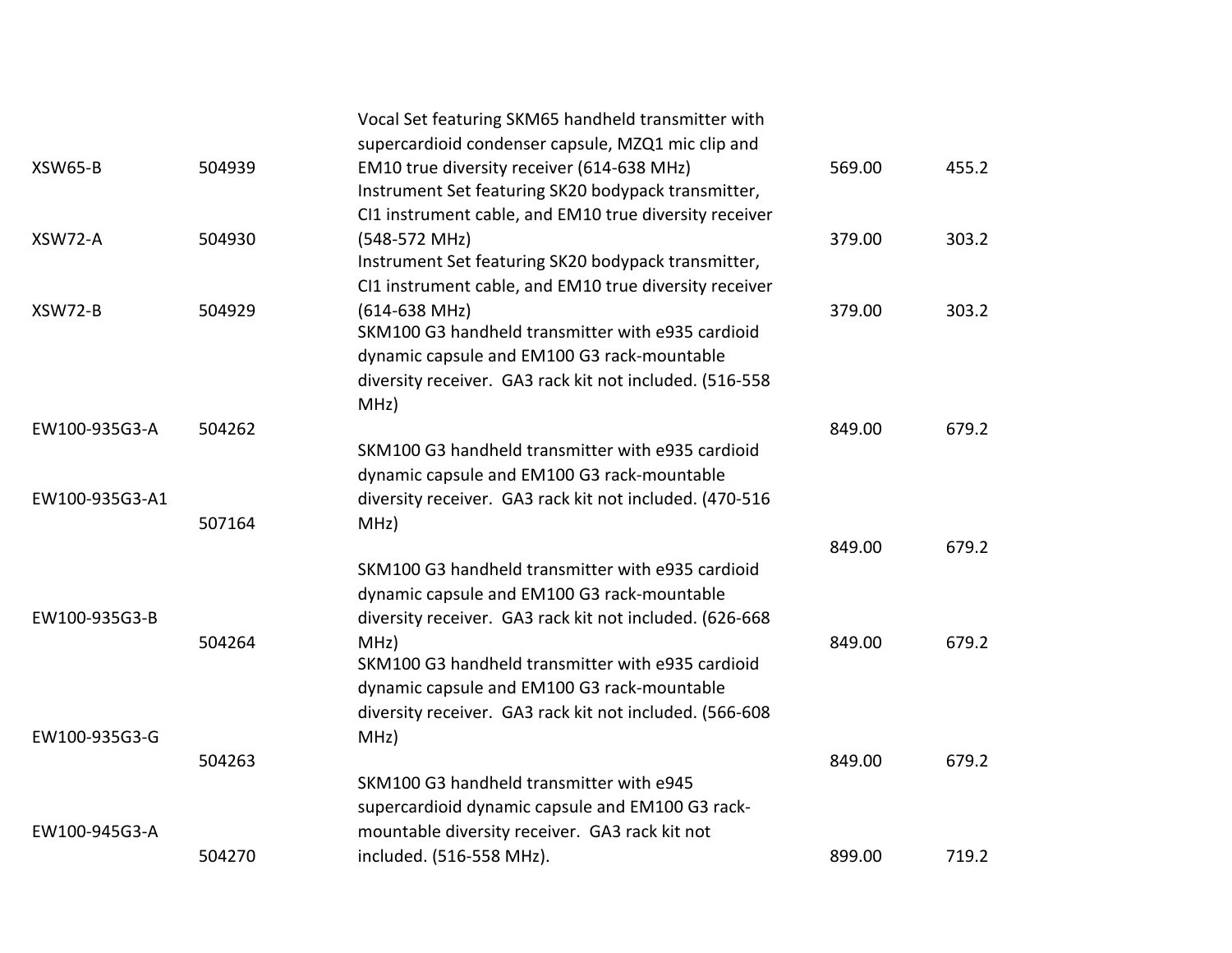|                |        | SKM100 G3 handheld transmitter with e945             |        |       |
|----------------|--------|------------------------------------------------------|--------|-------|
|                |        | supercardioid dynamic capsule and EM100 G3 rack-     |        |       |
|                |        | mountable diversity receiver. GA3 rack kit not       |        |       |
| EW100-945G3-A1 | 507165 | included. (470-516 MHz)                              |        |       |
|                |        |                                                      | 899.00 | 719.2 |
|                |        | SKM100 G3 handheld transmitter with e945             |        |       |
|                |        | supercardioid dynamic capsule and EM100 G3 rack-     |        |       |
|                |        | mountable diversity receiver. GA3 rack kit not       |        |       |
| EW100-945G3-B  |        | included. (626-668 MHz)                              |        |       |
|                | 504272 |                                                      | 899.00 | 719.2 |
|                |        | SKM100 G3 handheld transmitter with e945             |        |       |
|                |        | supercardioid dynamic capsule and EM100 G3 rack-     |        |       |
| EW100-945G3-G  |        | mountable diversity receiver. GA3 rack kit not       |        |       |
|                | 504271 | included. (566-608 MHz).                             | 899.00 | 719.2 |
|                |        | SK100 G3 bodypack transmitter, ME2 omni lavalier and |        |       |
|                |        | EM100 G3 rack-mountable receiver. GA3 rack kit not   |        |       |
| EW112G3-A      | 503169 | included. (516-558 MHz)                              | 819.00 | 655.2 |
|                |        | SK100 G3 bodypack transmitter, ME2 omni lavalier and |        |       |
|                |        | EM100 G3 rack-mountable receiver. GA3 rack kit not   |        |       |
|                | 507157 | included. (470 - 516 MHz)                            |        |       |
| EW112G3-A1     |        |                                                      | 819.00 | 655.2 |
|                |        | SK100 G3 bodypack transmitter, ME2 omni lavalier and |        |       |
|                |        | EM100 G3 rack-mountable receiver. GA3 rack kit not   |        |       |
| EW112G3-B      | 503175 | included. (626-668 MHz)                              | 819.00 | 655.2 |
|                |        | SK100 G3 bodypack transmitter, ME2 omni lavalier and |        |       |
|                |        | EM100 G3 rack-mountable receiver. GA3 rack kit not   |        |       |
| EW112G3-G      | 503172 | included. (566-608 MHz)                              | 819.00 | 655.2 |
|                |        | SK100 G3 bodypack transmitter, ME4 cardioid lavalier |        |       |
|                |        | and EM100 G3 rack-mountable receiver. GA3 rack kit   |        |       |
| EW122G3-A      | 503187 | not included. (516-558 MHz)                          | 819.00 | 655.2 |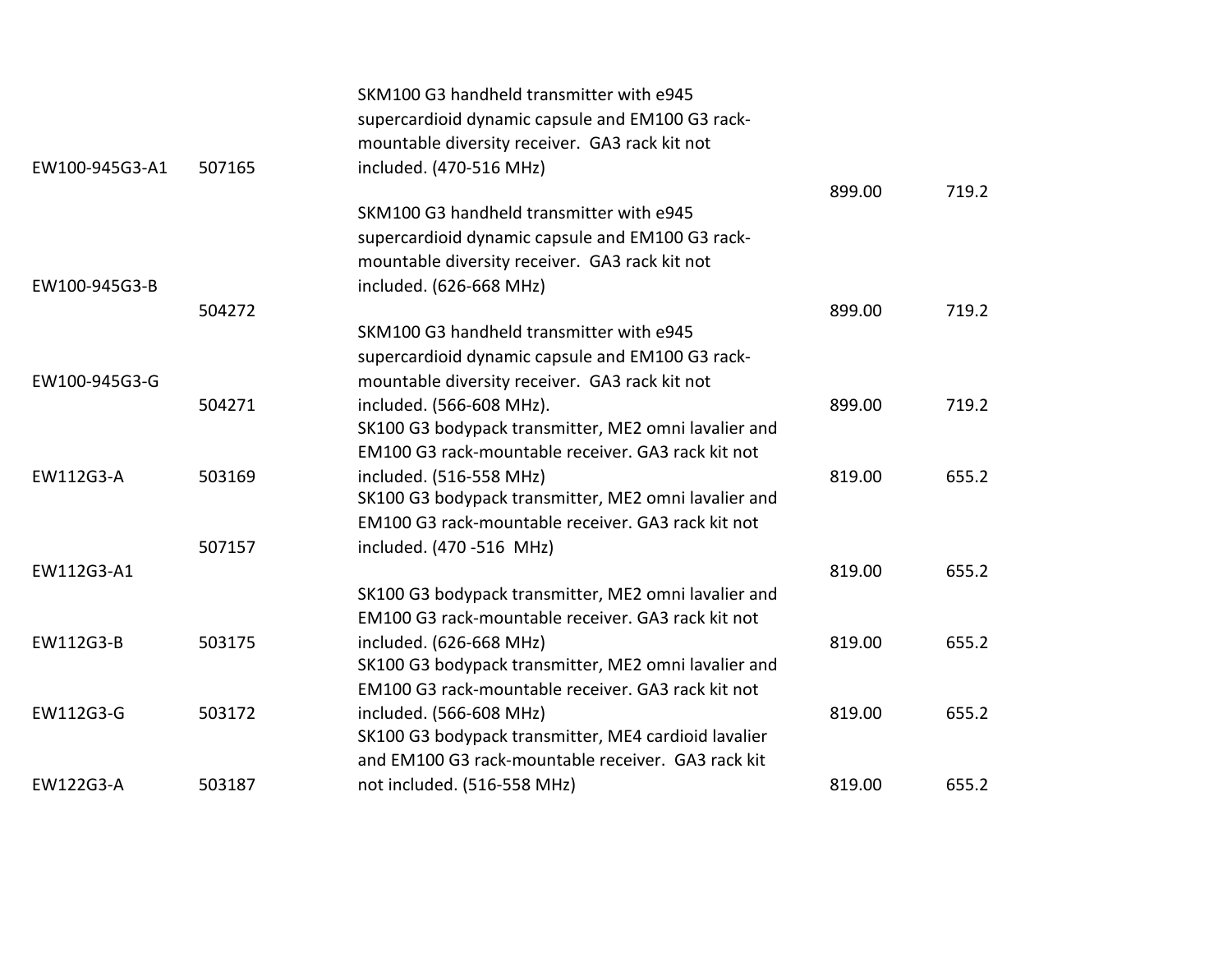|            |        | SK100 G3 bodypack transmitter, ME4 cardioid lavalier    |        |       |
|------------|--------|---------------------------------------------------------|--------|-------|
|            |        | and EM100 G3 rack-mountable receiver. GA3 rack kit      |        |       |
|            | 507158 | not included. (470 -516 MHz)                            |        |       |
| EW122G3-A1 |        |                                                         | 819.00 | 655.2 |
|            |        | SK100 G3 bodypack transmitter, ME4 cardioid lavalier    |        |       |
|            |        | and EM100 G3 rack-mountable receiver. GA3 rack kit      |        |       |
| EW122G3-B  | 503193 | not included. (626-668 MHz)                             | 819.00 | 655.2 |
|            |        | SK100 G3 bodypack transmitter, ME4 cardioid lavalier    |        |       |
|            |        | and EM100 G3 rack-mountable receiver. GA3 rack kit      |        |       |
| EW122G3-G  | 503190 | not included. (566-608 MHz)                             | 819.00 | 655.2 |
|            |        | SKM100 G3 handheld transmitter with e835 cardioid       |        |       |
|            |        | dynamic capsule and EM100 G3 rack-mountable             |        |       |
|            |        | diversity receiver. GA3 rack kit not included. (516-558 |        |       |
| EW135G3-A  | 503237 | MHZ)                                                    | 759.00 | 607.2 |
|            |        | SKM100 G3 handheld transmitter with e835 cardioid       |        |       |
|            |        | dynamic capsule and EM100 G3 rack-mountable             |        |       |
|            |        | diversity receiver. GA3 rack kit not included. (470-516 |        |       |
|            | 507161 | MHz)                                                    |        |       |
| EW135G3-A1 |        |                                                         | 759.00 | 607.2 |
|            |        | SKM100 G3 handheld transmitter with e835 cardioid       |        |       |
|            |        | dynamic capsule and EM100 G3 rack-mountable             |        |       |
|            |        | diversity receiver. GA3 rack kit not included. (626-668 |        |       |
| EW135G3-B  | 503243 | MHZ)                                                    | 759.00 | 607.2 |
|            |        | SKM100 G3 handheld transmitter with e835 cardioid       |        |       |
|            |        | dynamic capsule and EM100 G3 rack-mountable             |        |       |
|            |        | diversity receiver. GA3 rack kit not included. (566-608 |        |       |
| EW135G3-G  | 503240 | MHZ)                                                    | 759.00 | 607.2 |
|            |        | SKM100 G3 handheld transmitter with e845                |        |       |
|            |        | supercardioid dynamic capsule and EM100 G3 rack-        |        |       |
|            |        | mountable diversity receiver. GA3 rack kit not          |        |       |
| EW145G3-A  | 503255 | included. (516-558 MHz)                                 | 819.00 | 655.2 |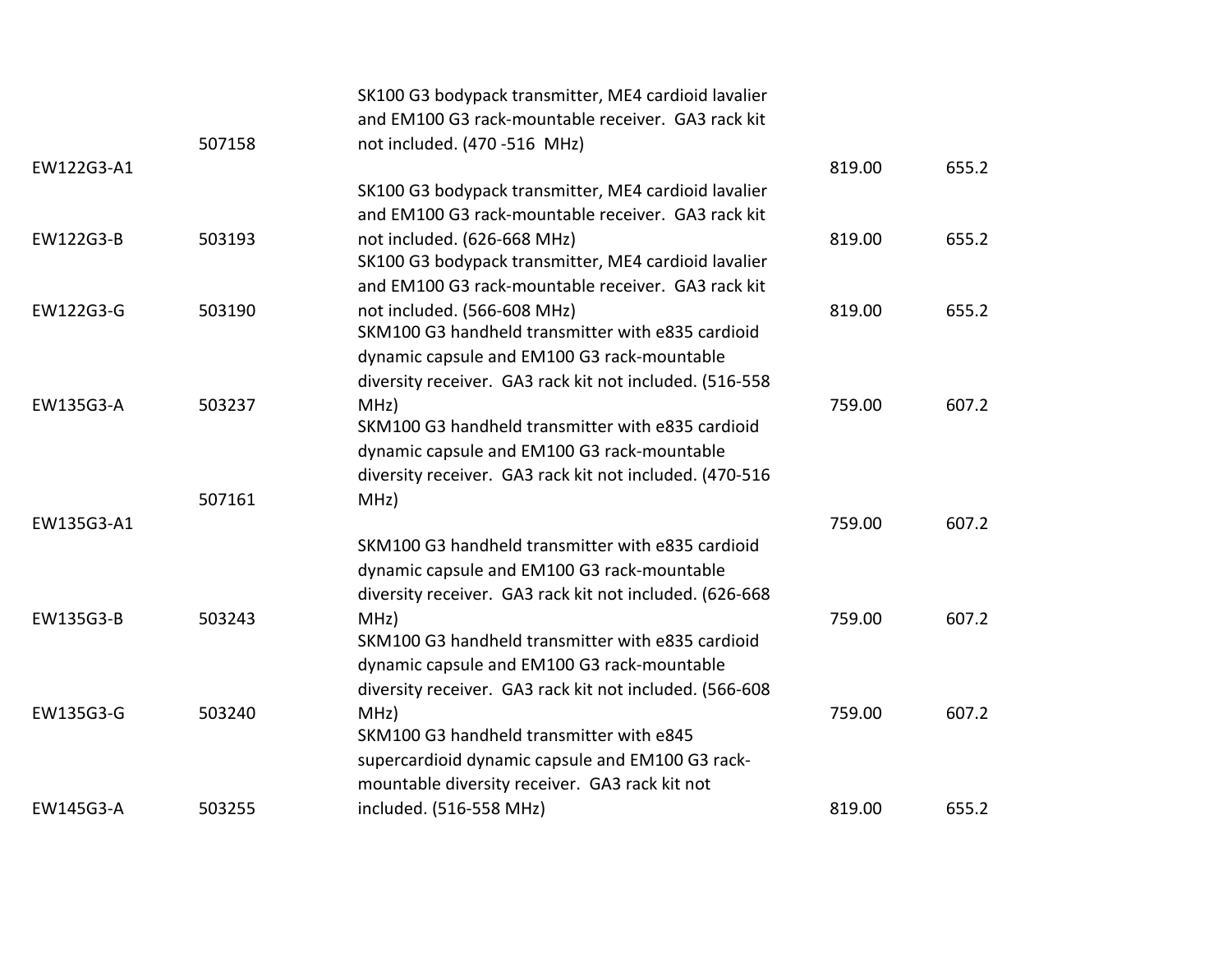|            |        | SKM100 G3 handheld transmitter with e845           |        |       |
|------------|--------|----------------------------------------------------|--------|-------|
|            |        | supercardioid dynamic capsule and EM100 G3 rack-   |        |       |
|            |        | mountable diversity receiver. GA3 rack kit not     |        |       |
|            | 507162 | included. (470-516 MHz)                            |        |       |
| EW145G3-A1 |        |                                                    | 819.00 | 655.2 |
|            |        | SKM100 G3 handheld transmitter with e845           |        |       |
|            |        | supercardioid dynamic capsule and EM100 G3 rack-   |        |       |
|            |        | mountable diversity receiver. GA3 rack kit not     |        |       |
| EW145G3-B  | 503259 | included. (626-668 MHz)                            | 819.00 | 655.2 |
|            |        | SKM100 G3 handheld transmitter with e845           |        |       |
|            |        | supercardioid dynamic capsule and EM100 G3 rack-   |        |       |
|            |        | mountable diversity receiver. GA3 rack kit not     |        |       |
| EW145G3-G  | 503257 | included. (566-608 MHz)                            | 819.00 | 655.2 |
|            |        | SK100 G3 bodypack transmitter, ME3-ew cardioid     |        |       |
|            |        | headset and EM100 G3 rack-mountable diversity      |        |       |
| EW152G3-A  | 503205 | receiver. GA3 rack kit not included. (516-558 MHz) | 819.00 | 655.2 |
|            |        | SK100 G3 bodypack transmitter, ME3-ew cardioid     |        |       |
|            |        | headset and EM100 G3 rack-mountable diversity      |        |       |
|            | 507159 | receiver. GA3 rack kit not included. (470-516 MHz) |        |       |
| EW152G3-A1 |        |                                                    | 819.00 | 655.2 |
|            |        | SK100 G3 bodypack transmitter, ME3-ew cardioid     |        |       |
|            |        | headset and EM100 G3 rack-mountable diversity      |        |       |
| EW152G3-B  | 503211 | receiver. GA3 rack kit not included. (626-668 MHz) | 819.00 | 655.2 |
|            |        | SK100 G3 bodypack transmitter, ME3-ew cardioid     |        |       |
|            |        | headset and EM100 G3 rack-mountable diversity      |        |       |
| EW152G3-G  | 503208 | receiver. GA3 rack kit not included. (566-608 MHz) | 819.00 | 655.2 |
|            |        | SKM100 G3 handheld transmitter with e865           |        |       |
|            |        | supercardioid condenser capsule and EM100 G3 rack- |        |       |
|            |        | mountable diversity receiver. GA3 rack kit not     |        |       |
| EW165G3-A  | 503269 | included. (516-558 MHz)                            | 939.00 | 751.2 |
|            |        |                                                    |        |       |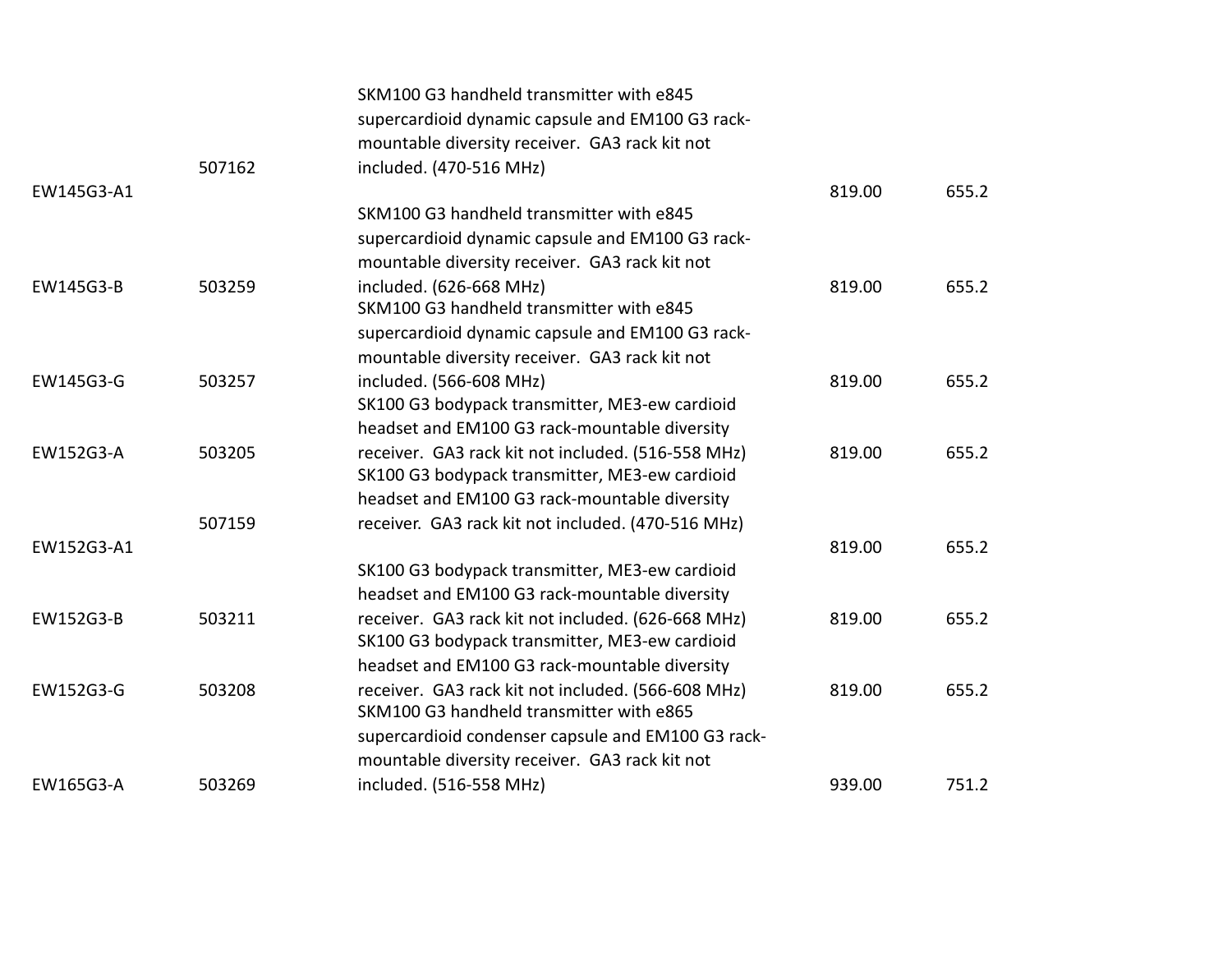|              |        | SKM100 G3 handheld transmitter with e865              |        |       |
|--------------|--------|-------------------------------------------------------|--------|-------|
|              |        | supercardioid condenser capsule and EM100 G3 rack-    |        |       |
|              |        | mountable diversity receiver. GA3 rack kit not        |        |       |
|              | 507163 | included. (470-516 MHz)                               |        |       |
| EW165G3-A1   |        |                                                       | 939.00 | 751.2 |
|              |        | SKM100 G3 handheld transmitter with e865              |        |       |
|              |        | supercardioid condenser capsule and EM100 G3 rack-    |        |       |
|              |        | mountable diversity receiver. GA3 rack kit not        |        |       |
| EW165G3-B    | 503273 | included. (626-668 MHz)                               | 939.00 | 751.2 |
|              |        | SKM100 G3 handheld transmitter with e865              |        |       |
|              |        | supercardioid condenser capsule and EM100 G3 rack-    |        |       |
|              |        | mountable diversity receiver. GA3 rack kit not        |        |       |
| EW165G3-G    | 503271 | included. (566-608 MHz)                               | 939.00 | 751.2 |
|              |        | SK100 G3 bodypack transmitter, Ci1 instrument cable   |        |       |
|              |        | and EM100 G3 rack-mountable diversity receiver. GA3   |        |       |
| EW172G3-A    | 503223 | rack kit not included. (516-558 MHz)                  | 629.00 | 503.2 |
|              |        | SK100 G3 bodypack transmitter, Ci1 instrument cable   |        |       |
|              |        | and EM100 G3 rack-mountable diversity receiver. GA3   |        |       |
|              | 507160 | rack kit not included. (470-516 MHz)                  |        |       |
| EW172G3-A1   |        |                                                       | 629.00 | 503.2 |
|              |        | SK100 G3 bodypack transmitter, Ci1 instrument cable   |        |       |
|              |        | and EM100 G3 rack-mountable diversity receiver. GA3   |        |       |
| EW172G3-B    | 503227 | rack kit not included. (626-668 MHz)                  | 629.00 | 503.2 |
|              |        | SK100 G3 bodypack transmitter, Ci1 instrument cable   |        |       |
|              |        | and EM100 G3 rack-mountable diversity receiver. GA3   |        |       |
| EW172G3-G    | 503225 | rack kit not included. (566-608 MHz)                  | 629.00 | 503.2 |
|              |        | SK100 G3 bodypack, ME2 omni lavalier, SKP100 G3 plug- |        |       |
|              |        | on for dynamic mics and EK100 G3 portable receiver,   |        |       |
|              |        |                                                       |        |       |
|              |        | with 1/8" and XLR unbalanced output cables and        |        |       |
| EW100ENGG3-A | 503110 | camera mount. (516-558 MHz)                           | 999.00 | 799.2 |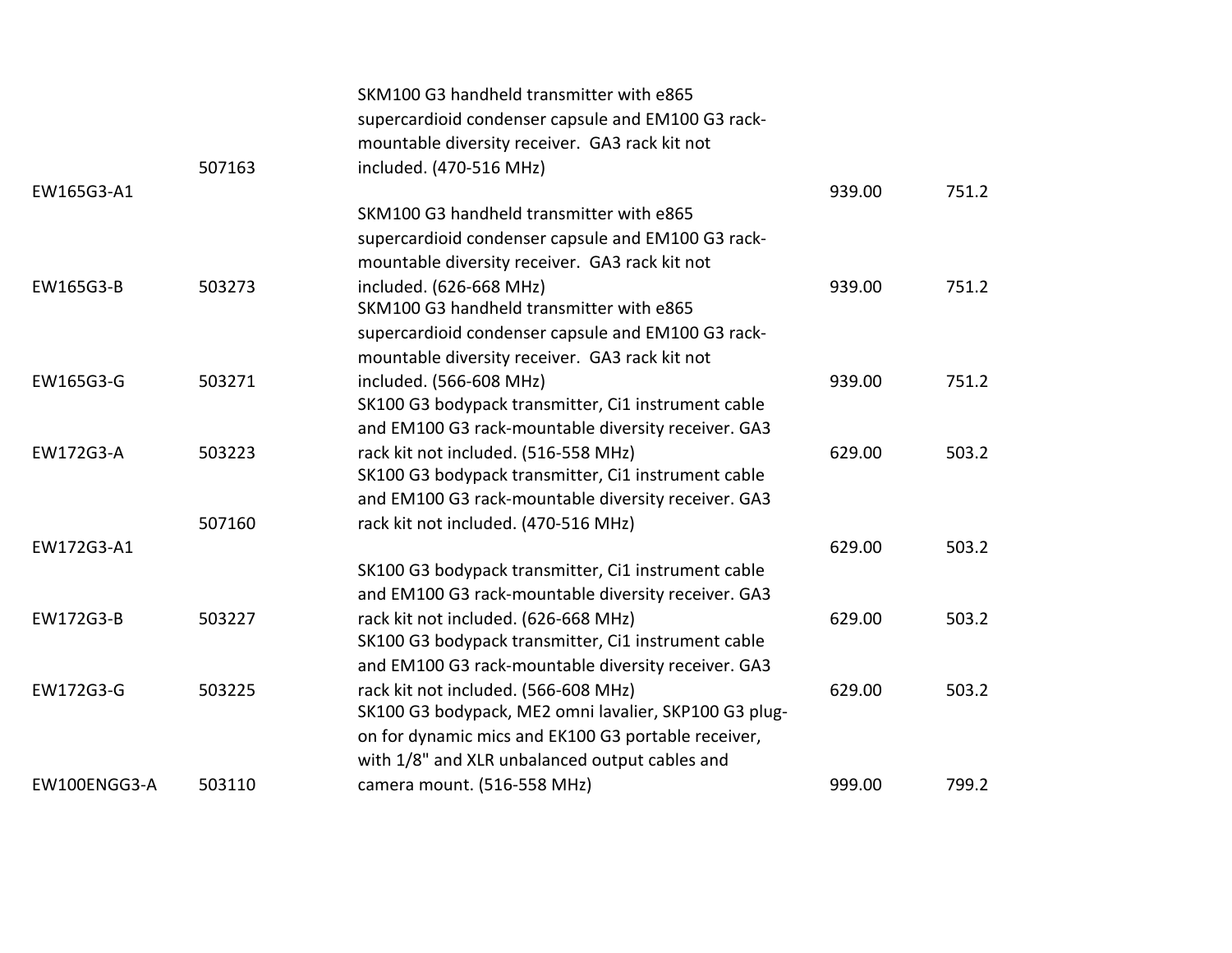|                   | 507169 | SK100 G3 bodypack, ME2 omni lavalier, SKP100 G3 plug-<br>on for dynamic mics and EK100 G3 portable receiver,<br>with 1/8" and XLR unbalanced output cables and<br>camera mount. (470-516 MHz) |        |       |
|-------------------|--------|-----------------------------------------------------------------------------------------------------------------------------------------------------------------------------------------------|--------|-------|
| EW100ENGG3-A1     |        |                                                                                                                                                                                               | 999.00 | 799.2 |
|                   |        | SK100 G3 bodypack, ME2 omni lavalier, SKP100 G3 plug-<br>on for dynamic mics and EK100 G3 portable receiver,<br>with 1/8" and XLR unbalanced output cables and                                |        |       |
| EW100ENGG3-B      | 503308 | camera mount. (626-668 MHz)<br>SK100 G3 bodypack, ME2 omni lavalier, SKP100 G3 plug-<br>on for dynamic mics and EK100 G3 portable receiver,<br>with 1/8" and XLR unbalanced output cables and | 999.00 | 799.2 |
| EW100ENGG3-G      | 503307 | camera mount. (566-608 MHz)                                                                                                                                                                   | 999.00 | 799.2 |
| <b>EW112PG3-A</b> | 503107 | SK100 G3 bodypack, ME2 omni lavalier, EK100 portable<br>receiver, Ci1 1/8" output cable, CL100 XLR unbalanced<br>output cable, CA2 camera mount. (516-558 MHz)                                | 789.00 | 631.2 |
|                   | 507166 | SK100 G3 bodypack, ME2 omni lavalier, EK100 portable<br>receiver, Ci1 1/8" output cable, CL100 XLR unbalanced<br>output cable, CA2 camera mount. (470-516 MHz)                                |        |       |
| EW112PG3-A1       |        |                                                                                                                                                                                               | 789.00 | 631.2 |
| EW112PG3-B        | 503284 | SK100 G3 bodypack, ME2 omni lavalier, EK100 portable<br>receiver, Ci1 1/8" output cable, CL100 XLR unbalanced<br>output cable, CA2 camera mount. (626-668 MHz)                                | 789.00 | 631.2 |
|                   |        | SK100 G3 bodypack, ME2 omni lavalier, EK100 portable<br>receiver, Ci1 1/8" output cable, CL100 XLR unbalanced                                                                                 |        |       |
| EW112PG3-G        | 503283 | output cable, CA2 camera mount. (566-608 MHz)                                                                                                                                                 | 789.00 | 631.2 |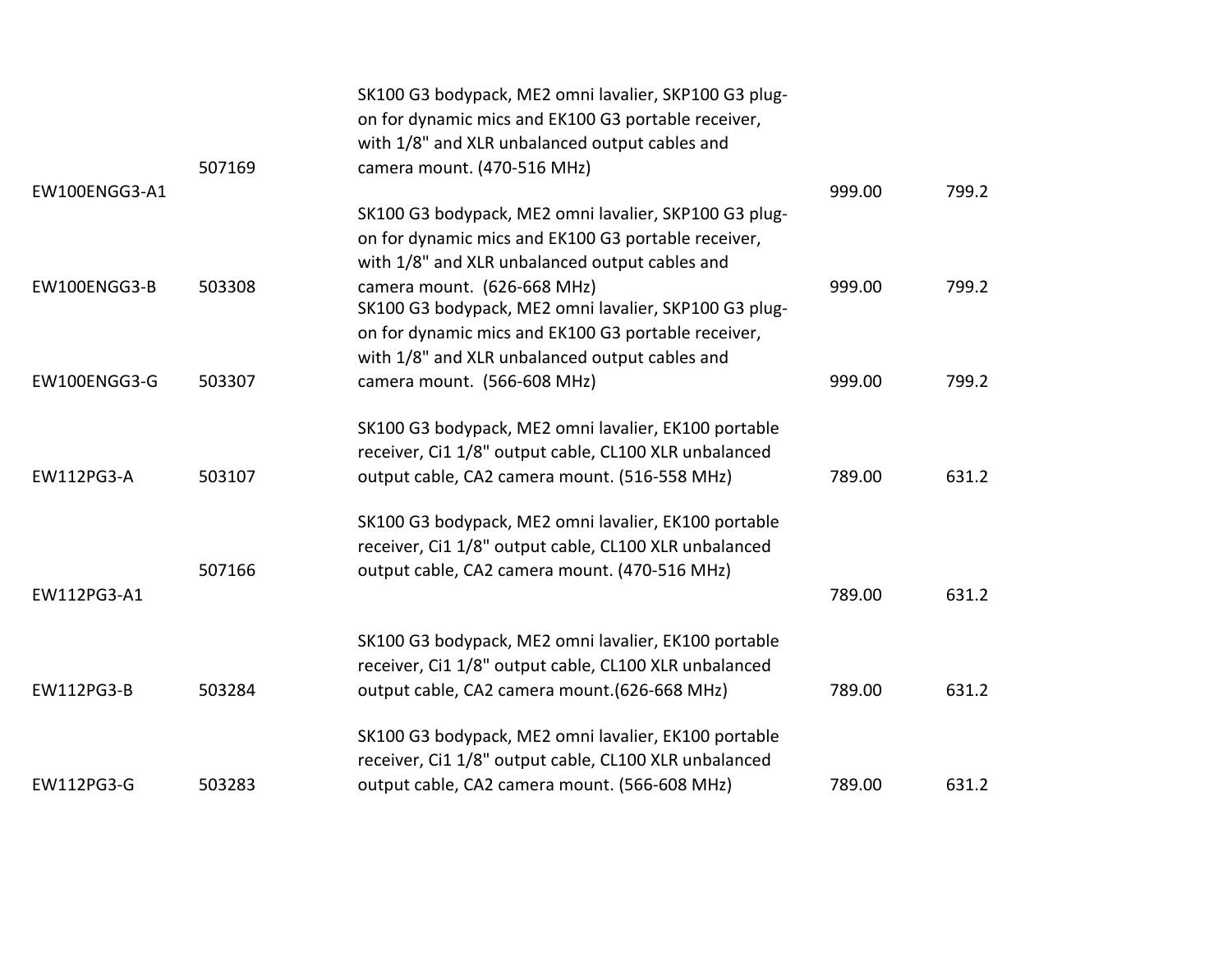|                   |        | SK100 G3 bodypack transmitter, ME4 cardioid lavalier,<br>EK100 portable receiver with CI1 1/8" and CL100 XLR<br>unbalanced output cables, CA2 camera mount. (516-                                          |        |       |
|-------------------|--------|------------------------------------------------------------------------------------------------------------------------------------------------------------------------------------------------------------|--------|-------|
| <b>EW122PG3-A</b> | 503108 | 558 MHz)<br>SK100 G3 bodypack transmitter, ME4 cardioid lavalier,<br>EK100 portable receiver with CI1 1/8" and CL100 XLR<br>unbalanced output cables, CA2 camera mount. (470-                              | 789.00 | 631.2 |
|                   | 507167 | 516 MHz)                                                                                                                                                                                                   |        |       |
| EW122PG3-A1       |        | SK100 G3 bodypack transmitter, ME4 cardioid lavalier,<br>EK100 portable receiver with CI1 1/8" and CL100 XLR<br>unbalanced output cables, CA2 camera mount. (626-                                          | 789.00 | 631.2 |
| <b>EW122PG3-B</b> | 503292 | 668 MHz)<br>SK100 G3 bodypack transmitter, ME4 cardioid lavalier,<br>EK100 portable receiver with CI1 1/8" and CL100 XLR<br>unbalanced output cables, CA2 camera mount. (566-                              | 789.00 | 631.2 |
| EW122PG3-G        | 503291 | 608 MHz)                                                                                                                                                                                                   | 789.00 | 631.2 |
| EW135PG3-A        | 503109 | SKM100 G3 handheld transmiter with e835 cardioid<br>dynamic capsule, MZQ1 mic clip, EK100 G3 portable<br>receiver with CI1 1/8" and CL100 XLR unbalanced<br>output cables, CA2 camera mount. (516-558 MHz) | 759.00 | 607.2 |
|                   | 507168 | SKM100 G3 handheld transmiter with e835 cardioid<br>dynamic capsule, MZQ1 mic clip, EK100 G3 portable<br>receiver with CI1 1/8" and CL100 XLR unbalanced<br>output cables, CA2 camera mount. (470-516 MHz) |        |       |
| EW135PG3-A1       |        |                                                                                                                                                                                                            | 759.00 | 607.2 |
|                   |        | SKM100 G3 handheld transmiter with e835 cardioid<br>dynamic capsule, MZQ1 mic clip, EK100 G3 portable<br>receiver with CI1 1/8" and CL100 XLR unbalanced                                                   |        |       |
| <b>EW135PG3-B</b> | 503300 | output cables, CA2 camera mount (626-668 MHz)                                                                                                                                                              | 759.00 | 607.2 |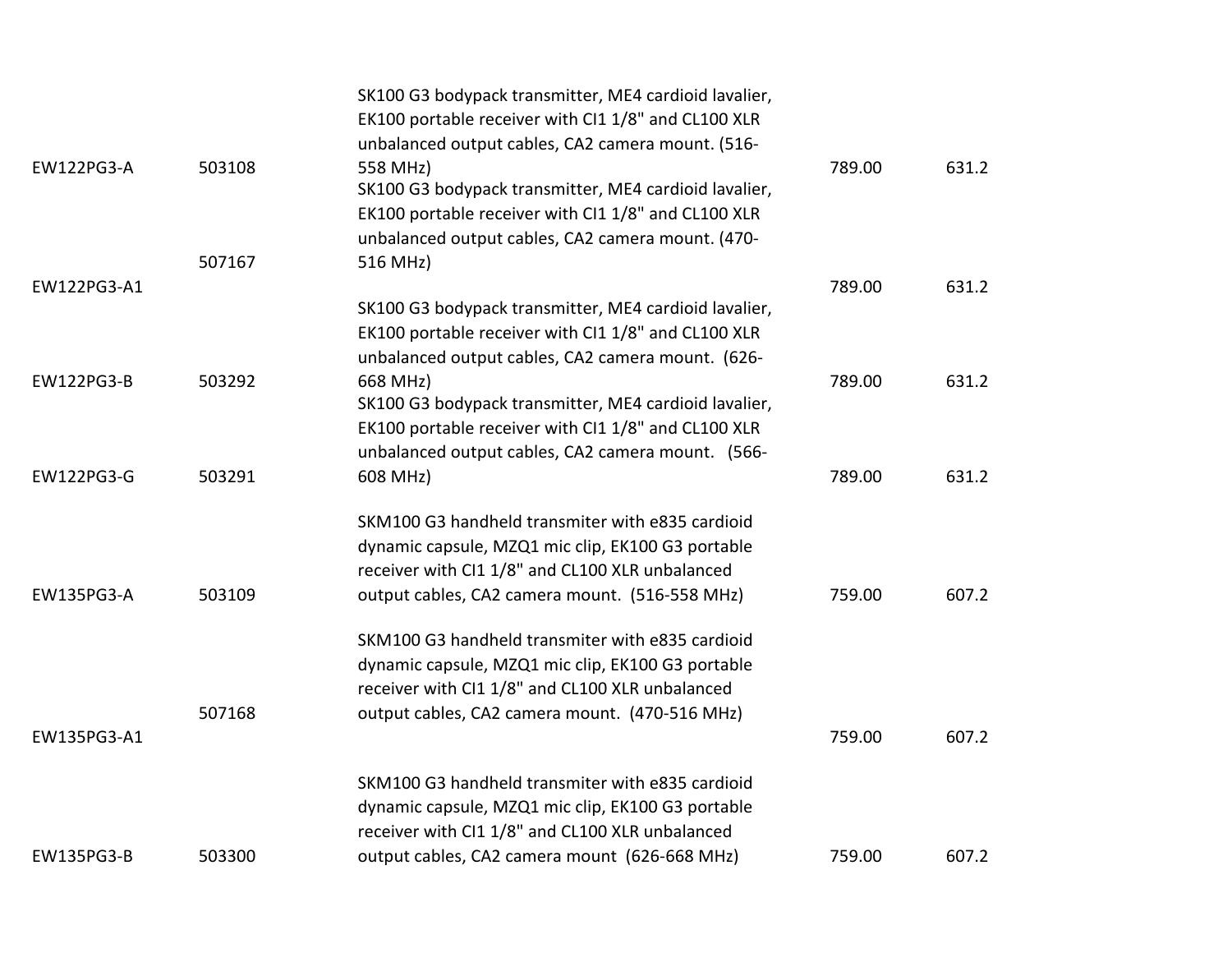|                 |        | SKM100 G3 handheld transmiter with e835 cardioid<br>dynamic capsule, MZQ1 mic clip, EK100 G3 portable |        |       |
|-----------------|--------|-------------------------------------------------------------------------------------------------------|--------|-------|
|                 |        | receiver with CI1 1/8" and CL100 XLR unbalanced                                                       |        |       |
|                 |        | output cables, CA2 camera mount. GA3 rack kit not                                                     |        |       |
| EW135PG3-G      | 503299 | included. (566-608 MHz)                                                                               | 759.00 | 607.2 |
|                 |        | Handheld transmitter with e835 cardioid dynamic                                                       |        |       |
|                 |        |                                                                                                       |        |       |
| SKM100-835G3-A  | 503127 | capsule and MZQ1 mic clip (516-558 MHz)                                                               | 419.00 | 335.2 |
|                 |        | Handheld transmitter with e835 cardioid dynamic                                                       |        |       |
|                 | 507171 | capsule and MZQ1 mic clip (470-516 MHz)                                                               |        |       |
| SKM100-835G3-A1 |        |                                                                                                       | 419.00 | 335.2 |
|                 |        | Handheld transmitter with e835 cardioid dynamic                                                       |        |       |
| SKM100-835G3-B  | 503556 | capsule and MZQ1 mic clip (626-668 MHz)                                                               | 419.00 | 335.2 |
|                 |        | Handheld transmitter with e835 cardioid dynamic                                                       |        |       |
| SKM100-835G3-G  | 503555 | capsule and MZQ1 mic clip (566-608 MHz)                                                               | 419.00 | 335.2 |
|                 |        |                                                                                                       |        |       |
|                 |        | Handheld transmitter with e845 supercardioid dynamic                                                  |        |       |
| SKM100-845G3-A  | 503128 | capsule and MZQ1 mic clip (516-558 MHz)                                                               | 479.00 | 383.2 |
|                 |        |                                                                                                       |        |       |
|                 |        | Handheld transmitter with e845 supercardioid dynamic                                                  |        |       |
|                 | 507172 | capsule and MZQ1 mic clip (470-516 MHz)                                                               |        |       |
| SKM100-845G3-A1 |        |                                                                                                       | 479.00 | 383.2 |
|                 |        |                                                                                                       |        |       |
|                 |        | Handheld transmitter with e845 supercardioid dynamic                                                  |        |       |
| SKM100-845G3-B  | 503564 | capsule and MZQ1 mic clip (626-668 MHz)                                                               | 479.00 | 383.2 |
|                 |        |                                                                                                       |        |       |
|                 |        | Handheld transmitter with e845 supercardioid dynamic                                                  |        |       |
| SKM100-845G3-G  | 503563 | capsule and MZQ1 mic clip (566-608 MHz)                                                               | 479.00 | 383.2 |
|                 |        |                                                                                                       |        |       |
|                 |        | Handheld transmitter with e865 supercardioid                                                          |        |       |
| SKM100-865G3-A  | 503129 | condenser capsule and MZQ1 mic clip (516-558 MHz)                                                     | 609.00 | 487.2 |
|                 |        |                                                                                                       |        |       |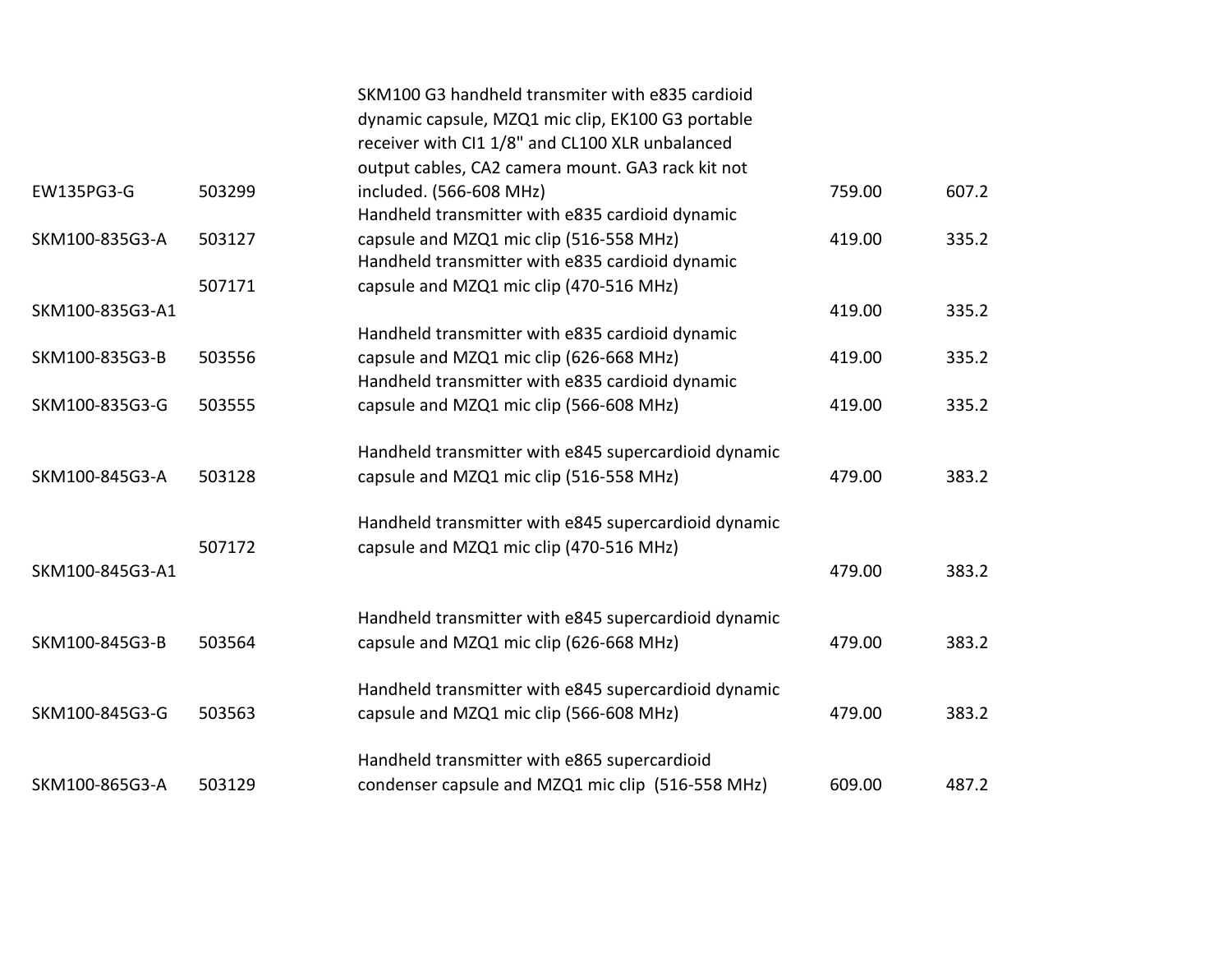|                 |               | Handheld transmitter with e865 supercardioid                       |          |       |
|-----------------|---------------|--------------------------------------------------------------------|----------|-------|
| SKM100-865G3-A1 | 507173        | condenser capsule and MZQ1 mic clip (470-516 MHz)                  | 609.00   | 487.2 |
|                 |               | Handheld transmitter with e865 supercardioid                       |          |       |
| SKM100-865G3-B  | 503572        | condenser capsule and MZQ1 mic clip (626-668 MHz)                  | 609.00   | 487.2 |
|                 |               | Handheld transmitter with e865 supercardioid                       |          |       |
| SKM100-865G3-G  | 503571        | condenser capsule and MZQ1 mic clip (566-608 MHz)                  | 609.00   | 487.2 |
|                 |               | ew 112 G3 (SK100 G3 bodypack, ME 2 omni lavalier,                  |          |       |
|                 |               | USEW112CC835G3- EM100 G3 receiver) with GA3 rack-mount kit and     |          |       |
| EW112CC835G3-A  | A             | SKM100-835 G3 handheld. (518-558 MHz)                              | 1,249.00 | 999.2 |
|                 |               | ew 112 G3 (SK100 G3 bodypack, ME 2 omni lavalier,                  |          |       |
|                 |               | USEW112CC835G3- EM100 G3 receiver) with GA3 rack-mount kit and     |          |       |
| EW112CC835G3-B  | B             | SKM100-835 G3 handheld. (626-668 MHz)                              | 1,249.00 | 999.2 |
|                 |               | ew 112 G3 (SK100 G3 bodypack, ME 2 omni lavalier,                  |          |       |
|                 |               | USEW112CC835G3- EM100 G3 receiver) with GA3 rack-mount kit and     |          |       |
| EW112CC835G3-G  | G             | SKM100-835 G3 handheld. (566-608 MHz)                              | 1,249.00 | 999.2 |
|                 |               | ew 112 G3 (SK100 G3 bodypack, ME 2 omni lavalier,                  |          |       |
|                 |               | EM100 G3 receiver) with GA3 rack-mount kit. (518-558               |          |       |
| EW112G3CC-A     | USEW112G3CC-A | MHZ)                                                               | 859.00   | 687.2 |
|                 |               | ew 112 G3 (SK100 G3 bodypack, ME 2 omni lavalier,                  |          |       |
|                 |               | EM100 G3 receiver) with GA3 rack-mount kit. (626-668               |          |       |
| EW112G3CC-B     | USEW112G3CC-B | MHZ)                                                               | 859.00   | 687.2 |
|                 |               | ew 112 G3 (SK100 G3 bodypack, ME 2 omni lavalier,                  |          |       |
|                 |               | EM100 G3 receiver) with GA3 rack-mount kit. (566-608               |          |       |
| EW112G3CC-G     | USEW112G3CC-G | MHz)                                                               | 859.00   | 687.2 |
|                 |               | SK100 G3 bodypack, ME 4 cardioid lavalier, EM100 G3                |          |       |
|                 |               | USEW122CC835G3- receiver with GA3 rack-mount kit and SKM100-835 G3 |          |       |
| EW122CC835G3-A  | A             | handheld. (518-558 MHz)                                            | 1,249.00 | 999.2 |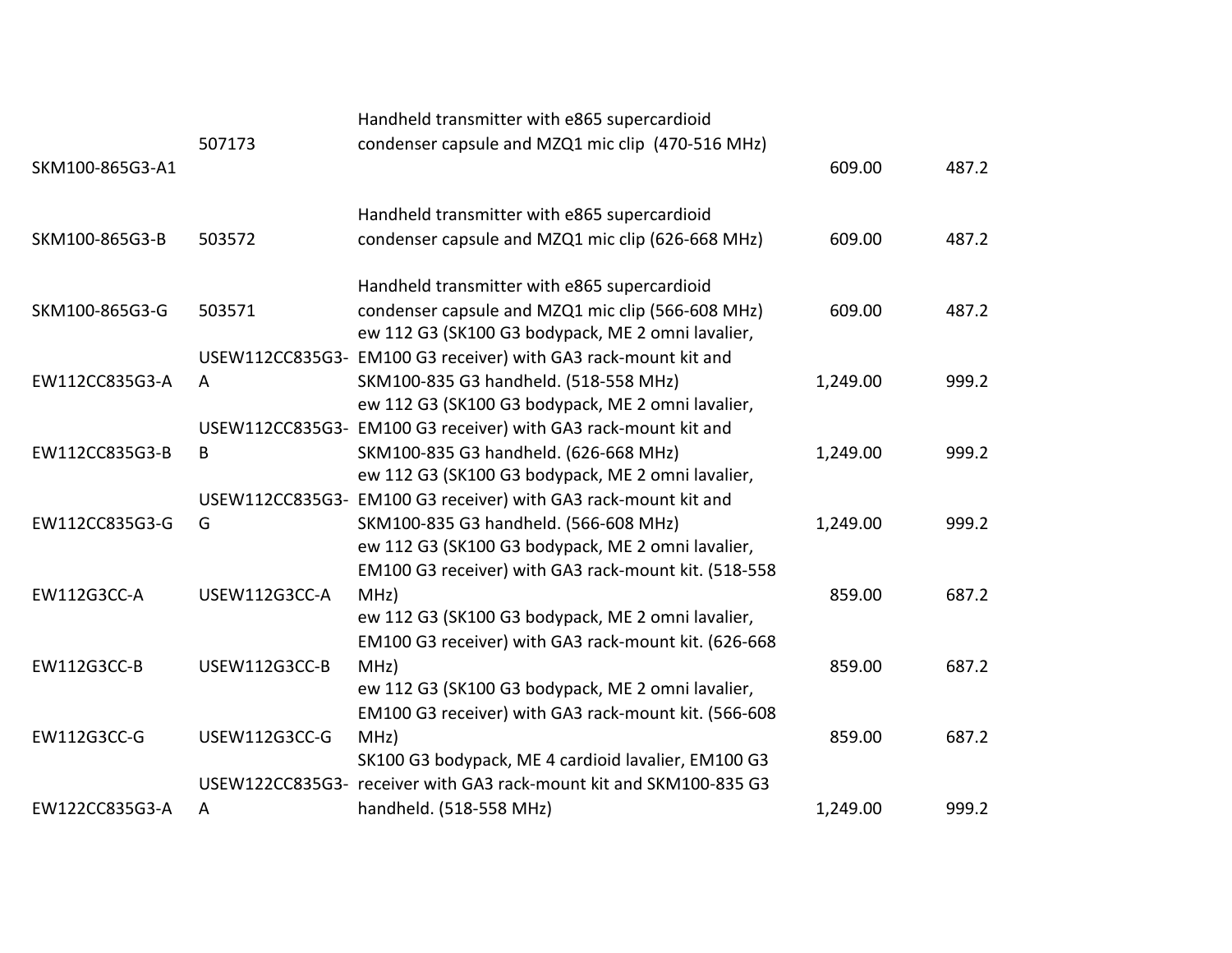|                |                      | SK100 G3 bodypack, ME 4 cardioid lavalier, EM100 G3                |          |       |
|----------------|----------------------|--------------------------------------------------------------------|----------|-------|
|                |                      | USEW122CC835G3- receiver with GA3 rack-mount kit and SKM100-835 G3 |          |       |
| EW122CC835G3-B | B                    | handheld. (626-668 MHz)                                            | 1,249.00 | 999.2 |
|                |                      | SK100 G3 bodypack, ME 4 cardioid lavalier, EM100 G3                |          |       |
|                |                      | USEW122CC835G3- receiver with GA3 rack-mount kit and SKM100-835 G3 |          |       |
| EW122CC835G3-G | G                    | handheld. (566-608 MHz)                                            | 1,249.00 | 999.2 |
|                |                      | ew 122 G3 (SK100 G3 bodypack, ME 4 cardioid lavalier,              |          |       |
|                |                      | EM100 G3 receiver) with GA3 rack-mount kit. (518-558               |          |       |
| EW122G3CC-A    | USEW122G3CC-A        | MHZ)                                                               | 859.00   | 687.2 |
|                |                      | ew 122 G3 (SK100 G3 bodypack, ME 4 cardioid lavalier,              |          |       |
|                |                      | EM100 G3 receiver) with GA3 rack-mount kit. (626-668               |          |       |
| EW122G3CC-B    | USEW122G3CC-B        | MHZ)                                                               | 859.00   | 687.2 |
|                |                      | ew 122 G3 (SK100 G3 bodypack, ME 4 cardioid lavalier,              |          |       |
|                |                      | EM100 G3 receiver) with GA3 rack-mount kit. (566-608               |          |       |
| EW122G3CC-G    | <b>USEW122G3CC-G</b> | MHZ)                                                               | 859.00   | 687.2 |
|                |                      | ew 135 G3 (SKM100 G3 handheld with e835 capsule                    |          |       |
|                |                      | and EM100 G3 receiver) with GA3 rack-mount kit. (518-              |          |       |
| EW135G3CC-A    | USEW135G3CC-A        | 558 MHz)                                                           | 809.00   | 647.2 |
|                |                      | ew 135 G3 (SKM100 G3 handheld with e835 capsule                    |          |       |
|                |                      | and EM100 G3 receiver) with GA3 rack-mount kit. (626-              |          |       |
| EW135G3CC-B    | USEW135G3CC-B        | 668 MHz)                                                           | 809.00   | 647.2 |
|                |                      | ew 135 G3 (SKM100 G3 handheld with e835 capsule                    |          |       |
|                |                      | and EM100 G3 receiver) with GA3 rack-mount kit. (566-              |          |       |
| EW135G3CC-G    | USEW135G3CC-G        | 608 MHz)                                                           | 809.00   | 647.2 |
|                |                      | ew 172 G3 (Bodypack transmitter, Ci1 instrument cable,             |          |       |
|                |                      | rack-mountable receiver) with GA3 rack-mount kit. (518-            |          |       |
| EW172G3CC-A    | USEW172G3CC-A        | 558 MHz)                                                           | 679.00   | 543.2 |
|                |                      | ew 172 G3 (Bodypack transmitter, Ci1 instrument cable,             |          |       |
|                |                      | rack-mountable receiver) with GA3 rack-mount kit. (626-            |          |       |
| EW172G3CC-B    | USEW172G3CC-B        | 668 MHz)                                                           | 679.00   | 543.2 |
|                |                      | ew 172 G3 (Bodypack transmitter, Ci1 instrument cable,             |          |       |
|                |                      | rack-mountable receiver) with GA3 rack-mount kit. (566-            |          |       |
| EW172G3CC-G    | USEW172G3CC-G        | 608 MHz)                                                           | 679.00   | 543.2 |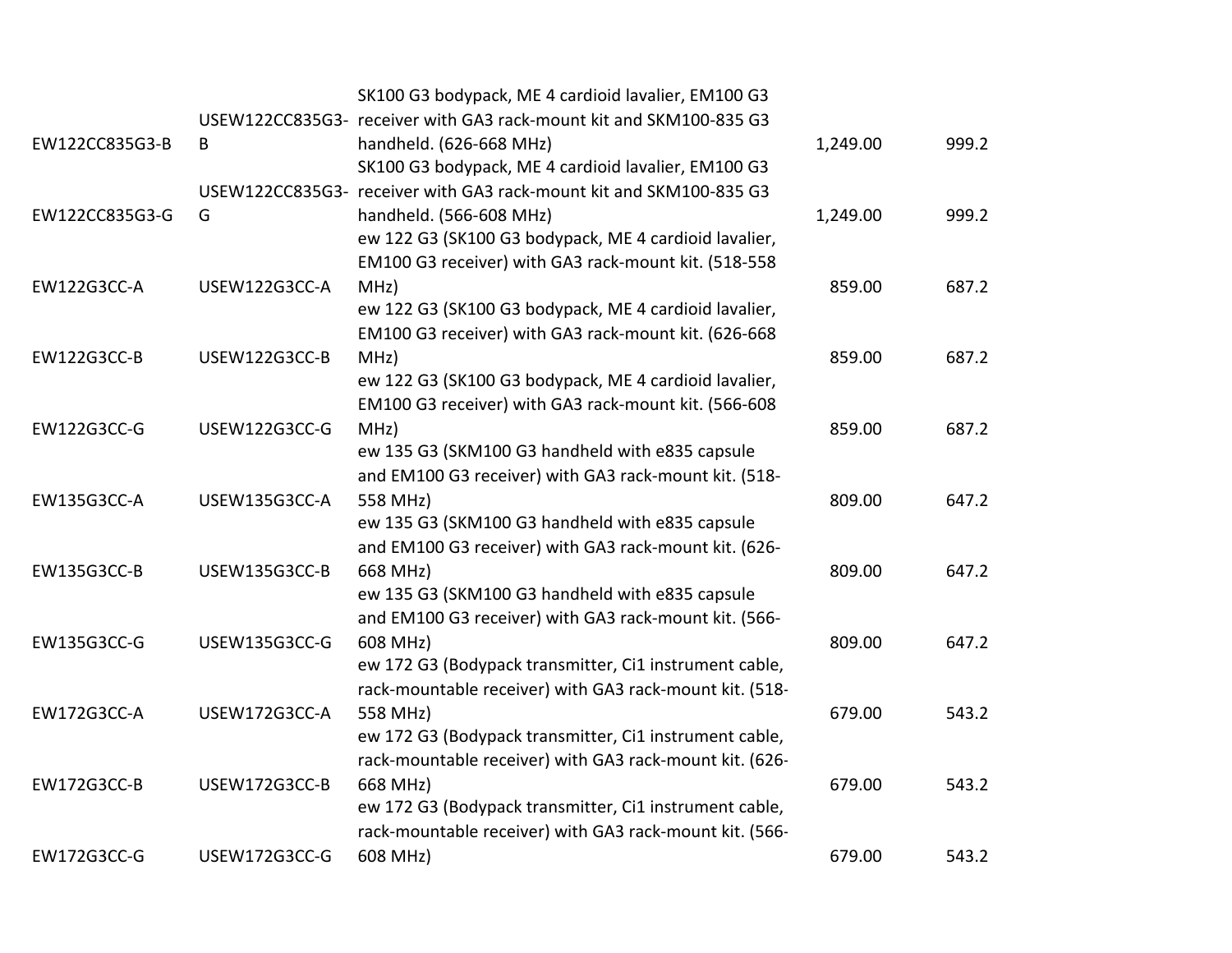|                   |                | ew 172 G3 (bodypack transmitter, Ci1 instrument cable,<br>USEW1G3CCMKE2- rack-mountable receiver) with GA3 rack-mount kit and |          |       |
|-------------------|----------------|-------------------------------------------------------------------------------------------------------------------------------|----------|-------|
| EW172G3MKE2CC-A A |                | (black) MKE2-EW Gold omni lavalier. (518-558 MHz)                                                                             | 1,169.00 | 935.2 |
|                   |                | ew 172 G3 (bodypack transmitter, Ci1 instrument cable,                                                                        |          |       |
|                   | USEW1G3CCMKE2- | rack-mountable receiver) with GA3 rack-mount kit and                                                                          |          |       |
| EW172G3MKE2CC-B B |                | (black) MKE2-EW Gold omni lavalier. (626-668 MHz)                                                                             | 1,169.00 | 935.2 |
|                   |                | ew 172 G3 (bodypack transmitter, Ci1 instrument cable,                                                                        |          |       |
|                   | USEW1G3CCMKE2- | rack-mountable receiver) with GA3 rack-mount kit and                                                                          |          |       |
| EW172G3MKE2CC-G G |                | (black) MKE2-EW Gold omni lavalier. (566-608 MHz)                                                                             | 1,169.00 | 935.2 |
|                   |                | SK300 G3 bodypack transmitter, ME2 omni lavalier and                                                                          |          |       |
|                   |                | EM300 G3 diversity receiver with GA3 rack-mount kit.                                                                          |          |       |
| EW312G3-A         | 503330         | $(516 - 558$ MHz)                                                                                                             | 1,069.00 | 855.2 |
|                   |                | SK300 G3 bodypack transmitter, ME2 omni lavalier and                                                                          |          |       |
|                   |                | EM300 G3 rack-mountable diversity receiver with GA3                                                                           |          |       |
| EW312G3-B         | 503334         | rack-mount kit. (626-668 MHz)                                                                                                 | 1,069.00 | 855.2 |
|                   |                | SK300 G3 bodypack transmitter, ME2 omni lavalier and                                                                          |          |       |
|                   |                | EM300 G3 rack-mountable diversity receiver with GA3                                                                           |          |       |
| EW312G3-G         | 503332         | rack-mount kit. (566-608 MHz)                                                                                                 | 1,069.00 | 855.2 |
|                   |                | SK300 G3 bodypack transmitter, ME4 cardioid lavalier                                                                          |          |       |
|                   |                | and EM300 G3 rack-mountable diversity receiver with                                                                           |          |       |
| EW322G3-A         | 503345         | GA3 rack mount kit. (516-558 MHz)                                                                                             | 1,069.00 | 855.2 |
|                   |                | SK300 G3 bodypack transmitter, ME4 cardioid lavalier                                                                          |          |       |
|                   |                | and EM300 G3 rack-mountable diversity receiver with                                                                           |          |       |
| EW322G3-B         | 503349         | GA3 rack mount kit. (626-668 MHz)                                                                                             | 1,069.00 | 855.2 |
|                   |                | SK300 G3 bodypack transmitter, ME4 cardioid lavalier                                                                          |          |       |
|                   |                | and EM300 G3 rack-mountable diversity receiver with                                                                           |          |       |
| EW322G3-G         | 503347         | GA3 rack mount kit. (566-608 MHz)                                                                                             | 1,069.00 | 855.2 |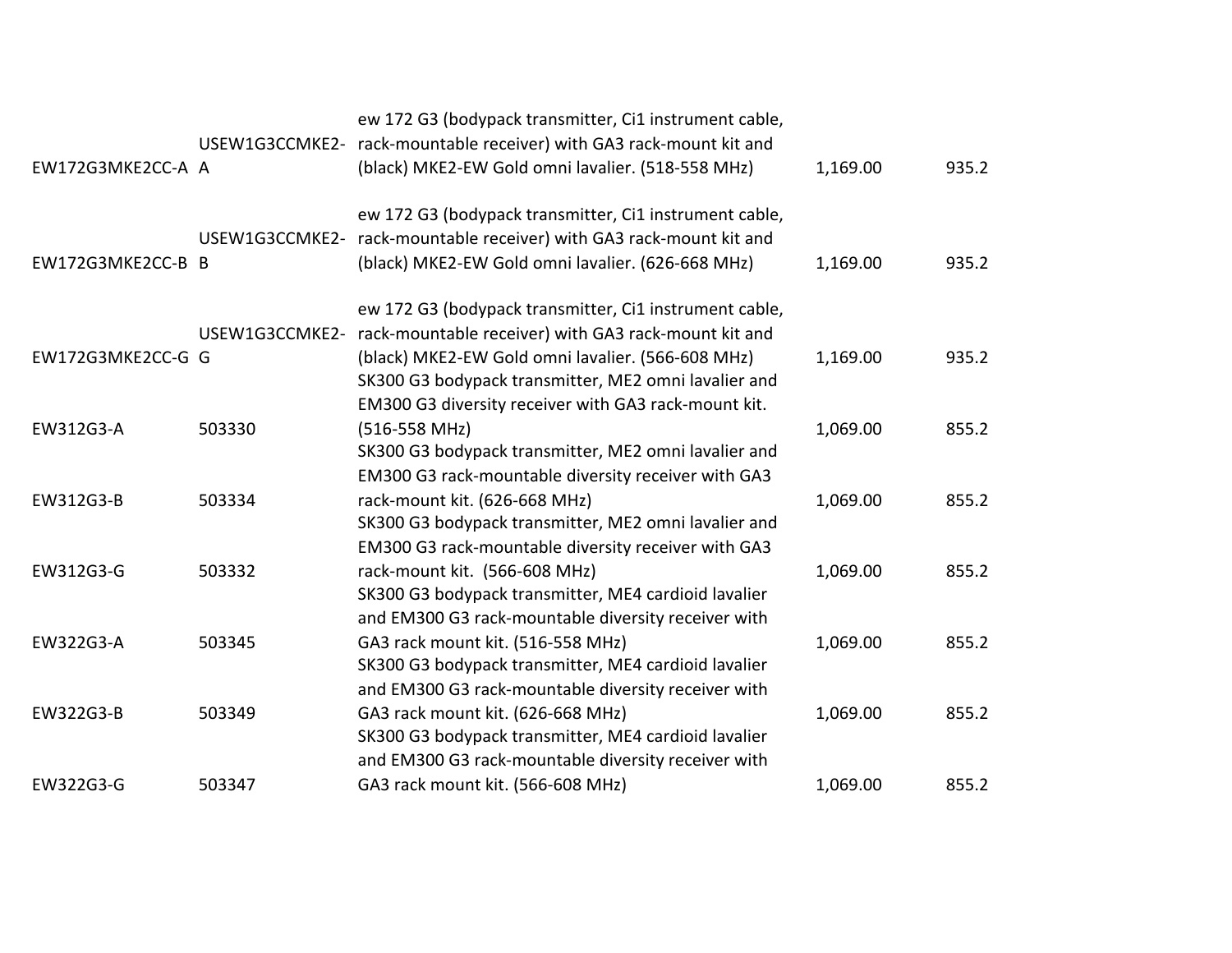|           |        | SKM300 G3 handheld transmitter with e835 dynamic<br>cardioid capsule and EM300 G3 rack-mountable<br>diversity receiver with GA3 rack mount kit. (516-558         |          |       |
|-----------|--------|------------------------------------------------------------------------------------------------------------------------------------------------------------------|----------|-------|
| EW335G3-A | 503375 | MHz)<br>SKM300 G3 handheld transmitter with e835 dynamic<br>cardioid capsule and EM300 G3 rack-mountable                                                         | 1,069.00 | 855.2 |
| EW335G3-B | 503379 | diversity receiver with GA3 rack mount kit. (626-668<br>MHZ)<br>SKM300 G3 handheld transmitter with e835 dynamic<br>cardioid capsule and EM300 G3 rack-mountable | 1,069.00 | 855.2 |
| EW335G3-G | 503377 | diversity receiver with GA3 rack mount kit. (566-608<br>MHz)                                                                                                     | 1,069.00 | 855.2 |
| EW345G3-A | 503390 | SKM300 G3 handheld with e845 dynamic supercardioid<br>capsule and EM300 G3 rack-mountable diversity<br>receiver with GA3 rack mount kit. (516-558 MHz)           | 1,129.00 | 903.2 |
| EW345G3-B | 503394 | SKM300 G3 handheld with e845 dynamic supercardioid<br>capsule and EM300 G3 rack-mountable diversity<br>receiver with GA3 rack mount kit. (626-668 MHz)           | 1,129.00 | 903.2 |
|           |        | SKM300 G3 handheld with e845 dynamic supercardioid<br>capsule and EM300 G3 rack-mountable diversity                                                              |          |       |
| EW345G3-G | 503392 | receiver with GA3 rack mount kit. (566-608 MHz)<br>SK300 G3 bodypack transmitter, ME3-ew cardioid                                                                | 1,129.00 | 903.2 |
| EW352G3-A | 503360 | headset and EM300 G3 rack-mountable diversity<br>receiver with GA3 rack-mount kit. (516-558 MHz)<br>SK300 G3 bodypack transmitter, ME3-ew cardioid               | 1,129.00 | 903.2 |
| EW352G3-B | 503364 | headset and EM300 G3 rack-mountable diversity<br>receiver with GA3 rack-mount kit (626-668 MHz)<br>SK300 G3 bodypack transmitter, ME3-ew cardioid                | 1,129.00 | 903.2 |
| EW352G3-G | 503362 | headset and EM300 G3 rack-mountable diversity<br>receiver with GA3 rack-mount kit (566-608 MHz)                                                                  | 1,129.00 | 903.2 |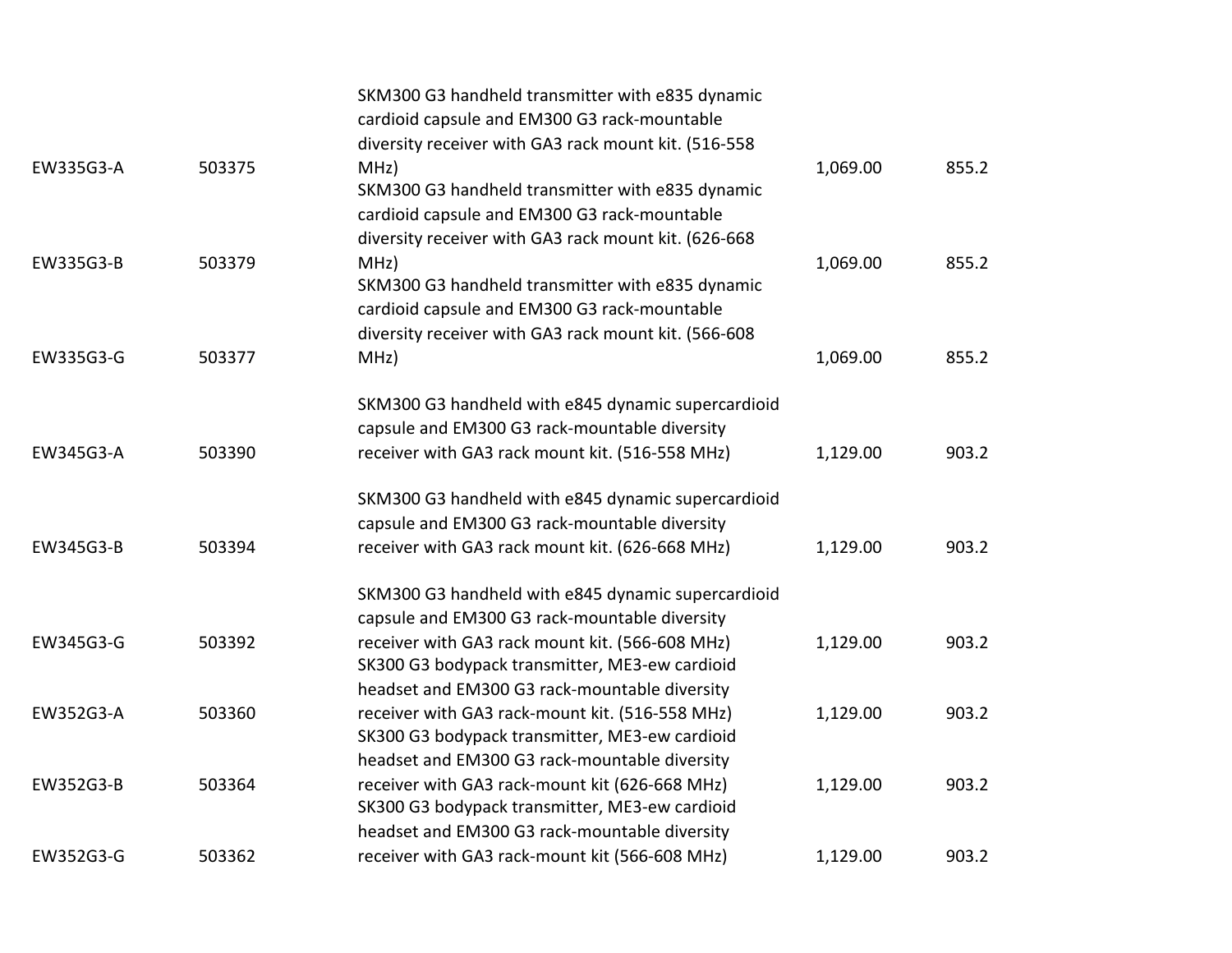|               |                               | SKM300 G3 handheld transmitter with e865              |          |        |
|---------------|-------------------------------|-------------------------------------------------------|----------|--------|
|               |                               | supercardioid condenser capsule and EM300 G3 rack-    |          |        |
|               |                               | mountable diversity receiver with GA3 rack-mount kit. |          |        |
| EW365G3-A     | 503405                        | $(516 - 558$ MHz)                                     | 1,249.00 | 999.2  |
|               |                               | SKM300 G3 handheld transmitter with e865              |          |        |
|               |                               | supercardioid condenser capsule and EM300 G3 rack-    |          |        |
|               |                               | mountable diversity receiver with GA3 rack-mount kit. |          |        |
| EW365G3-B     | 503409                        | $(626 - 668$ MHz)                                     | 1,249.00 | 999.2  |
|               |                               | SKM300 G3 handheld transmitter with e865              |          |        |
|               |                               | supercardioid condenser capsule and EM300 G3 rack-    |          |        |
|               |                               | mountable diversity receiver with GA3 rack-mount kit. |          |        |
| EW365G3-G     | 503407                        | (566-608 MHz)                                         | 1,249.00 | 999.2  |
|               |                               | SKM300 G3 handheld with e835 cardioid dynamic         |          |        |
|               |                               | capsule, EM300 G3 receiver, GA3 rack-mount kit, SK300 |          |        |
|               |                               | G3 bodypack transmitter, ME2 omni lavalier and AM2    |          |        |
| EW312/335G3-A | USEW312/335G3-A               | $(516 - 558$ MHz)                                     | 1,579.00 | 1263.2 |
|               |                               | SKM300 G3 handheld with e835 cardioid dynamic         |          |        |
|               |                               | capsule, EM300 G3 receiver, GA3 rack-mount kit, SK300 |          |        |
|               |                               | G3 bodypack transmitter, ME2 omni lavalier and AM2    |          |        |
| EW312/335G3-B | USEW312/335G3-B               | $(626 - 668$ MHz)                                     | 1,579.00 | 1263.2 |
|               |                               | SKM300 G3 handheld with e835 cardioid dynamic         |          |        |
|               |                               | capsule, EM300 G3 receiver, GA3 rack-mount kit, SK300 |          |        |
|               |                               | G3 bodypack transmitter, ME2 omni lavalier and AM2.   |          |        |
| EW312/335G3-G | USEW312/335G3-G (566-608 MHz) |                                                       | 1,579.00 | 1263.2 |
|               |                               | SKM300 G3 handheld with e845 supercardioid dynamic    |          |        |
|               |                               | capsule, EM300 G3 receiver, GA3 rack-mount kit, SK300 |          |        |
|               |                               | G3 bodypack, ME2 omni lavalier and AM2. (516-558      |          |        |
| EW312/345G3-A | USEW312/345G3-A MHz)          |                                                       | 1,629.00 | 1303.2 |
|               |                               | SKM300 G3 handheld with e845 supercardioid dynamic    |          |        |
|               |                               | capsule, EM300 G3 receiver, GA3 rack-mount kit, SK300 |          |        |
|               |                               | G3 bodypack, ME2 omni lavalier and AM2. (626-668      |          |        |
| EW312/345G3-B | USEW312/345G3-B               | MHZ)                                                  | 1,629.00 | 1303.2 |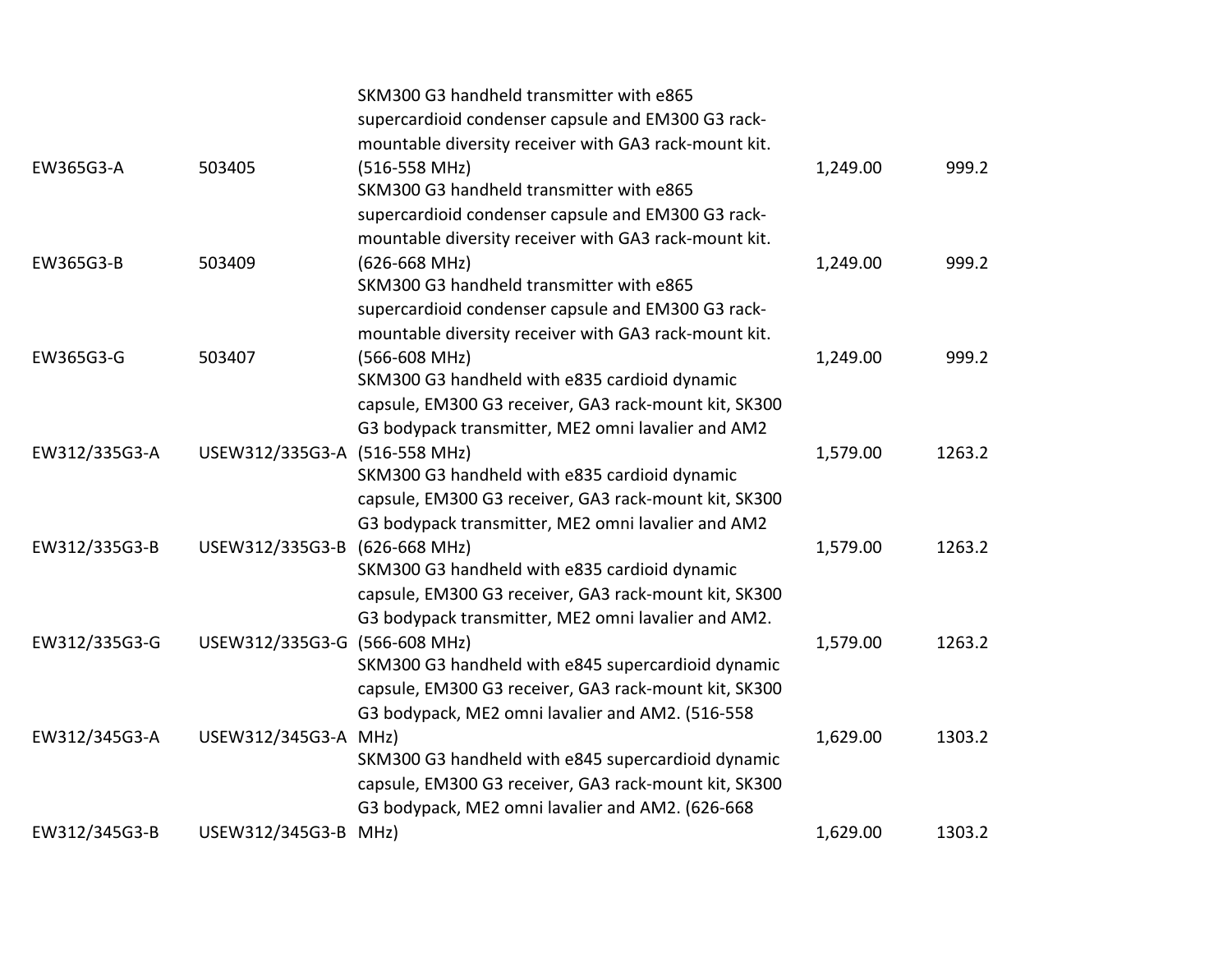|               |                      | SKM300 G3 handheld with e845 supercardioid dynamic    |          |        |
|---------------|----------------------|-------------------------------------------------------|----------|--------|
|               |                      | capsule, EM300 G3 receiver, GA3 rack-mount kit, SK300 |          |        |
|               |                      | G3 bodypack, ME2 omni lavalier and AM2. (566-608      |          |        |
| EW312/345G3-G | USEW312/345G3-G MHz) |                                                       | 1,629.00 | 1303.2 |
|               |                      | SKM300 G3 handheld with e865 supercardioid            |          |        |
|               |                      | condenser capsule, EM300 G3 receiver, GA3 rack-       |          |        |
|               |                      | mount kit, SK300 G3 bodypack, ME2 omni lavalier and   |          |        |
| EW312/365G3-A |                      | USEW312/365G3-A AM2. (516-558 MHz)                    | 1,749.00 | 1399.2 |
|               |                      | SKM300 G3 handheld with e865 supercardioid            |          |        |
|               |                      | condenser capsule, EM300 G3 receiver, GA3 rack-       |          |        |
|               |                      | mount kit, SK300 G3 bodypack, ME2 omni lavalier and   |          |        |
| EW312/365G3-B |                      | USEW312/365G3-B AM2. (626-668 MHz)                    | 1,749.00 | 1399.2 |
|               |                      | SKM300 G3 handheld with e865 supercardioid            |          |        |
|               |                      | condenser capsule, EM300 G3 receiver, GA3 rack-       |          |        |
|               |                      | mount kit, SK300 G3 bodypack, ME2 omni lavalier and   |          |        |
| EW312/365G3-G |                      | USEW312/365G3-G AM2. (566-608 MHz)                    | 1,749.00 | 1399.2 |
|               |                      | SKM300 G3 handheld with e835 cardioid dynamic         |          |        |
|               |                      | capsule, EM300 G3 receiver, GA3 rack-mount kit, SK300 |          |        |
|               |                      | G3 bodypack, ME4 cardioid lavalier and AM2. (516-558  |          |        |
| EW322/335G3-A | USEW322/335G3-A      | MHZ)                                                  | 1,579.00 | 1263.2 |
|               |                      | SKM300 G3 handheld with e835 cardioid dynamic         |          |        |
|               |                      | capsule, EM300 G3 receiver, GA3 rack-mount kit, SK300 |          |        |
|               |                      | G3 bodypack, ME4 cardioid lavalier and AM2. (626-668  |          |        |
| EW322/335G3-B | USEW322/335G3-B MHz) |                                                       | 1,579.00 | 1263.2 |
|               |                      | SKM300 G3 handheld with e835 cardioid dynamic         |          |        |
|               |                      | capsule, EM300 G3 receiver, GA3 rack-mount kit, SK300 |          |        |
|               |                      | G3 bodypack, ME4 cardioid lavalier and AM2. (566-608  |          |        |
| EW322/335G3-G | USEW322/335G3-G MHz) |                                                       | 1,579.00 | 1263.2 |
|               |                      | SKM300 G3 handheld with e845 supercardioid dynamic    |          |        |
|               |                      | capsule, EM300 G3 receiver, GA3 rack-mount kit, SK300 |          |        |
|               |                      | G3 bodypack, ME4 cardioid lavalier and AM2. (516-558  |          |        |
| EW322/345G3-A | USEW322/345G3-A      | MHz)                                                  | 1,629.00 | 1303.2 |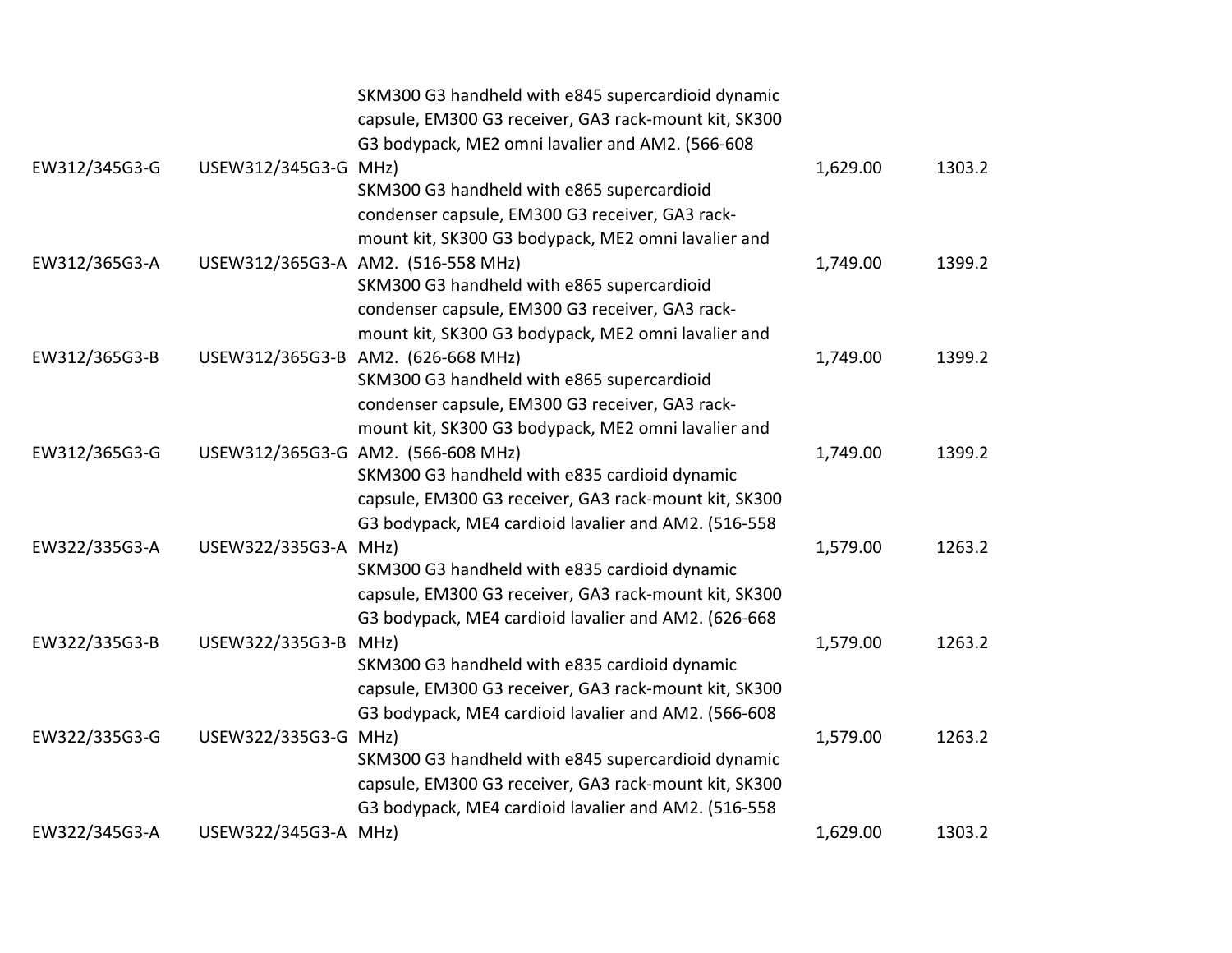|               |                      | SKM300 G3 handheld with e845 supercardioid dynamic    |          |        |
|---------------|----------------------|-------------------------------------------------------|----------|--------|
|               |                      | capsule, EM300 G3 receiver, GA3 rack-mount kit, SK300 |          |        |
|               |                      | G3 bodypack, ME4 cardioid lavalier and AM2. (626-668  |          |        |
| EW322/345G3-B | USEW322/345G3-B      | MHZ)                                                  | 1,629.00 | 1303.2 |
|               |                      | SKM300 G3 handheld with e845 supercardioid dynamic    |          |        |
|               |                      | capsule, EM300 G3 receiver, GA3 rack-mount kit, SK300 |          |        |
|               |                      | G3 bodypack, ME4 cardioid lavalier and AM2. (566-608  |          |        |
| EW322/345G3-G | USEW322/345G3-G MHz) |                                                       | 1,629.00 | 1303.2 |
|               |                      | SKM300 G3 handheld with e865 supercardioid            |          |        |
|               |                      | condenser capsule, EM300 G3 receiver, GA3 rack-       |          |        |
|               |                      | mount kit, SK300 G3 bodypack, ME4 cardioid lavalier   |          |        |
| EW322/365G3-A |                      | USEW322/365G3-A and AM2. (516-558 MHz)                | 1,749.00 | 1399.2 |
|               |                      | SKM300 G3 handheld with e865 supercardioid            |          |        |
|               |                      | condenser capsule, EM300 G3 receiver, GA3 rack-       |          |        |
|               |                      | mount kit, SK300 G3 bodypack, ME4 cardioid lavalier   |          |        |
| EW322/365G3-B | USEW322/365G3-B      | and AM2. (626-668 MHz)                                | 1,749.00 | 1399.2 |
|               |                      | SKM300 G3 handheld with e865 supercardioid            |          |        |
|               |                      | condenser capsule, EM300 G3 receiver, GA3 rack-       |          |        |
|               |                      | mount kit, SK300 G3 bodypack, ME4 cardioid lavalier   |          |        |
| EW322/365G3-G |                      | USEW322/365G3-G and AM2. (566-608 MHz)                | 1,749.00 | 1399.2 |
|               |                      | SKM500 G3 handheld transmitter with e935 cardioid     |          |        |
|               |                      | dynamic capsule and EM500 G3 rack-mountable           |          |        |
|               |                      | diversity receiver with GA3 rack mount kit. (516-558  |          |        |
| EW500-935G3-A | 503467               | MHz)                                                  | 1,219.00 | 975.2  |
|               |                      | SKM500 G3 handheld transmitter with e935 cardioid     |          |        |
|               |                      | dynamic capsule and EM500 G3 rack-mountable           |          |        |
|               |                      | diversity receiver with GA3 rack mount kit. (626-668  |          |        |
| EW500-935G3-B | 503471               | MHZ)                                                  | 1,219.00 | 975.2  |
|               |                      | SKM500 G3 handheld transmitter with e935 cardioid     |          |        |
|               |                      | dynamic capsule and EM500 G3 rack-mountable           |          |        |
|               |                      | diversity receiver with GA3 rack mount kit. (566-608  |          |        |
| EW500-935G3-G | 503469               | MHz)                                                  | 1,219.00 | 975.2  |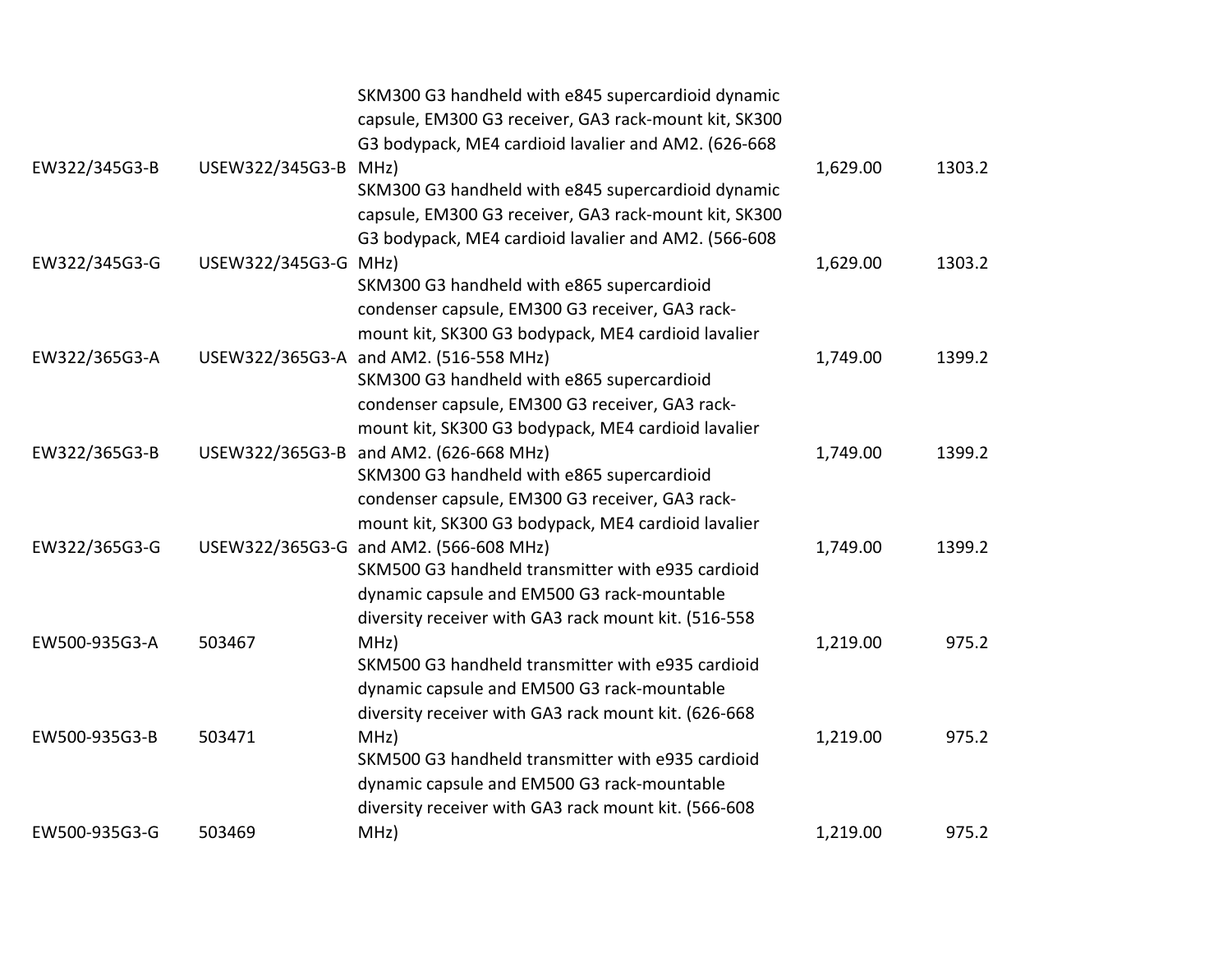|               |        | SKM500 G3 handheld transmitter with e945               |          |        |
|---------------|--------|--------------------------------------------------------|----------|--------|
|               |        | supercardioid dynamic capsule and EM500 G3 rack-       |          |        |
|               |        | mountable diversity receiver with GA3 rack mount kit.  |          |        |
| EW500-945G3-A | 503482 | $(516 - 558$ MHz)                                      | 1,249.00 | 999.2  |
|               |        | SKM500 G3 handheld transmitter with e945               |          |        |
|               |        | supercardioid dynamic capsule and EM500 G3 rack-       |          |        |
|               |        | mountable diversity receiver with GA3 rack mount kit.  |          |        |
| EW500-945G3-B | 503486 | $(626 - 668$ MHz)                                      | 1,249.00 | 999.2  |
|               |        | SKM500 G3 handheld transmitter with e945               |          |        |
|               |        | supercardioid dynamic capsule and EM500 G3 rack-       |          |        |
|               |        | mountable diversity receiver with GA3 rack mount kit.  |          |        |
| EW500-945G3-G | 503484 | (566-608 MHz)                                          | 1,249.00 | 999.2  |
|               |        | SKM500 G3 handheld transmitter with e965 true          |          |        |
|               |        | condenser, multi-pattern capsule and EM500 G3 rack-    |          |        |
|               |        | mountable diversity receiver with GA3 rack mount kit.  |          |        |
| EW500-965G3-A | 503497 | (516-558 MHz)                                          | 1,879.00 | 1503.2 |
|               |        | SKM500 G3 handheld transmitter with e965 true          |          |        |
|               |        | condenser, multi-pattern capsule and EM500 G3 rack-    |          |        |
|               |        | mountable diversity receiver with GA3 rack mount       |          |        |
| EW500-965G3-B | 503501 | kit.(626-668 MHz)                                      | 1,879.00 | 1503.2 |
|               |        | SKM500 G3 handheld transmitter with e965 true          |          |        |
|               |        | condenser, multi-pattern capsule and EM500 G3 rack-    |          |        |
|               |        | mountable diversity receiver with GA3 rack mount kit.  |          |        |
| EW500-965G3-G | 503499 | (566-608 MHz)                                          | 1,879.00 | 1503.2 |
|               |        | SK500 G3 bodypack transmitter, MKE2-ew Gold omni       |          |        |
|               |        | lavalier (black) and EM500 G3 rack-mountable           |          |        |
|               |        | diversityreceiver with GA3 rack-mount kit. (516-558    |          |        |
| EW512G3-A     | 503437 | MHz)                                                   | 1,319.00 | 1055.2 |
|               |        | SK500 G3 bodypack transmitter, MKE2-ew Gold omni       |          |        |
|               |        | lavalier (black) and EM500 G3 rack-mountable diversity |          |        |
| EW512G3-B     | 503441 | receiver with GA3 rack-mount kit. (626-668 MHz)        | 1,319.00 | 1055.2 |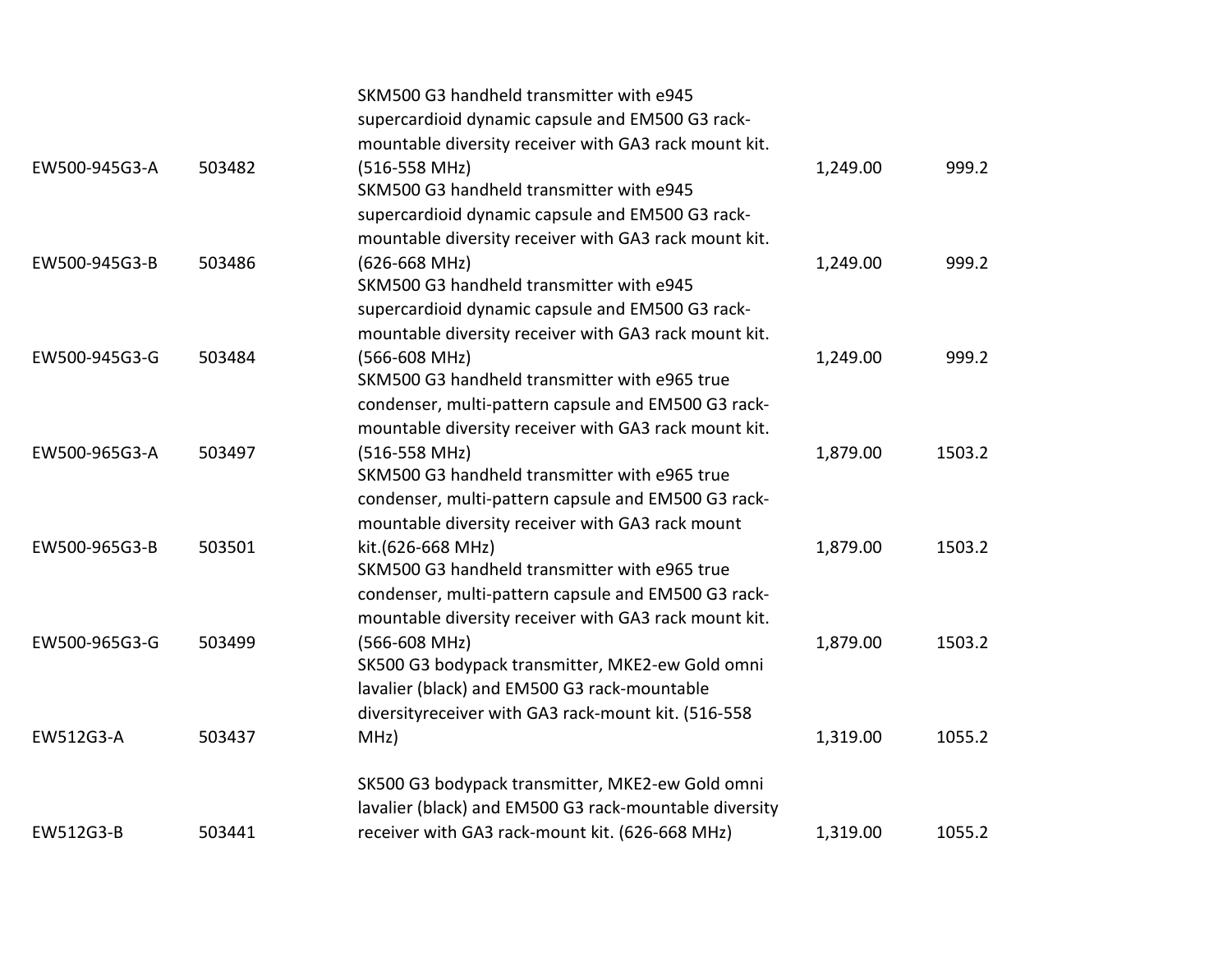|                        |        | SK500 G3 bodypack transmitter, MKE2-ew Gold omni<br>lavalier (black) and EM500 G3 rack-mountable diversity |          |            |
|------------------------|--------|------------------------------------------------------------------------------------------------------------|----------|------------|
| EW512G3-G              | 503439 | receiver with GA3 rack-mount kit. (566-608 MHz)                                                            | 1,319.00 | 1055.2     |
|                        |        | SK500 G3 bodypack transmitter, Ci1 instrument cable                                                        |          |            |
|                        |        | and EM500 G3 rack-mountable diversity receiver with                                                        |          |            |
| EW572G3-A              | 503452 | GA3 rack mount kit. (516-558 MHz)                                                                          | 1,069.00 | 855.2      |
|                        |        | SK500 G3 bodypack transmitter, Ci1 instrument cable                                                        |          |            |
|                        |        | and EM500 G3 rack-mountable diversity receiver with                                                        |          |            |
| EW572G3-B              | 503456 | GA3 rack mount kit. (626-668 MHz)                                                                          | 1,069.00 | 855.2      |
|                        |        | SK500 G3 bodypack transmitter, Ci1 instrument cable                                                        |          |            |
|                        |        | and EM500 G3 rack-mountable diversity receiver with                                                        |          |            |
| EW572G3-G              | 503454 | GA3 rack mount kit. (566-608 MHz)                                                                          | 1,069.00 | 855.2      |
| <b>SL HANDHELD SET</b> |        |                                                                                                            |          |            |
| DW-4-USC               | 505898 | Handheld Set incl. e865 capsule, in Case                                                                   | 1,374.95 | 1099.95996 |
| SL HANDHELD SET        |        |                                                                                                            |          |            |
| DW-4-USR               | 505905 | Handheld Set incl. e865 capsule with rackmounts                                                            | 1,374.95 | 1099.95996 |
| SL HEADMIC SET DW-     |        |                                                                                                            |          |            |
| 4-USC                  | 505897 | Headmic Set incl. SL Headmic 1, in Case                                                                    | 1,749.95 | 1399.95996 |
| SL HEADMIC SET DW-     |        |                                                                                                            |          |            |
| 4-USR                  | 505904 | Headmic Set incl. SL Headmic 1 with rackmounts                                                             | 1,749.95 | 1399.95996 |
| SL LAVALIER SET DW-    |        |                                                                                                            |          |            |
| 4-USC                  | 505896 | Lavalier Set incl. MKE 1, in Case                                                                          | 1,562.95 | 1250.35996 |
| SL LAVALIER SET DW-    |        |                                                                                                            |          |            |
| $4$ -US $R$            | 505903 | Lavalier Set incl. MKE 1 with rackmounts                                                                   | 1,562.95 | 1250.35996 |
| SL HEADMIC 1 BE        | 506272 | Headset microphone, beige                                                                                  | 749.95   | 599.96001  |
| SL HEADMIC 1 BK        | 506271 | Headset microphone, black                                                                                  | 749.95   | 599.96001  |
| SL HEADMIC 1 SB        | 506904 | Headset microphone, silver                                                                                 | 749.95   | 599.96001  |
| SL HEADMIC 1-4 BE      | 506906 | Headset microphone, incl. LEMO cable, beige                                                                | 812.95   | 650.36001  |
| SL HEADMIC 1-4 BK      | 506905 | Headset microphone, incl. LEMO cable, black.                                                               | 812.95   | 650.36001  |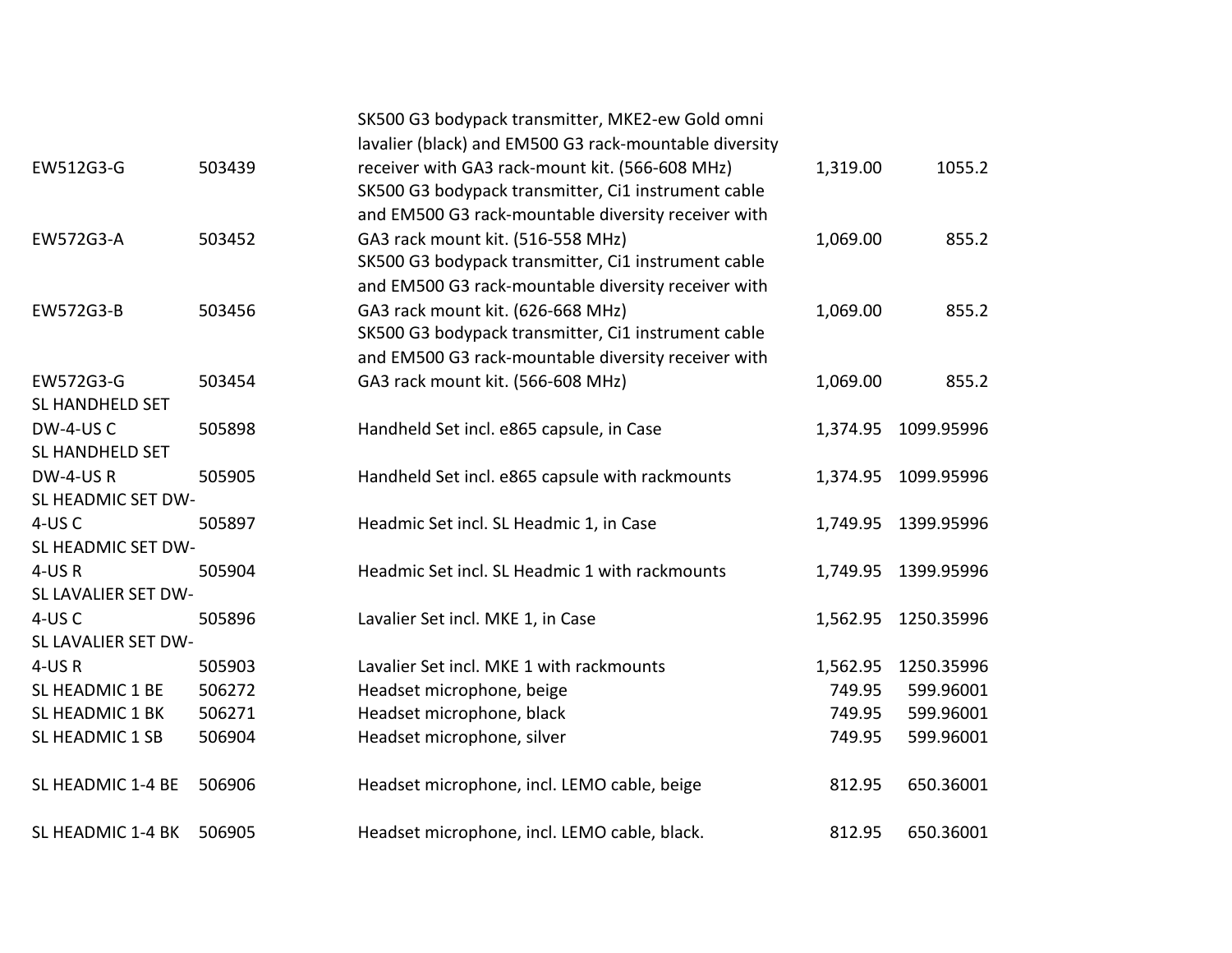| SL HEADMIC 1-4 SB | 506907             | Headset microphone, incl. LEMO cable, silver            | 812.95   | 650.36001 |
|-------------------|--------------------|---------------------------------------------------------|----------|-----------|
|                   |                    | Dual Channel Bodypack System: (2) SK 2000XP             |          |           |
|                   |                    | bodypack transmitters; (1) EM 2050 dual channel         |          |           |
| 2000BP2-A         | <b>US2000BP2-A</b> | recevier. Frequency range Aw (516 / 558 MHz)            | 5,199.00 | 4159.2    |
|                   |                    | Dual Channel Bodypack System: (2) SK 2000XP             |          |           |
|                   |                    | bodypack transmitters; (1) EM 2050 dual channel         |          |           |
| 2000BP2-B         | <b>US2000BP2-B</b> | recevier. Frequency range Bw (626 / 698 MHz)            | 5,199.00 | 4159.2    |
|                   |                    | Dual Channel Bodypack System: (2) SK 2000XP             |          |           |
|                   |                    | bodypack transmitters; (1) EM 2050 dual channel         |          |           |
| 2000BP2-G         | US2000BP2-G        | recevier. Frequency range Gw (558 / 626 MHz)            | 5,199.00 | 4159.2    |
|                   |                    | Dual Channel Instrument System: (2) SK 2000XP           |          |           |
|                   |                    | bodypack transmitters with (2) CI1-4 instrument cables; |          |           |
|                   |                    | (1) EM 2050 dual channel recevier. Frequency range      |          |           |
| 2000BP2-INST-A    |                    | US2000BP2-INST-A Aw (516 / 558 MHz)                     | 5,299.00 | 4239.2    |
|                   |                    | Dual Channel Instrument System: (2) SK 2000XP           |          |           |
|                   |                    | bodypack transmitters with (2) CI1-4 instrument cables; |          |           |
|                   |                    | (1) EM 2050 dual channel recevier. Frequency range      |          |           |
| 2000BP2-INST-B    | US2000BP2-INST-B   | Bw (626 / 698 MHz)                                      | 5,299.00 | 4239.2    |
|                   |                    | Dual Channel Instrument System: (2) SK 2000XP           |          |           |
|                   |                    | bodypack transmitters with (2) CI1-4 instrument cables; |          |           |
|                   |                    | (1) EM 2050 dual channel recevier. Frequency range      |          |           |
| 2000BP2-INST-G    |                    | US2000BP2-INST-G Gw (558 / 626 MHz)                     | 5,299.00 | 4239.2    |
|                   |                    | Dual Channel Contractor System: (2) SK 2000XP           |          |           |
|                   |                    | bodypacks, (2) SKM 2000XP handheld with MMD 835-1       |          |           |
|                   |                    | capsules, black; (1) EM 2050 dual channel recevier.     |          |           |
| 2000C2-835BK-A    |                    | US2000C2-835BK-A Frequency range Aw (516 / 558 MHz)     | 7,499.00 | 5999.2    |
|                   |                    | Dual Channel Contractor System: (2) SK 2000XP           |          |           |
|                   |                    | bodypacks, (2) SKM 2000XP handheld with MMD 835-1       |          |           |
|                   |                    | capsules, black; (1) EM 2050 dual channel recevier.     |          |           |
| 2000C2-835BK-B    |                    | US2000C2-835BK-B Frequency range Bw (626 / 698 MHz)     | 7,499.00 | 5999.2    |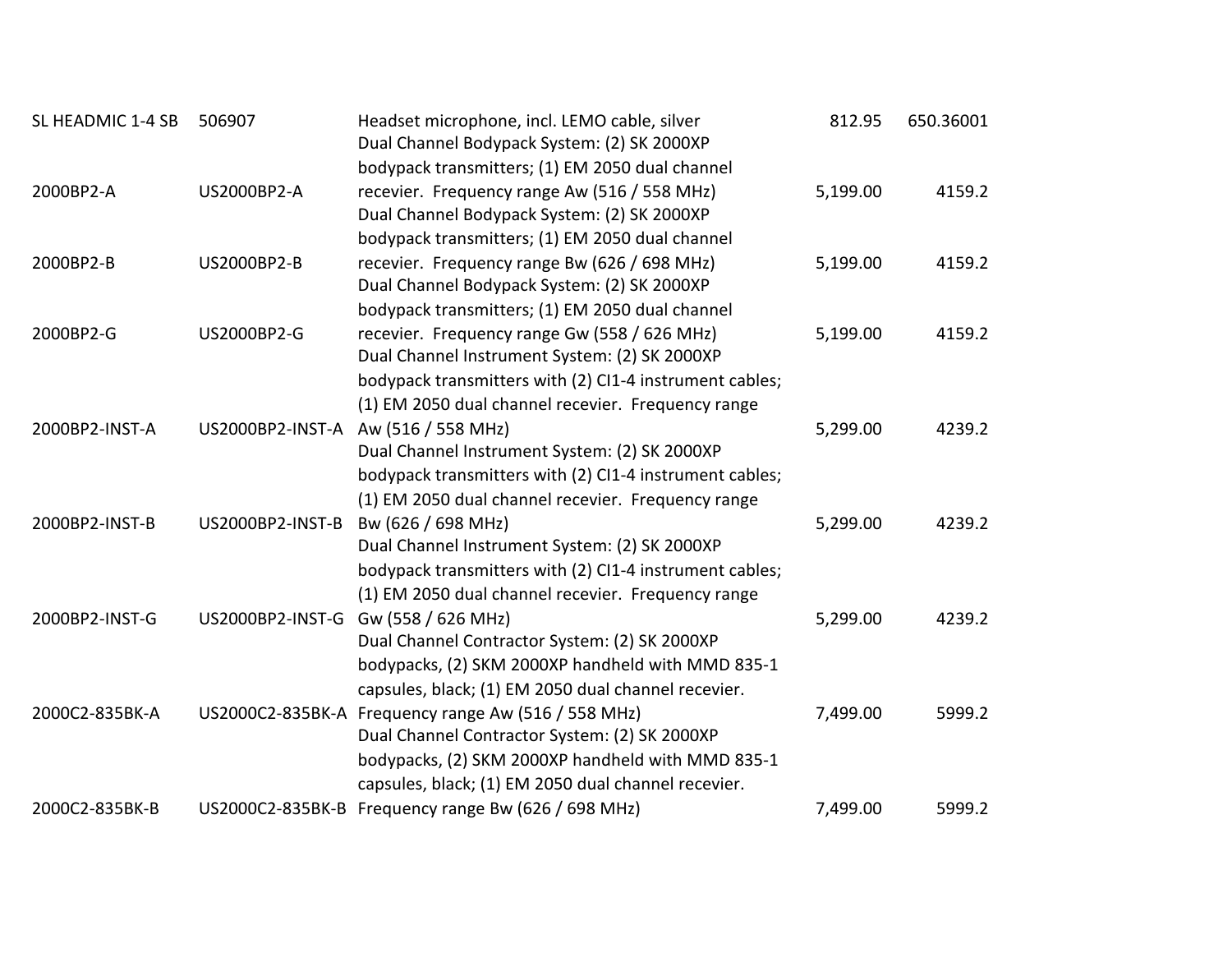|                | Dual Channel Contractor System: (2) SK 2000XP         |          |        |
|----------------|-------------------------------------------------------|----------|--------|
|                | bodypacks, (2) SKM 2000XP handheld with MMD 835-1     |          |        |
|                | capsules, black; (1) EM 2050 dual channel recevier.   |          |        |
| 2000C2-835BK-G | US2000C2-835BK-G Frequency range Gw (558 / 626 MHz)   | 7,499.00 | 5999.2 |
|                | Dual Channel Contractor System: (2) SK 2000XP         |          |        |
|                | bodypacks, (2) SKM 2000XP handhelds with MME 865-1    |          |        |
|                | capsules, black; (1) EM 2050 dual channel recevier.   |          |        |
| 2000C2-865BK-A | US2000C2-865BK-A Frequency range Aw (516 / 558 MHz)   | 7,899.00 | 6319.2 |
|                | Dual Channel Contractor System: (2) SK 2000XP         |          |        |
|                | bodypacks, (2) SKM 2000XP handhelds with MME 865-1    |          |        |
|                | capsules, black; (1) EM 2050 dual channel recevier.   |          |        |
| 2000C2-865BK-B | US2000C2-865BK-B Frequency range Bw (626 / 698 MHz)   | 7,899.00 | 6319.2 |
|                | Dual Channel Contractor System: (2) SK 2000XP         |          |        |
|                | bodypacks, (2) SKM 2000XP handhelds with MME 865-1    |          |        |
|                | capsules, black; (1) EM 2050 dual channel recevier.   |          |        |
| 2000C2-865BK-G | US2000C2-865BK-G Frequency range Gw (558 / 626 MHz)   | 7,899.00 | 6319.2 |
|                | Dual Channel Contractor System: (2) SK 2000XP         |          |        |
|                | bodypacks, (2) SKM 2000XP handhelds with MMD 935-     |          |        |
|                | 1 capsules, black; (1) EM 2050 dual channel recevier. |          |        |
| 2000C2-935BK-A | US2000C2-935BK-A Frequency range Aw (516 / 558 MHz)   | 7,599.00 | 6079.2 |
|                | Dual Channel Contractor System: (2) SK 2000XP         |          |        |
|                | bodypacks, (2) SKM 2000XP handhelds with MMD 935-     |          |        |
|                | 1 capsules, black; (1) EM 2050 dual channel recevier. |          |        |
| 2000C2-935BK-B | US2000C2-935BK-B Frequency range Bw (626 / 698 MHz)   | 7,599.00 | 6079.2 |
|                | Dual Channel Contractor System: (2) SK 2000XP         |          |        |
|                | bodypacks, (2) SKM 2000XP handhelds with MMD 935-     |          |        |
|                | 1 capsules, black; (1) EM 2050 dual channel recevier. |          |        |
| 2000C2-935BK-G | US2000C2-935BK-G Frequency range Gw (558 / 626 MHz)   | 7,599.00 | 6079.2 |
|                | Dual Channel Contractor System: (2) SK 2000XP         |          |        |
|                | bodypacks, (2) SKM 2000XP handhelds with MMD 945-     |          |        |
|                | 1 capsules, black; (1) EM 2050 dual channel recevier  |          |        |
| 2000C2-945BK-A | US2000C2-945BK-A Frequency range Aw (516 / 558 MHz)   | 7,749.00 | 6199.2 |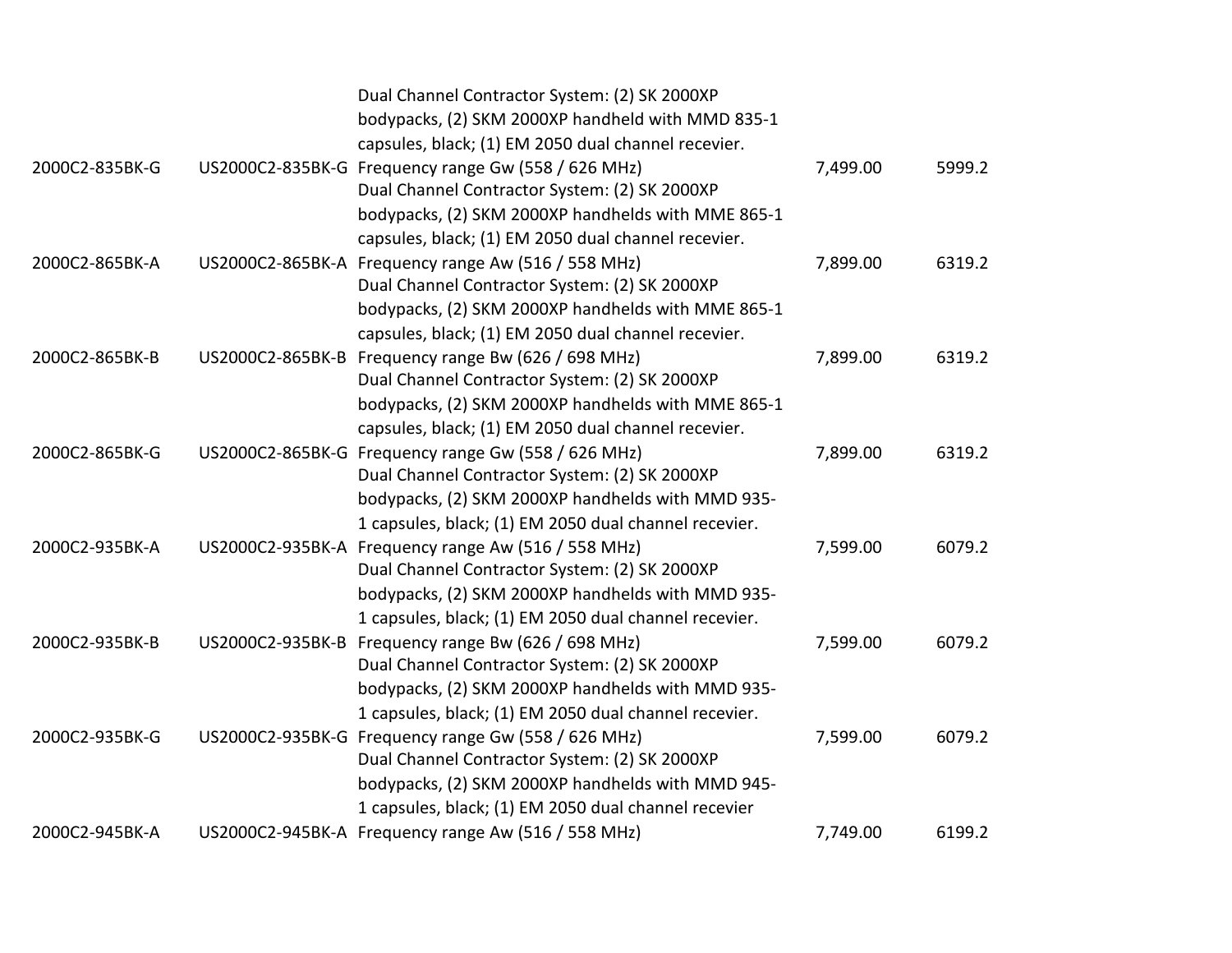|                |                  | Dual Channel Contractor System: (2) SK 2000XP        |          |        |
|----------------|------------------|------------------------------------------------------|----------|--------|
|                |                  | bodypacks, (2) SKM 2000XP handhelds with MMD 945-    |          |        |
|                |                  | 1 capsules, black; (1) EM 2050 dual channel recevier |          |        |
| 2000C2-945BK-B | US2000C2-945BK-B | Frequency range Bw (626 / 698 MHz)                   | 7,749.00 | 6199.2 |
|                |                  | Dual Channel Contractor System: (2) SK 2000XP        |          |        |
|                |                  | bodypacks, (2) SKM 2000XP handhelds with MMD 945-    |          |        |
|                |                  | 1 capsules, black; (1) EM 2050 dual channel recevier |          |        |
| 2000C2-945BK-G |                  | US2000C2-945BK-G Frequency range Gw (558 / 626 MHz)  | 7,749.00 | 6199.2 |
|                |                  | Dual Channel Contractor System: (2) SK 2000XP        |          |        |
|                |                  | bodypacks, (2) SKM 2000XP handhelds with MMK 965-1   |          |        |
|                |                  | capsules, black; (1) EM 2050 dual channel recevier   |          |        |
| 2000C2-965BK-A |                  | US2000C2-965BK-A Frequency range Aw (516 / 558 MHz)  | 8,249.00 | 6599.2 |
|                |                  | Dual Channel Contractor System: (2) SK 2000XP        |          |        |
|                |                  | bodypacks, (2) SKM 2000XP handhelds with MMK 965-1   |          |        |
|                |                  | capsules, black; (1) EM 2050 dual channel recevier   |          |        |
| 2000C2-965BK-B | US2000C2-965BK-B | Frequency range Bw (626 / 698 MHz)                   | 8,249.00 | 6599.2 |
|                |                  | Dual Channel Contractor System: (2) SK 2000XP        |          |        |
|                |                  | bodypacks, (2) SKM 2000XP handhelds with MMK 965-1   |          |        |
|                |                  | capsules, black; (1) EM 2050 dual channel recevier   |          |        |
| 2000C2-965BK-G |                  | US2000C2-965BK-G Frequency range Gw (558 / 626 MHz)  | 8,249.00 | 6599.2 |
|                |                  | Dual Channel Contractor System: (2) SK 2000XP        |          |        |
|                |                  | bodypacks, (2) SKM 2000XP handhelds with MMK 965-1   |          |        |
|                |                  | capsules, nickel; (1) EM 2050 dual channel recevier  |          |        |
| 2000C2-965NI-A | US2000C2-965NI-A | Frequency range Aw (516 / 558 MHz)                   | 8,249.00 | 6599.2 |
|                |                  | Dual Channel Contractor System: (2) SK 2000XP        |          |        |
|                |                  | bodypacks, (2) SKM 2000XP handhelds with MMK 965-1   |          |        |
|                |                  | capsules, nickel; (1) EM 2050 dual channel recevier  |          |        |
| 2000C2-965NI-B | US2000C2-965NI-B | Frequency range Bw (626 / 698 MHz)                   | 8,249.00 | 6599.2 |
|                |                  | Dual Channel Contractor System: (2) SK 2000XP        |          |        |
|                |                  | bodypacks, (2) SKM 2000XP handhelds with MMK 965-1   |          |        |
|                |                  | capsules, nickel; (1) EM 2050 dual channel recevier  |          |        |
| 2000C2-965NI-G | US2000C2-965NI-G | Frequency range Gw (558 / 626 MHz)                   | 8,249.00 | 6599.2 |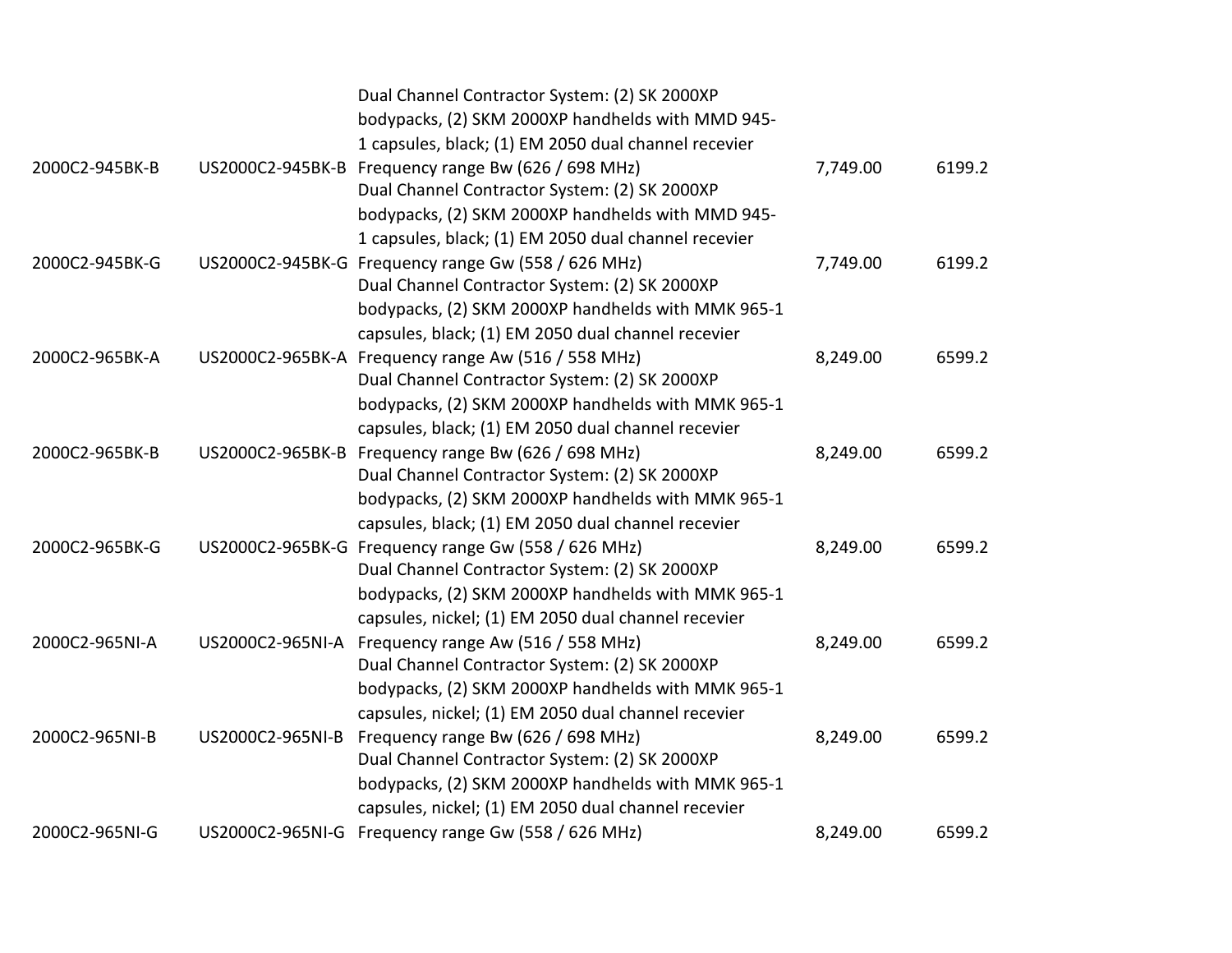|                |                 | Single Channel ENG System: (1) SK 2000XP bodypack                    |          |        |
|----------------|-----------------|----------------------------------------------------------------------|----------|--------|
|                |                 | transmitter; (1) EK 2000 portable recevier. Frequency                |          |        |
| 2000ENG-SK-A   | US2000ENG-SK-A  | range Aw (516 / 558 MHz)                                             | 1,879.00 | 1503.2 |
|                |                 | Single Channel ENG System: (1) SK 2000XP bodypack                    |          |        |
|                |                 | transmitter; (1) EK 2000 portable recevier. Frequency                |          |        |
| 2000ENG-SK-B   | US2000ENG-SK-B  | range Bw (626 / 698 MHz)                                             | 1,879.00 | 1503.2 |
|                |                 | Single Channel ENG System: (1) SK 2000XP bodypack                    |          |        |
|                |                 | transmitter; (1) EK 2000 portable recevier. Frequency                |          |        |
| 2000ENG-SK-G   | US2000ENG-SK-G  | range Gw (558 / 626 MHz)                                             | 1,879.00 | 1503.2 |
|                |                 | Single Channel ENG System: (1) SKP 2000XP bodypack                   |          |        |
|                |                 | transmitter; (1) EK 2000 portable recevier. Frequency                |          |        |
| 2000ENG-SKP-A  | US2000ENG-SKP-A | range Aw (516 / 558 MHz)                                             | 1,879.00 | 1503.2 |
|                |                 | Single Channel ENG System: (1) SKP 2000XP bodypack                   |          |        |
|                |                 | transmitter; (1) EK 2000 portable recevier. Frequency                |          |        |
| 2000ENG-SKP-B  | US2000ENG-SKP-B | range Bw (626 / 698 MHz)                                             | 1,879.00 | 1503.2 |
|                |                 | Single Channel ENG System: (1) SKP 2000XP bodypack                   |          |        |
|                |                 | transmitter; (1) EK 2000 portable recevier. Frequency                |          |        |
| 2000ENG-SKP-G  | US2000ENG-SKP-G | range Gw (558 / 626 MHz)                                             | 1,879.00 | 1503.2 |
|                |                 | Single Channel ENG Contractor Combo: (1) SK 2000XP                   |          |        |
|                |                 | bodypack transmitter, (1) SKP 2000XP plug-on                         |          |        |
|                |                 | US2000ENGCOMBO transmitter; (1) EK 2000 portable recevier. Frequency |          |        |
| 2000ENGCOMBO-A | $\overline{A}$  | range Aw (516 / 558 MHz)                                             | 2,499.00 | 1999.2 |
|                |                 | Single Channel ENG Contractor Combo: (1) SK 2000XP                   |          |        |
|                |                 | bodypack transmitter, (1) SKP 2000XP plug-on                         |          |        |
|                |                 | US2000ENGCOMBO transmitter; (1) EK 2000 portable recevier. Frequency |          |        |
| 2000ENGCOMBO-B | B               | range Bw (626 / 698 MHz)                                             | 2,499.00 | 1999.2 |
|                |                 | Single Channel ENG Contractor Combo: (1) SK 2000XP                   |          |        |
|                |                 | bodypack transmitter, (1) SKP 2000XP plug-on                         |          |        |
|                |                 | US2000ENGCOMBO transmitter; (1) EK 2000 portable recevier. Frequency |          |        |
| 2000ENGCOMBO-G | G               | range Gw (558 / 626 MHz)                                             | 2,499.00 | 1999.2 |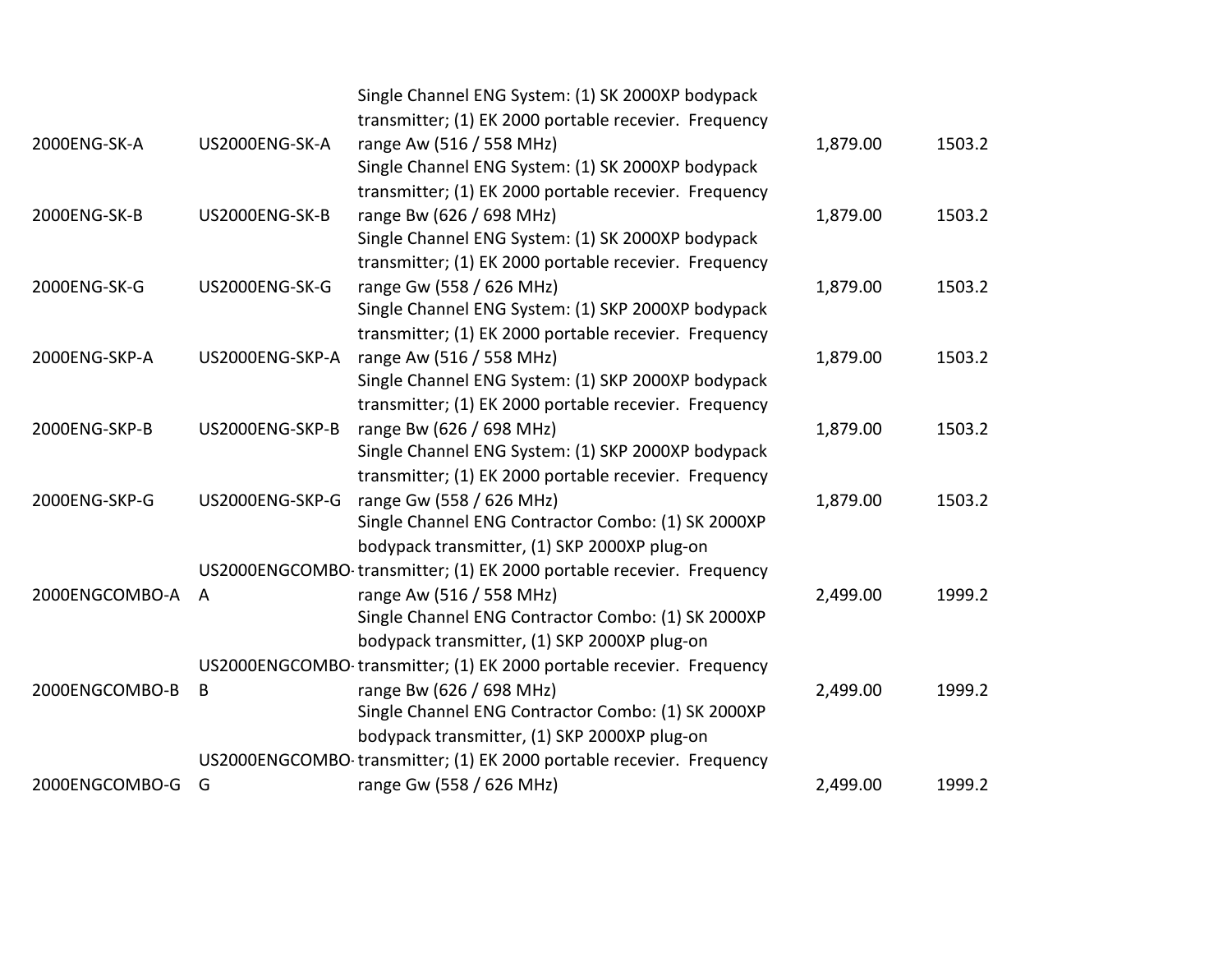|                |                  | Dual Channel Handheld System: (2) SKM 2000XP         |          |        |
|----------------|------------------|------------------------------------------------------|----------|--------|
|                |                  | handheld transmitters with KK 204 Cardioid capsules, |          |        |
|                |                  | black; (1) EM 2050 dual channel recevier. Frequency  |          |        |
| 2000H2-204BK-A |                  | US2000H2-204BK-A range Aw (516 / 558 MHz)            | 7,499.00 | 5999.2 |
|                |                  | Dual Channel Handheld System: (2) SKM 2000XP         |          |        |
|                |                  | handheld transmitters with KK 204 Cardioid capsules, |          |        |
|                |                  | black; (1) EM 2050 dual channel recevier. Frequency  |          |        |
| 2000H2-204BK-B |                  | US2000H2-204BK-B range Bw (626 / 698 MHz)            | 7,499.00 | 5999.2 |
|                |                  | Dual Channel Handheld System: (2) SKM 2000XP         |          |        |
|                |                  | handheld transmitters with KK 204 Cardioid capsules, |          |        |
|                |                  | black; (1) EM 2050 dual channel recevier. Frequency  |          |        |
| 2000H2-204BK-G |                  | US2000H2-204BK-G range Gw (558 / 626 MHz)            | 7,499.00 | 5999.2 |
|                |                  | Dual Channel Handheld System: (2) SKM 2000XP         |          |        |
|                |                  | handheld transmitters with KK 204 Cardioid capsules, |          |        |
|                |                  | nickel; (1) EM 2050 dual channel recevier. Frequency |          |        |
| 2000H2-204NI-A | US2000H2-204NI-A | range Aw (516 / 558 MHz)                             | 7,499.00 | 5999.2 |
|                |                  | Dual Channel Handheld System: (2) SKM 2000XP         |          |        |
|                |                  | handheld transmitters with KK 204 Cardioid capsules, |          |        |
|                |                  | nickel; (1) EM 2050 dual channel recevier. Frequency |          |        |
| 2000H2-204NI-B |                  | US2000H2-204NI-B range Bw (626 / 698 MHz)            | 7,499.00 | 5999.2 |
|                |                  | Dual Channel Handheld System: (2) SKM 2000XP         |          |        |
|                |                  | handheld transmitters with KK 204 Cardioid capsules, |          |        |
|                |                  | nickel; (1) EM 2050 dual channel recevier. Frequency |          |        |
| 2000H2-204NI-G |                  | US2000H2-204NI-G range Gw (558 / 626 MHz)            | 7,499.00 | 5999.2 |
|                |                  | Dual Channel Handheld System: (2) SKM 2000XP         |          |        |
|                |                  | handheld transmitters with KK 205 Supercardioid      |          |        |
|                |                  | capsules, black; (1) EM 2050 dual channel recevier.  |          |        |
| 2000H2-205BK-A |                  | US2000H2-205BK-A Frequency range Aw (516 / 558 MHz)  | 7,499.00 | 5999.2 |
|                |                  | Dual Channel Handheld System: (2) SKM 2000XP         |          |        |
|                |                  | handheld transmitters with KK 205 Supercardioid      |          |        |
|                |                  | capsules, black; (1) EM 2050 dual channel recevier.  |          |        |
| 2000H2-205BK-B |                  | US2000H2-205BK-B Frequency range Bw (626 / 698 MHz)  | 7,499.00 | 5999.2 |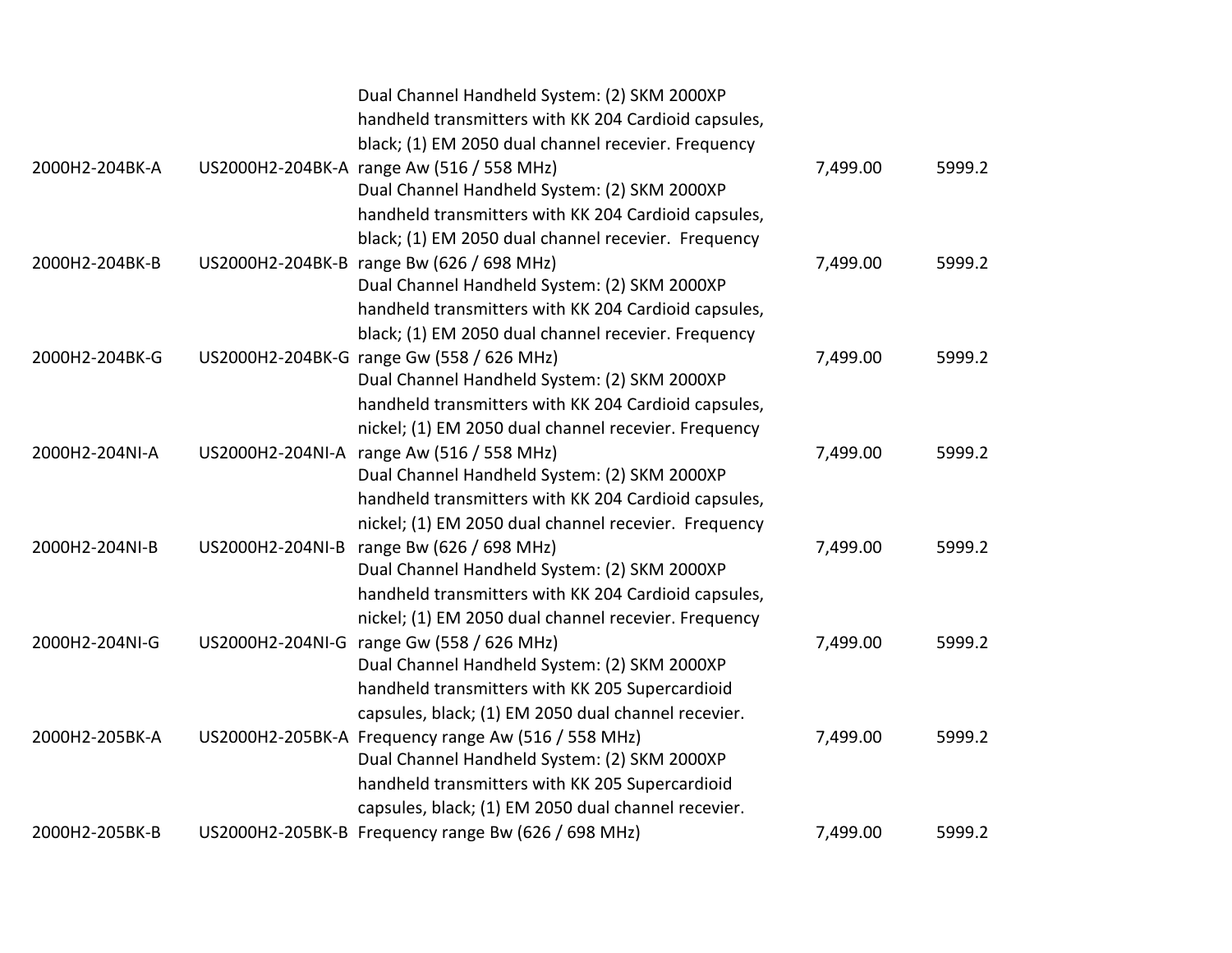|                |                  | Dual Channel Handheld System: (2) SKM 2000XP                  |          |        |
|----------------|------------------|---------------------------------------------------------------|----------|--------|
|                |                  | handheld transmitters with KK 205 Supercardioid               |          |        |
|                |                  | capsules, black; (1) EM 2050 dual channel recevier.           |          |        |
| 2000H2-205BK-G |                  | US2000H2-205BK-G Frequency range Gw (558 / 626 MHz)           | 7,499.00 | 5999.2 |
|                |                  | Dual Channel Handheld System: (2) SKM 2000XP                  |          |        |
|                |                  | handheld transmitters with KK 205 Supercardioid               |          |        |
|                |                  | capsules, nickel; (1) EM 2050 dual channel recevier.          |          |        |
| 2000H2-205NI-A |                  | US2000H2-205NI-A Frequency range Aw (516 / 558 MHz)           | 7,499.00 | 5999.2 |
|                |                  | Dual Channel Handheld System: (2) SKM 2000XP                  |          |        |
|                |                  | handheld transmitters with KK 205 Supercardioid               |          |        |
|                |                  | capsules, nickel; (1) EM 2050 dual channel recevier.          |          |        |
| 2000H2-205NI-B | US2000H2-205NI-B | Frequency range Bw (626 / 698 MHz)                            | 7,499.00 | 5999.2 |
|                |                  | Dual Channel Handheld System: (2) SKM 2000XP                  |          |        |
|                |                  | handheld transmitters with KK 205 Supercardioid               |          |        |
|                |                  | capsules, nickel; (1) EM 2050 dual channel recevier.          |          |        |
| 2000H2-205NI-G |                  | US2000H2-205NI-G Frequency range Gw (558 / 626 MHz)           | 7,499.00 | 5999.2 |
|                |                  | Dual Channel Handheld System: (2) SKM 2000XP                  |          |        |
|                |                  | handheld transmitters with MMD 835-1 dynamic                  |          |        |
|                |                  | capsules, black; (1) EM 2050 dual channel recevier.           |          |        |
| 2000H2-835BK-A |                  | US2000H2-835BK-A Frequency range Aw (516 / 558 MHz)           | 5,579.00 | 4463.2 |
|                |                  | Dual Channel Handheld System: (2) SKM 2000XP                  |          |        |
|                |                  | handheld transmitters with MMD 835-1 dynamic                  |          |        |
|                |                  | capsules, black; (1) EM 2050 dual channel recevier.           |          |        |
| 2000H2-835BK-B |                  | US2000H2-835BK-B Frequency range Bw (626 / 698 MHz)           | 5,579.00 | 4463.2 |
|                |                  | Dual Channel Handheld System: (2) SKM 2000XP                  |          |        |
|                |                  | handheld transmitters with MMD 835-1 dynamic                  |          |        |
|                |                  | capsules, black; (1) EM 2050 dual channel recevier.           |          |        |
| 2000H2-835BK-G |                  | US2000H2-835BK-G Frequency range Gw (558 / 626 MHz)           | 5,579.00 | 4463.2 |
|                |                  | Dual Channel Handheld System: (2) SKM 2000XP                  |          |        |
|                |                  | handheld transmitters with MME 865-1 polarized                |          |        |
|                |                  | condenser capsules, black; (1) EM 2050 dual channel           |          |        |
| 2000H2-865BK-A |                  | US2000H2-865BK-A recevier. Frequency range Aw (516 / 558 MHz) | 5,899.00 | 4719.2 |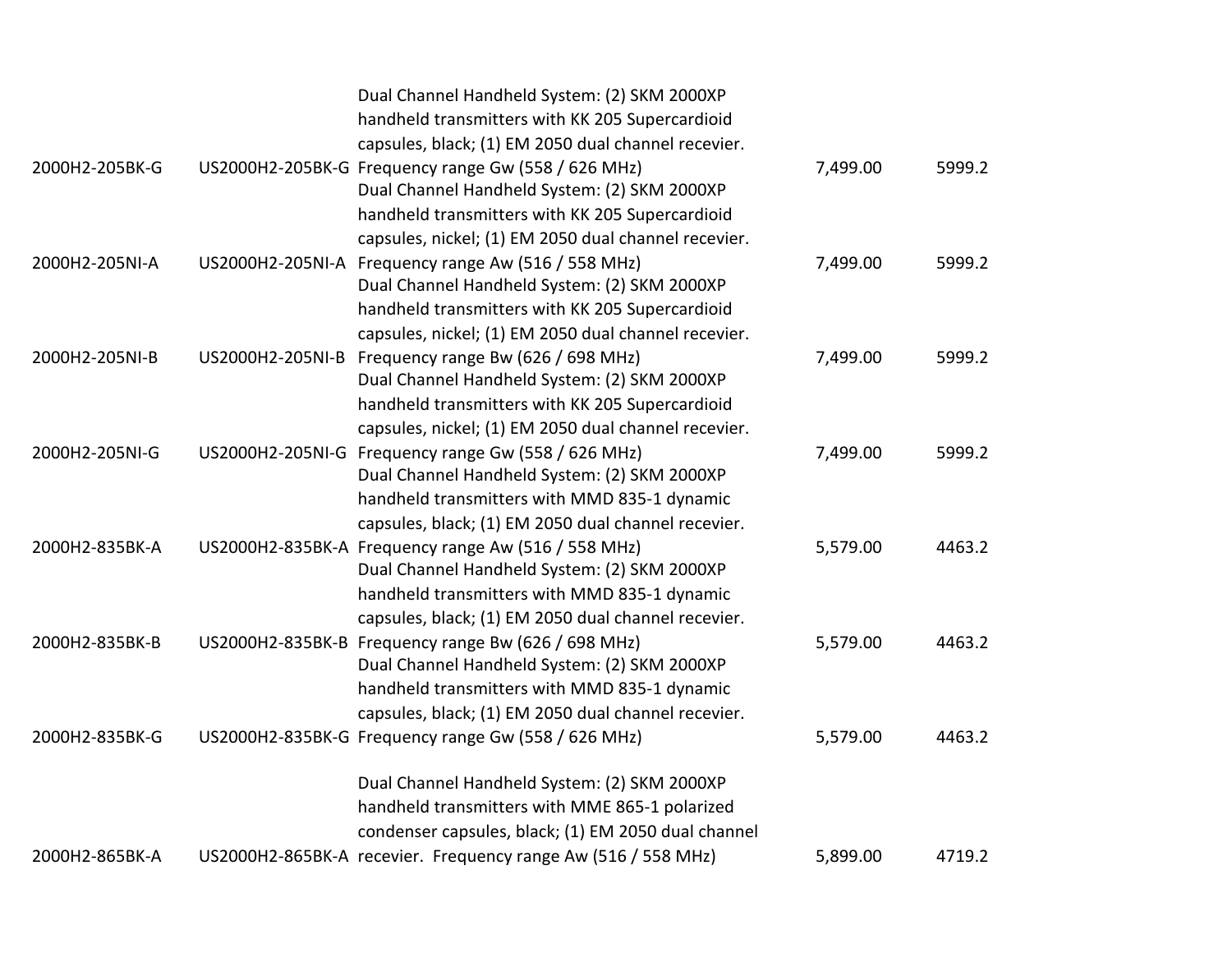|                | Dual Channel Handheld System: (2) SKM 2000XP<br>handheld transmitters with MME 865-1 polarized<br>condenser capsules, black; (1) EM 2050 dual channel                                                                                                             |          |        |
|----------------|-------------------------------------------------------------------------------------------------------------------------------------------------------------------------------------------------------------------------------------------------------------------|----------|--------|
| 2000H2-865BK-B | US2000H2-865BK-B recevier. Frequency range Bw (626 / 698 MHz)                                                                                                                                                                                                     | 5,899.00 | 4719.2 |
|                | Dual Channel Handheld System: (2) SKM 2000XP<br>handheld transmitters with MME 865-1 polarized<br>condenser capsules, black; (1) EM 2050 dual channel                                                                                                             |          |        |
| 2000H2-865BK-G | US2000H2-865BK-G recevier. Frequency range Gw (558 / 626 MHz)<br>Dual Channel Handheld System: (2) SKM 2000XP<br>handheld transmitters with MMD 935-1 dynamic<br>capsules, black; (1) EM 2050 dual channel recevier.                                              | 5,899.00 | 4719.2 |
| 2000H2-935BK-A | US2000H2-935BK-A Frequency range Aw (516 / 558 MHz)<br>Dual Channel Handheld System: (2) SKM 2000XP<br>handheld transmitters with MMD 935-1 dynamic                                                                                                               | 5,599.00 | 4479.2 |
| 2000H2-935BK-B | capsules, black; (1) EM 2050 dual channel recevier.<br>US2000H2-935BK-B Frequency range Bw (626 / 698 MHz)<br>Dual Channel Handheld System: (2) SKM 2000XP<br>handheld transmitters with MMD 935-1 dynamic<br>capsules, black; (1) EM 2050 dual channel recevier. | 5,599.00 | 4479.2 |
| 2000H2-935BK-G | US2000H2-935BK-G Frequency range Gw (558 / 626 MHz)<br>Dual Channel Handheld System: (2) SKM 2000XP<br>handheld transmitters with MMD 945-1 dynamic<br>capsules, black; (1) EM 2050 dual channel recevier.                                                        | 5,599.00 | 4479.2 |
| 2000H2-945BK-A | US2000H2-945BK-A Frequency range Aw (516 / 558 MHz)<br>Dual Channel Handheld System: (2) SKM 2000XP<br>handheld transmitters with MMD 945-1 dynamic<br>capsules, black; (1) EM 2050 dual channel recevier.                                                        | 5,749.00 | 4599.2 |
| 2000H2-945BK-B | US2000H2-945BK-B Frequency range Bw (626 / 698 MHz)                                                                                                                                                                                                               | 5,749.00 | 4599.2 |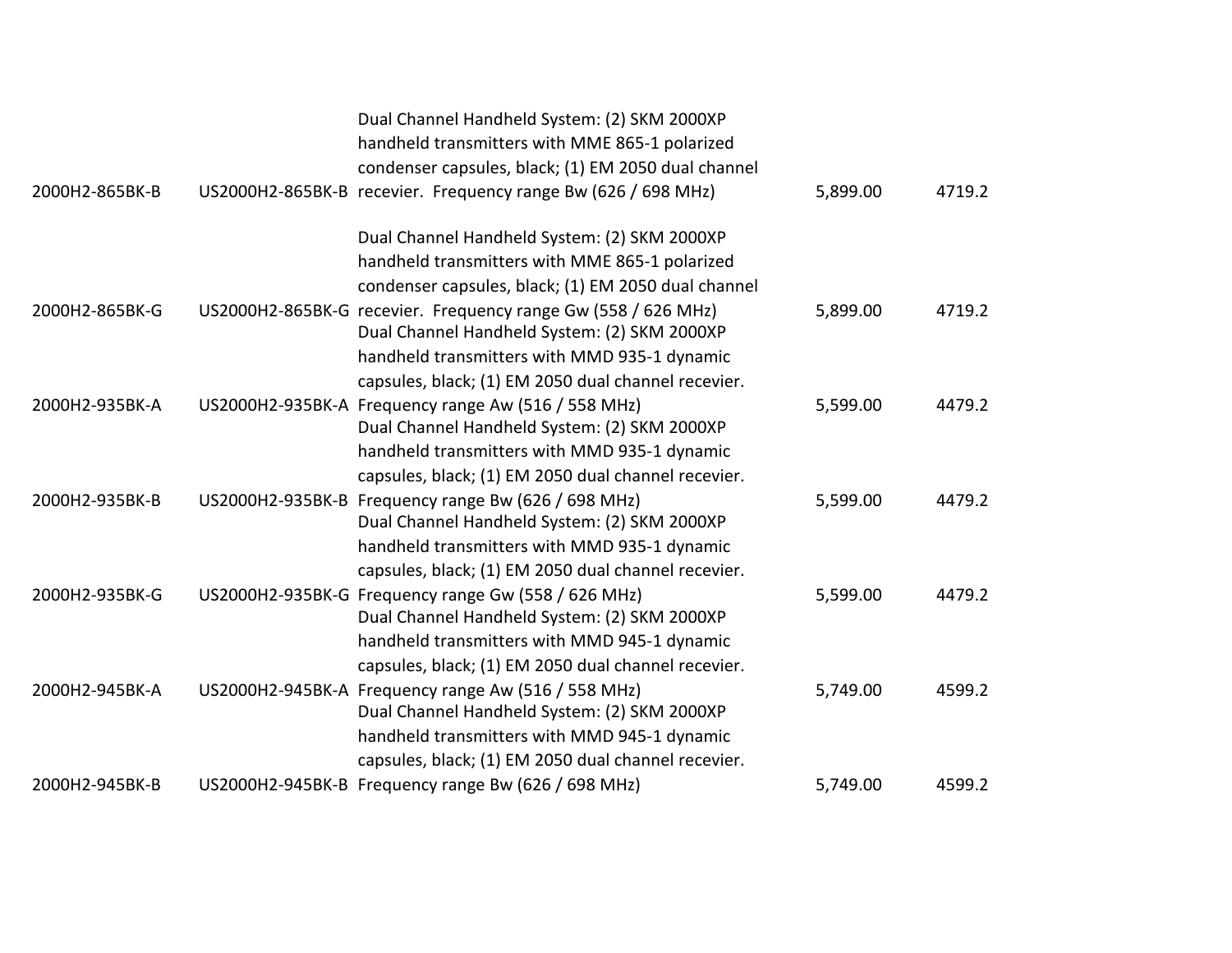|                | Dual Channel Handheld System: (2) SKM 2000XP<br>handheld transmitters with MMD 945-1 dynamic<br>capsules, black; (1) EM 2050 dual channel recevier.                                                                |          |        |
|----------------|--------------------------------------------------------------------------------------------------------------------------------------------------------------------------------------------------------------------|----------|--------|
| 2000H2-945BK-G | US2000H2-945BK-G Frequency range Gw (558 / 626 MHz)                                                                                                                                                                | 5,749.00 | 4599.2 |
| 2000H2-965BK-A | Dual Channel Handheld System: (2) SKM 2000XP<br>handheld transmitters with MMK 965-1 true condenser<br>capsules, black; (1) EM 2050 dual channel recevier.<br>US2000H2-965BK-A Frequency range Aw (516 / 558 MHz)  | 6,249.00 | 4999.2 |
| 2000H2-965BK-B | Dual Channel Handheld System: (2) SKM 2000XP<br>handheld transmitters with MMK 965-1 true condenser<br>capsules, black; (1) EM 2050 dual channel recevier.<br>US2000H2-965BK-B Frequency range Bw (626 / 698 MHz)  | 6,249.00 | 4999.2 |
| 2000H2-965BK-G | Dual Channel Handheld System: (2) SKM 2000XP<br>handheld transmitters with MMK 965-1 true condenser<br>capsules, black; (1) EM 2050 dual channel recevier.<br>US2000H2-965BK-G Frequency range Gw (558 / 626 MHz)  | 6,249.00 | 4999.2 |
| 2000H2-965NI-A | Dual Channel Handheld System: (2) SKM 2000XP<br>handheld transmitters with MMK 965-1 true condenser<br>capsules, nickel; (1) EM 2050 dual channel recevier.<br>US2000H2-965NI-A Frequency range Aw (516 / 558 MHz) | 6,249.00 | 4999.2 |
| 2000H2-965NI-B | Dual Channel Handheld System: (2) SKM 2000XP<br>handheld transmitters with MMK 965-1 true condenser<br>capsules, nickel; (1) EM 2050 dual channel recevier.<br>US2000H2-965NI-B Frequency range Bw (626 / 698 MHz) | 6,249.00 | 4999.2 |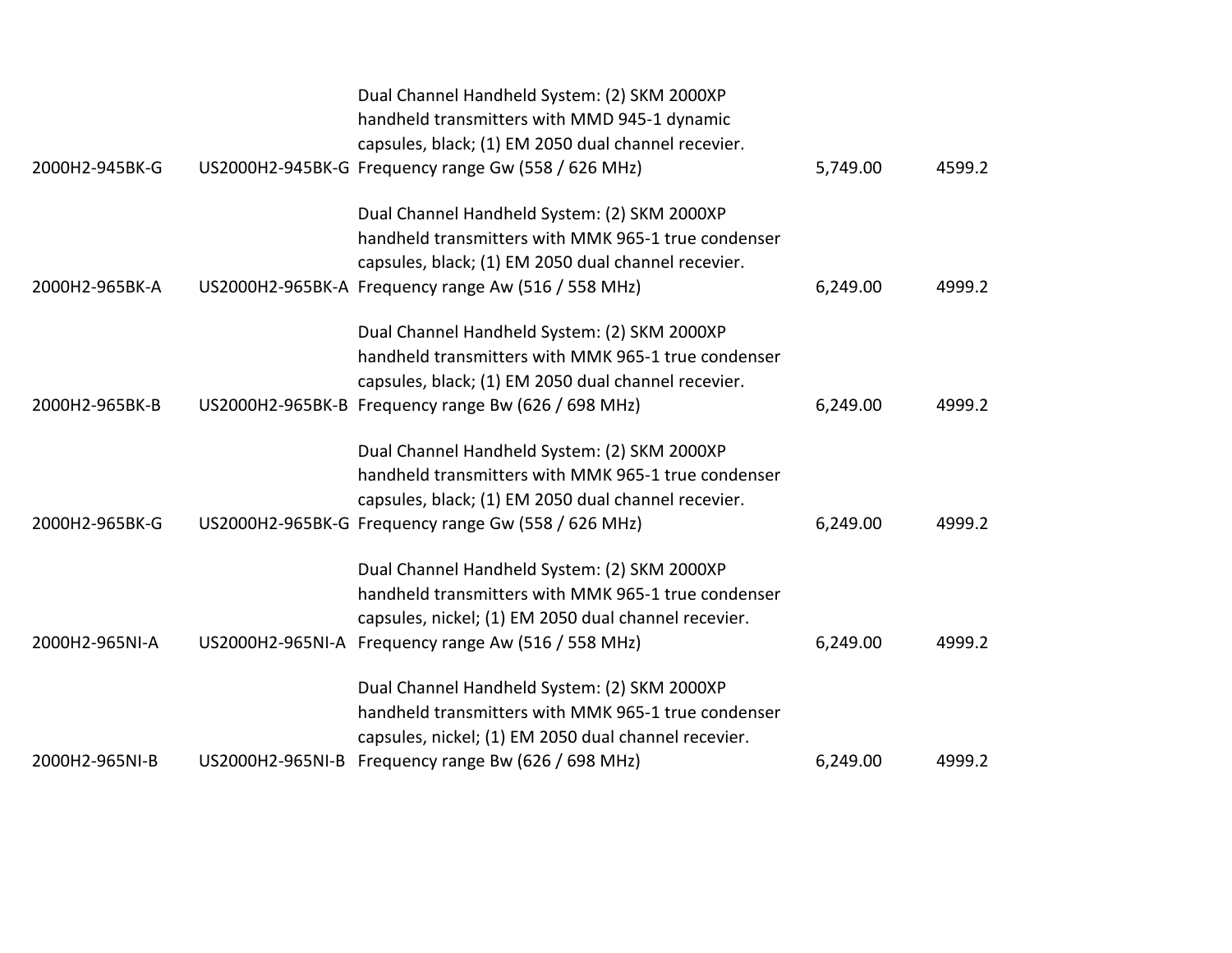|                |                  | Dual Channel Handheld System: (2) SKM 2000XP<br>handheld transmitters with MMK 965-1 true condenser<br>capsules, nickel; (1) EM 2050 dual channel recevier. |          |        |
|----------------|------------------|-------------------------------------------------------------------------------------------------------------------------------------------------------------|----------|--------|
| 2000H2-965NI-G |                  | US2000H2-965NI-G Frequency range Gw (558 / 626 MHz)                                                                                                         | 6,249.00 | 4999.2 |
|                |                  | Dual Channel Contractor System: (2) SK 2000XP<br>bodypacks, (2) SKM 2000XP handheld with Neumann<br>KK 204 Cardioid capsules, black; (1) EM 2050 dual       |          |        |
| 2000C2-204BK-A |                  | US2000C2-204BK-A channel recevier. Frequency range Aw (516 / 558 MHz)                                                                                       | 9,499.00 | 7599.2 |
|                |                  | Dual Channel Contractor System: (2) SK 2000XP<br>bodypacks, (2) SKM 2000XP handheld with Neumann<br>KK 204 Cardioid capsules, black; (1) EM 2050 dual       |          |        |
| 2000C2-204BK-B |                  | US2000C2-204BK-B channel recevier. Frequency range Bw (626 / 698 MHz)                                                                                       | 9,499.00 | 7599.2 |
|                |                  | Dual Channel Contractor System: (2) SK 2000XP<br>bodypacks, (2) SKM 2000XP handheld with Neumann<br>KK 204 Cardioid capsules, black; (1) EM 2050 dual       |          |        |
| 2000C2-204BK-G |                  | US2000C2-204BK-G channel recevier. Frequency range Gw (558 / 626 MHz)                                                                                       | 9,499.00 | 7599.2 |
|                |                  | Dual Channel Contractor System: (2) SK 2000XP<br>bodypacks, (2) SKM 2000XP handheld with Neumann<br>KK 204 Cardioid capsules, nickel; (1) EM 2050 dual      |          |        |
| 2000C2-204NI-A | US2000C2-204NI-A | channel recevier. Frequency range Aw (516 / 558 MHz)                                                                                                        | 9,499.00 | 7599.2 |
|                |                  | Dual Channel Contractor System: (2) SK 2000XP<br>bodypacks, (2) SKM 2000XP handheld with Neumann<br>KK 204 Cardioid capsules, nickel; (1) EM 2050 dual      |          |        |
| 2000C2-204NI-B | US2000C2-204NI-B | channel recevier. Frequency range Bw (626 / 698 MHz)                                                                                                        | 9,499.00 | 7599.2 |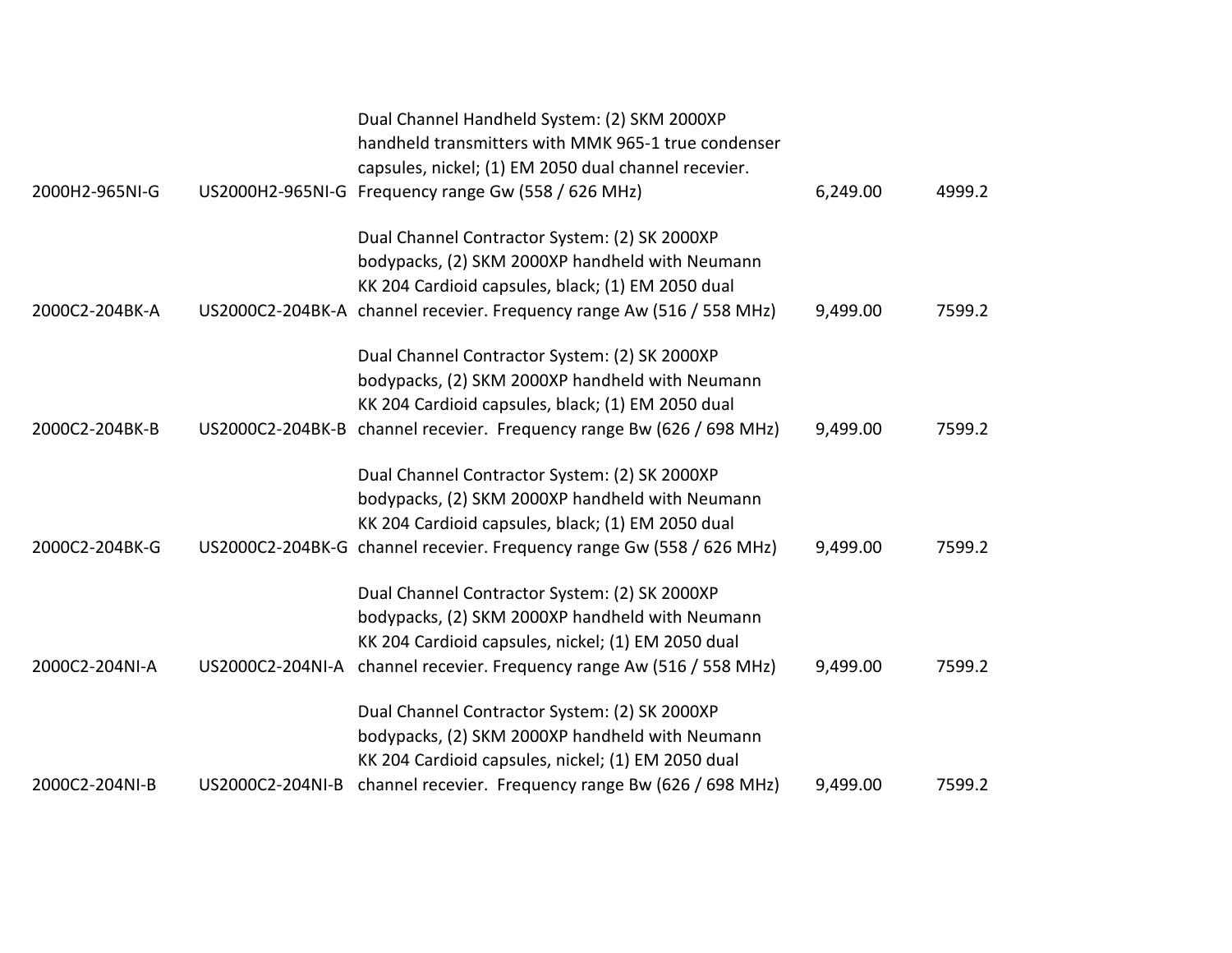|                |                  | Dual Channel Contractor System: (2) SK 2000XP<br>bodypacks, (2) SKM 2000XP handheld with Neumann<br>KK 204 Cardioid capsules, nickel; (1) EM 2050 dual                                                                              |          |        |
|----------------|------------------|-------------------------------------------------------------------------------------------------------------------------------------------------------------------------------------------------------------------------------------|----------|--------|
| 2000C2-204NI-G | US2000C2-204NI-G | channel recevier. Frequency range Gw (558 / 626 MHz)                                                                                                                                                                                | 9,499.00 | 7599.2 |
| 2000C2-205BK-A |                  | Dual Channel Contractor System: (2) SK 2000XP<br>bodypacks, (2) SKM 2000XP handheld with Neumann<br>KK 205 Supercardioid capsules, black; (1) EM 2050 dual<br>US2000C2-205BK-A channel recevier. Frequency range Aw (516 / 558 MHz) | 9,499.00 | 7599.2 |
|                |                  |                                                                                                                                                                                                                                     |          |        |
|                |                  | Dual Channel Contractor System: (2) SK 2000XP<br>bodypacks, (2) SKM 2000XP handheld with Neumann<br>KK 205 Supercardioid capsules, black; (1) EM 2050 dual                                                                          |          |        |
| 2000C2-205BK-B |                  | US2000C2-205BK-B channel recevier. Frequency range Bw (626 / 698 MHz)                                                                                                                                                               | 9,499.00 | 7599.2 |
|                |                  | Dual Channel Contractor System: (2) SK 2000XP<br>bodypacks, (2) SKM 2000XP handheld with Neumann<br>KK 205 Supercardioid capsules, black; (1) EM 2050 dual                                                                          |          |        |
| 2000C2-205BK-G |                  | US2000C2-205BK-G channel recevier. Frequency range Gw (558 / 626 MHz)                                                                                                                                                               | 9,499.00 | 7599.2 |
|                |                  | Dual Channel Contractor System: (2) SK 2000XP<br>bodypacks, (2) SKM 2000XP handheld with Neumann<br>KK 205 Supercardioid capsules, nickel; (1) EM 2050 dual                                                                         |          |        |
| 2000C2-205NI-A |                  | US2000C2-205NI-A channel recevier. Frequency range Aw (516 / 558 MHz)                                                                                                                                                               | 9,499.00 | 7599.2 |
|                |                  | Dual Channel Contractor System: (2) SK 2000XP<br>bodypacks, (2) SKM 2000XP handheld with Neumann<br>KK 205 Supercardioid capsules, nickel; (1) EM 2050 dual                                                                         |          |        |
| 2000C2-205NI-B | US2000C2-205NI-B | channel recevier. Frequency range Bw (626 / 698 MHz)                                                                                                                                                                                | 9,499.00 | 7599.2 |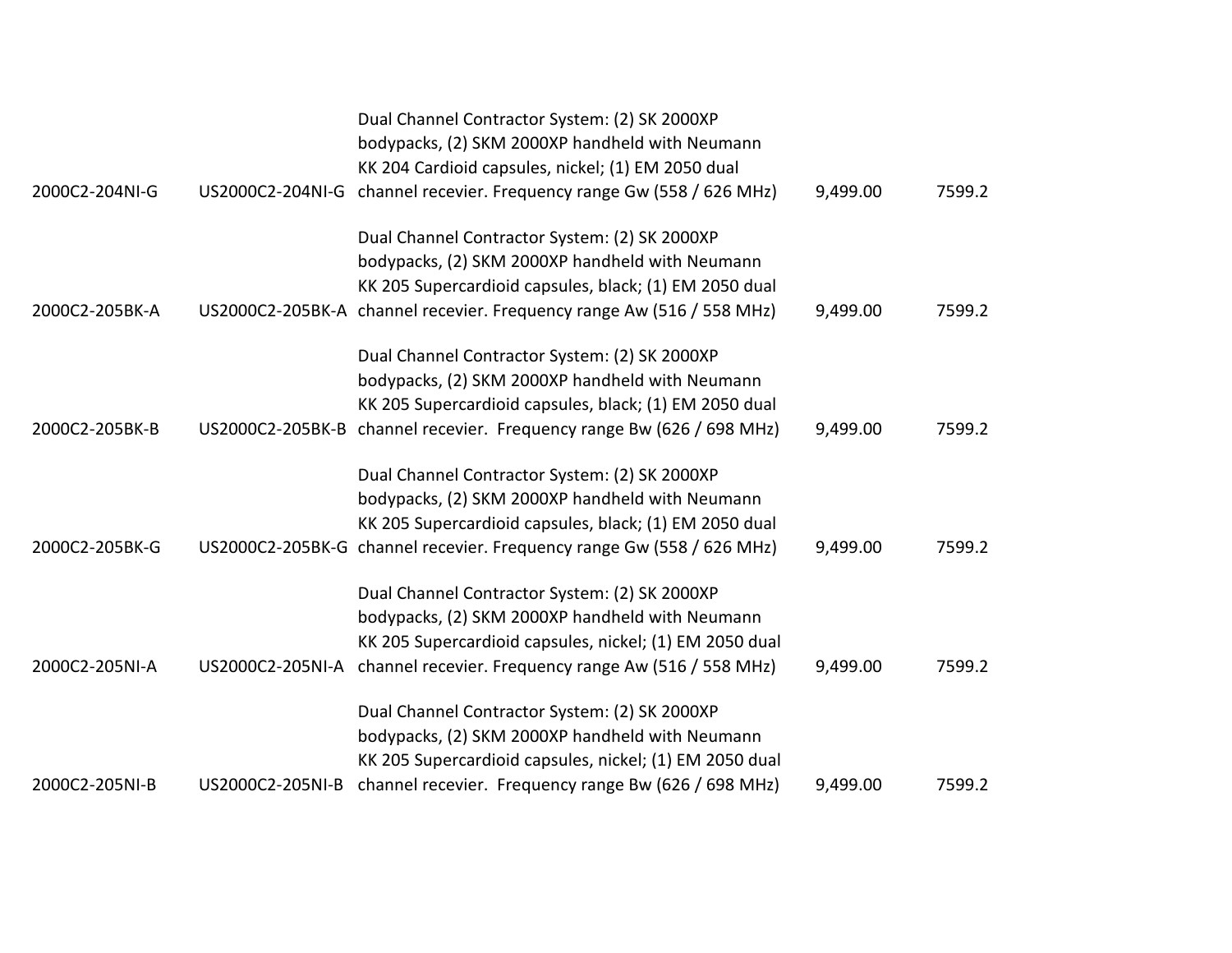|                 |              | Dual Channel Contractor System: (2) SK 2000XP<br>bodypacks, (2) SKM 2000XP handheld with Neumann<br>KK 205 Supercardioid capsules, nickel; (1) EM 2050 dual                                                                                                      |          |        |
|-----------------|--------------|------------------------------------------------------------------------------------------------------------------------------------------------------------------------------------------------------------------------------------------------------------------|----------|--------|
| 2000C2-205NI-G  |              | US2000C2-205NI-G channel recevier. Frequency range Gw (558 / 626 MHz)<br>Over-the-head, around the ear noise blocking headset                                                                                                                                    | 9,499.00 | 7599.2 |
| <b>HME280I</b>  | 502179       | (includes noise cancelling microphone)<br>Ultra-miniature omni lavalier (black) with 3.3 mm<br>capsule, reduced sensitivity 5 mV/Pa, ultra thin cable<br>(1.1 mm) and 3-pin connector for 2000 / 3000 / 5000                                                     | 465.00   | 372    |
| <b>MKE1-4</b>   | 502167       | Series. No accessories<br>Ultra-miniature omni lavalier (white) with 3.3 mm<br>capsule, reduced sensitivity (5 mV/Pa), ultra thin cable<br>(1.1 mm) and 3-pin connector for 2000 / 3000 / 5000                                                                   | 589.00   | 471.2  |
| MKE1-4-1        | 502833       | Series systems. No accessories<br>Ultra-miniature omni lavalier (brown) with 3.3 mm<br>capsule, reduced sensitivity 5 mV/Pa, ultra thin cable<br>(1.1 mm) and 3-pin connector for 2000 / 3000 / 5000                                                             | 589.00   | 471.2  |
| MKE1-4-2        | 502834       | Series systems. No accessories<br>Ultra-miniature omni lavalier (beige) with 3.3 mm<br>capsule, reduced sensitivity 5 mV/Pa, ultra thin cable<br>(1.1 mm) and 3-pin connector for 2000 / 3000 / 5000                                                             | 589.00   | 471.2  |
| MKE1-4-3        | 502168       | Series systems. No accessories<br>Complete MKE 1 lavalier kit featuring (beige) MKE 1<br>with 3.3 mm capsule, reduced sensitivity (5 mV/Pa),<br>ultra thin cable (1.1 mm) and 3-pin connector for 2000 /<br>3000 / 5000 Series systems. Includes MZQ222 clip and | 589.00   | 471.2  |
| MKE1-4-3KIT     | USMKE1-4-3-K | pouch.<br>Paintable ultra-miniature omni lavalier, 3.3 mm<br>capsule, reduced sensitivity 5 mV/Pa, ultra-thin (1.1<br>mm) cable with 3-pin connector for 2000 / 3000 / 5000                                                                                      | 619.00   | 495.2  |
| <b>MKE1-4-M</b> | 502881       | Series. No accessories.                                                                                                                                                                                                                                          | 589.00   | 471.2  |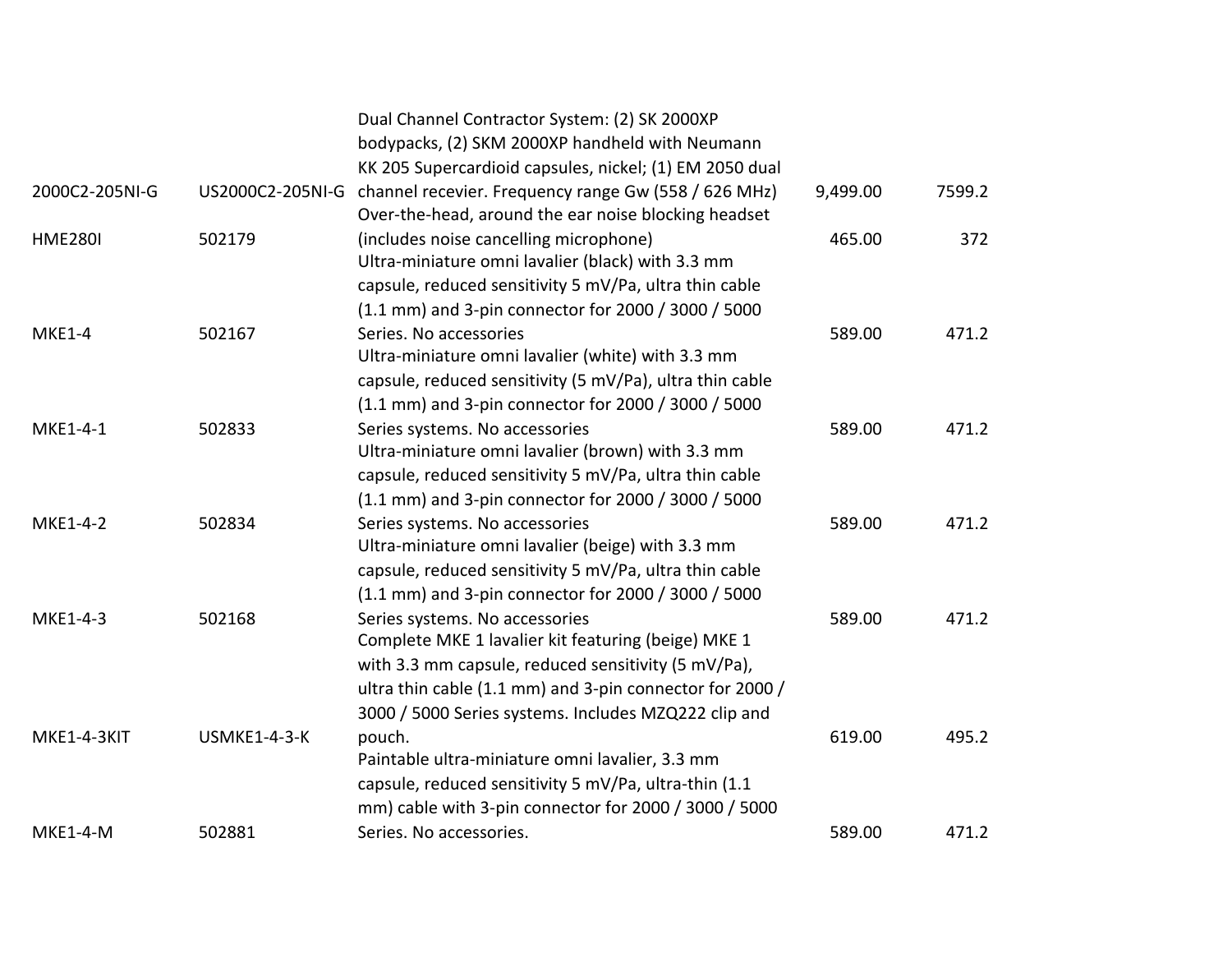|                 |              | Complete MKE 1 lavalier kit featuring (black) MKE 1<br>with 3.3 mm capsule, reduced sensitivity (5 mV/Pa),<br>ultra thin cable (1.1 mm) and 3-pin connector for 2000 /<br>3000 / 5000 Series systems. Includes MZQ222 clip and |        |       |
|-----------------|--------------|--------------------------------------------------------------------------------------------------------------------------------------------------------------------------------------------------------------------------------|--------|-------|
| MKE1-4KIT       | USMKE1-4-K   | pouch.                                                                                                                                                                                                                         | 619.00 | 495.2 |
|                 |              | Ultra-miniature omni-directional lavalier with 3.3 mm                                                                                                                                                                          |        |       |
|                 |              | capsule, reduced sensitivity 5 mV/Pa, ultra-thin cable                                                                                                                                                                         |        |       |
| <b>MKE1-5</b>   | 502046       | (1.1 mm), pigtails. No accessories (black)                                                                                                                                                                                     | 559.00 | 447.2 |
|                 |              | Ultra-miniature omni-directional lavalier, 3.3 mm                                                                                                                                                                              |        |       |
|                 |              | capsule, reduced sensitivity 5 mV/Pa, ultra-thin cable                                                                                                                                                                         |        |       |
| MKE1-5-3        | 502169       | (1.1 mm), pigtails, does not include accessories (beige)                                                                                                                                                                       | 559.00 | 447.2 |
|                 |              | Complete MKE 1 lavalier kit featuring (beige) MKE1 with                                                                                                                                                                        |        |       |
|                 |              | 3.3 mm capsule, reduced sensitivity 5 mV/Pa, ultra-thin                                                                                                                                                                        |        |       |
|                 |              | cable (1.1 mm) with pigtails. Includes windscreen,                                                                                                                                                                             |        |       |
| MKE1-5-3KIT     | USMKE1-5-3-K | MZQ222 clip and pouch.                                                                                                                                                                                                         | 579.00 | 463.2 |
|                 |              | Paintable ultra-miniature omni lavalier. 3.3 mm                                                                                                                                                                                |        |       |
|                 |              | capsule, reduced sensitivity 5 mV/Pa, ultra thin (1.1                                                                                                                                                                          |        |       |
| <b>MKE1-5-M</b> | 502880       | mm) cable with pigtails. No accessories.                                                                                                                                                                                       | 559.00 | 447.2 |
|                 |              | Complete MKE 1 lavalier kit featuring (black) MKE1 with                                                                                                                                                                        |        |       |
|                 |              | 3.3 mm capsule, reduced sensitivity 5 mV/Pa, ultra-thin                                                                                                                                                                        |        |       |
|                 |              | cable (1.1 mm), pigtails, includes clip MZQ222 and                                                                                                                                                                             |        |       |
| MKE1-5KIT       | USMKE1-5-K   | pouch, black                                                                                                                                                                                                                   | 579.00 | 463.2 |
|                 |              | Ultra-miniature omni lavalier with 3.3 mm capsule,                                                                                                                                                                             |        |       |
|                 |              | reduced sensitivity (5 mV/Pa), ultra-thin cable (1.1 mm)                                                                                                                                                                       |        |       |
|                 |              | and 3.5mm locking connector and 3.5mm locking                                                                                                                                                                                  |        |       |
|                 |              | connector for evolution wireless . No accessories.                                                                                                                                                                             |        |       |
| MKE1-EW         | 502876       | (black)                                                                                                                                                                                                                        | 569.00 | 455.2 |
|                 |              | Ultra-miniature omni lavalier with 3.3 mm capsule,                                                                                                                                                                             |        |       |
|                 |              | reduced sensitivity 5 mV/Pa, ultra-thin cable (1.1 mm)                                                                                                                                                                         |        |       |
|                 |              | and 3.5mm locaking connector for evolution wireless.                                                                                                                                                                           |        |       |
| MKE1-EW-3       | 502879       | No accessories (beige)                                                                                                                                                                                                         | 569.00 | 455.2 |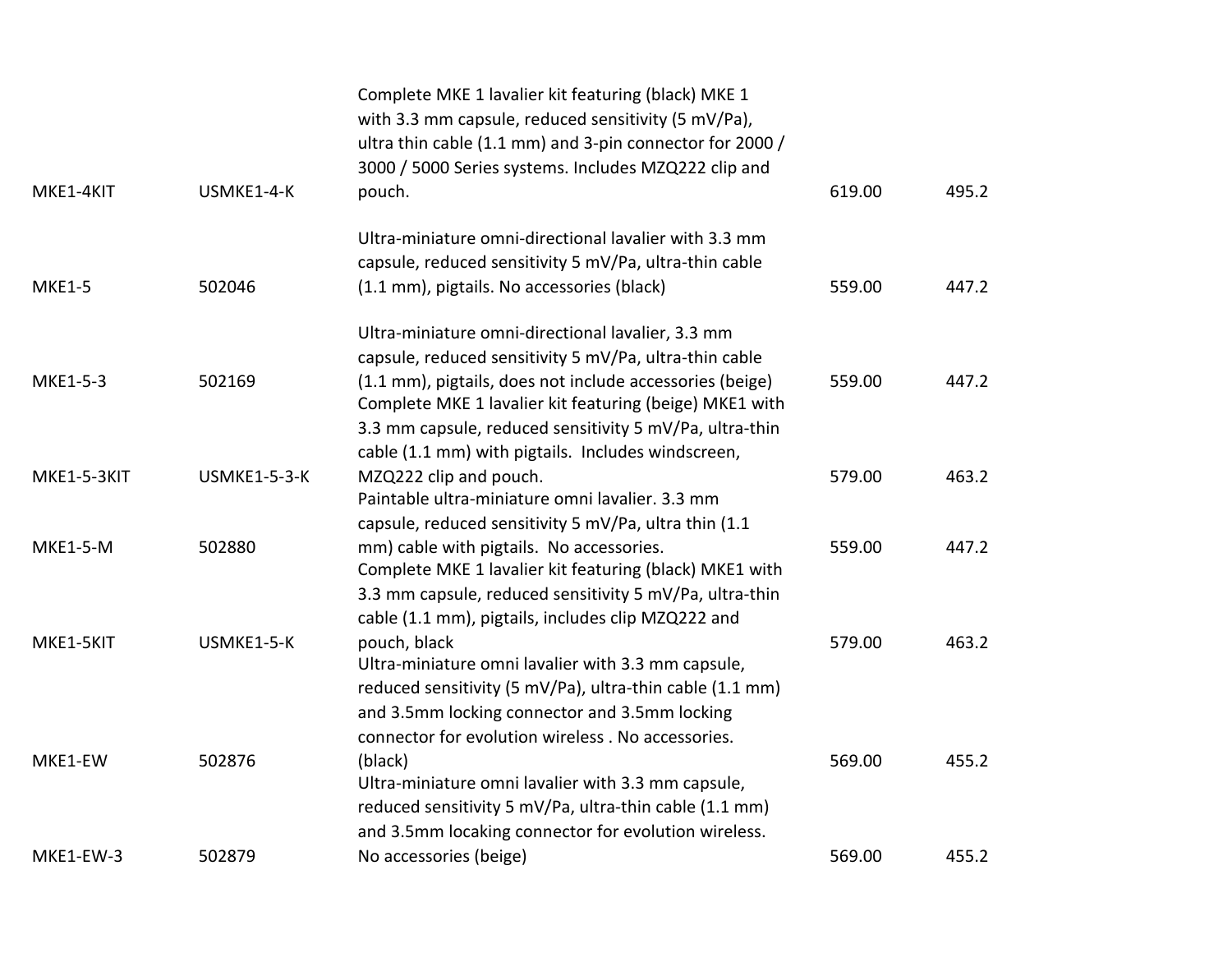|              |                    | Complete MKE 1 lavalier kit featuring (beige) MKE1 with<br>3.3 mm capsule, reduced sensitivity 5 mV/Pa, ultra-thin                                   |        |       |
|--------------|--------------------|------------------------------------------------------------------------------------------------------------------------------------------------------|--------|-------|
| MKE1-EW-3KIT | USMKE1-EW-3-K      | cable (1.1 mm), for evolution wireless series. Kit<br>includes windscreen, MZQ222 clip and pouch.<br>Paintable Ultra-miniature omni lavalier. 3.3 mm | 579.00 | 463.2 |
|              |                    | capsule, reduced sensitivity 5 mV/Pa, ultra thin (1.1<br>mm) cable with 3.5 mm locking connector for Evolution                                       |        |       |
| MKE1-EW-M    | 504637             | Wireless. No accessories.                                                                                                                            | 569.00 | 455.2 |
|              |                    | Complete MKE 1 lavalier kit featuring (black) MKE1 with                                                                                              |        |       |
|              |                    | 3.3 mm capsule, reduced sensitivity 5 mV/Pa, ultra-thin                                                                                              |        |       |
|              |                    | cable (1.1 mm) with 3.5mm connector for evolution<br>wireless. Kit includes windscreen, MZQ222 clip and                                              |        |       |
| MKE1-EWKIT   | USMKE1-EW-K        | pouch.                                                                                                                                               | 579.00 | 463.2 |
|              |                    | Complete MKE102 omni lavalier kit. Includes ME102                                                                                                    |        |       |
|              |                    | capsule, KA100-4 right angle cable with 3-pin                                                                                                        |        |       |
|              |                    | connector, MZW102 windscreen and MZQ100-ANT clip.                                                                                                    |        |       |
| MKE102-4     | <b>USMKE102-4</b>  | <b>Black</b>                                                                                                                                         | 429.00 | 343.2 |
|              |                    | Complete MKE102 omni lavalier kit for 2000 / 3000 /                                                                                                  |        |       |
|              |                    | 5000 Series. Includes ME102 omni capsule, KA100S-4                                                                                                   |        |       |
|              |                    | straight cable with 3-pin connector, MZW102                                                                                                          |        |       |
| MKE102S-4    | <b>USMKE102S-4</b> | windscreen and MZQ222 clip. Black                                                                                                                    | 429.00 | 343.2 |
|              |                    | Complete MKE102 omni lavalier kit for 2000 / 3000 /                                                                                                  |        |       |
|              |                    | 5000 Series. Includes ME102 omni capsule, KA100S-4                                                                                                   |        |       |
|              |                    | straight cable with 3-pin connector, MZW102                                                                                                          |        |       |
| MKE102S-4BEI | USMKE102S-4 BEI    | windscreen and MZQ222 clip. Beige.                                                                                                                   | 429.00 | 343.2 |
|              |                    | MKE104 cardioid lavalier kit for 2000 / 3000 / 5000                                                                                                  |        |       |
|              |                    | Series. Includes ME104 cardioid capsule, KA100-4 right                                                                                               |        |       |
|              |                    | angle cable with 3-pin connector, MZW104 windscreen                                                                                                  |        |       |
| MKE104-4     | <b>USMKE104-4</b>  | and MZQ100-ANT clip. Black                                                                                                                           | 429.00 | 343.2 |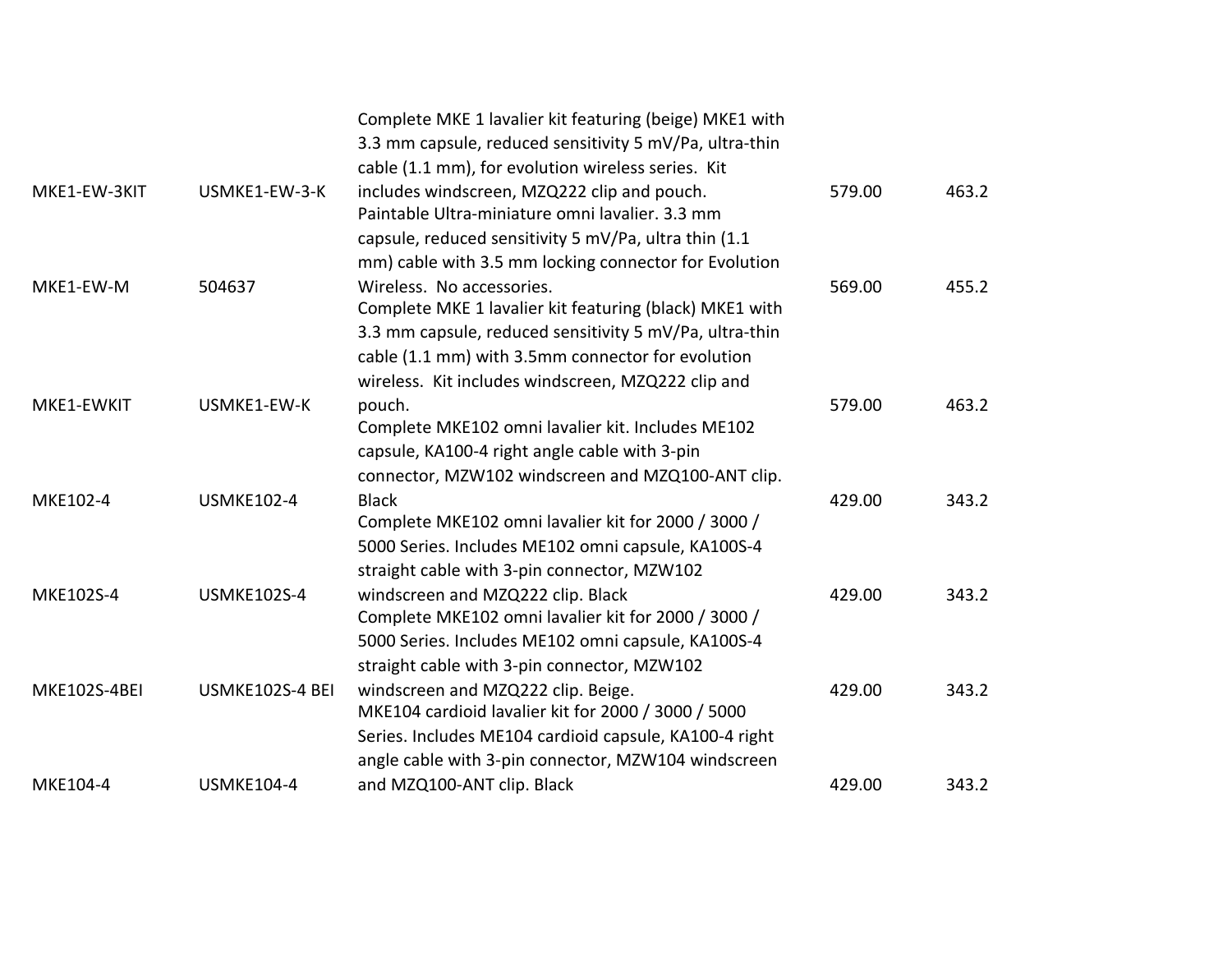|                     |                    | MKE104 cardioid lavalier kit for 2000 / 3000 / 5000<br>Series. Includes ME104 cardioid capsule, KA100S-4 |        |       |
|---------------------|--------------------|----------------------------------------------------------------------------------------------------------|--------|-------|
| MKE104S-4           | <b>USMKE104S-4</b> | straight cable with 3-pin connector, MZW104<br>windscreen and MZQ222 clip. Black                         | 429.00 | 343.2 |
|                     |                    | MKE104 cardioid lavalier kit for 2000 / 3000 / 5000                                                      |        |       |
|                     |                    | Series. Includes ME104 cardioid capsule (nickel),                                                        |        |       |
|                     |                    | KA100S-4 straight cable (beige) with 3-pin connector,                                                    |        |       |
| MKE104S-4BEI        | USMKE104S-4 BEI    | MZW104 windscreen and MZQ222 clip.                                                                       | 429.00 | 343.2 |
|                     |                    | MKE105 supercardioid lavalier kit for 2000 / 3000 /                                                      |        |       |
|                     |                    | 5000 Series. Includes ME105 supercardioid capsule,                                                       |        |       |
|                     |                    | KA100S-4 straight cable with 3-pin connector, MZW104                                                     |        |       |
| MKE105-4            | <b>USMKE105-4</b>  | windscreen and MZQ222 clip. Black                                                                        | 429.00 | 343.2 |
|                     |                    | MKE105 supercardioid lavalier kit. Includes ME105                                                        |        |       |
|                     |                    | supercardioid capsule, KA100S-4 straight cable with 3-                                                   |        |       |
|                     |                    | pin connector, MZW104 windscreen and MZQ222 clip.                                                        |        |       |
| MKE105S-4           | <b>USMKE105S-4</b> | <b>Black</b>                                                                                             | 429.00 | 343.2 |
|                     |                    | MKE105 supercardioid lavalier kit for 2000, 3000 &                                                       |        |       |
|                     |                    | 5000 Series. Includes ME105 supercardioid capsule                                                        |        |       |
|                     |                    | (nickel), KA100-4 straight cable (beige) with 3-pin                                                      |        |       |
|                     |                    | connector, MZW104 windscreen and MZQ222 clip.                                                            |        |       |
| <b>MKE105S-4BEI</b> | USMKE105S-4 BEI    | Beige.                                                                                                   | 429.00 | 343.2 |
|                     |                    | MKE2 Gold omni lavalier with integrated phantom-                                                         |        |       |
|                     |                    | power adapter (XLR) for hard-wired applications. (does                                                   |        |       |
| MKE2-P-C            | 004224             | not include accessories)                                                                                 | 509.00 | 407.2 |
|                     |                    | Omni lavalier (reduced sensitivity, 6.3 mV/Pa) with 3-                                                   |        |       |
|                     |                    | pin connector for 2000 / 3000 / 5000 Series bodypack                                                     |        |       |
| MKE2-4-3CGOLD       | 004739             | transmitters. No accessories (beige)                                                                     | 499.00 | 399.2 |
|                     |                    | Complete omni lavalier kit featuring (beige) MKE 2 Gold                                                  |        |       |
|                     |                    | (reduced sensitivity, 6.3 mV/Pa) with 3-pin connector                                                    |        |       |
|                     |                    | for 2000 /3000 / 5000 Series. Kit includes MZQ222 clip                                                   |        |       |
| MKE2-4-3GOLDKIT     |                    | USMKE2-4-3K GOLD and MZW2 windscreen, beige                                                              | 519.00 | 415.2 |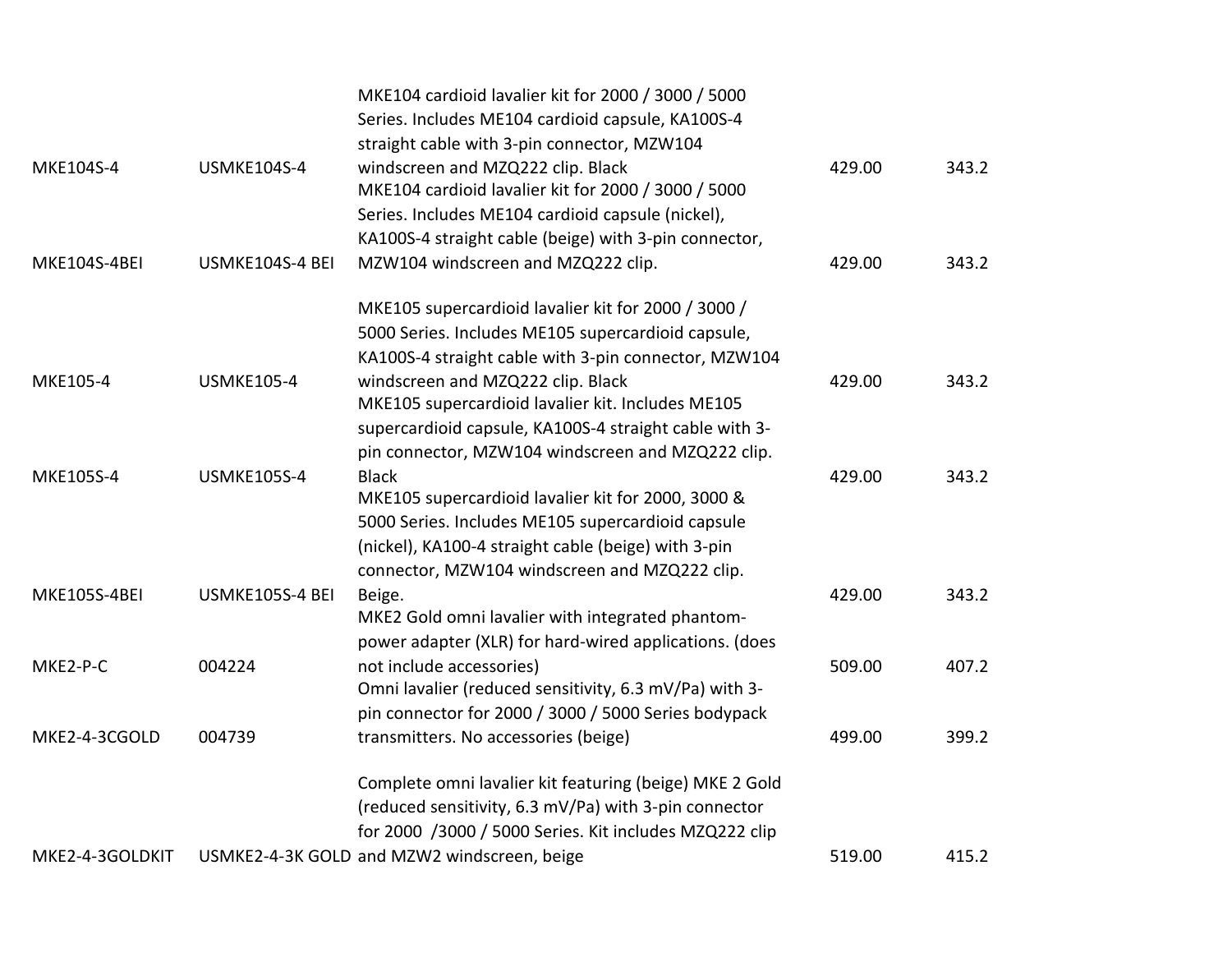|                       |                              | Omni lavalier (reduced sensitivity, 6.3 mV/Pa) with 3-    |        |       |
|-----------------------|------------------------------|-----------------------------------------------------------|--------|-------|
|                       |                              | pin connector for 2000 / 3000 / 5000 Series bodypack      |        |       |
| MKE2-4-CGOLD          | 004736                       | transmitters. No accessories (black)                      | 499.00 | 399.2 |
|                       |                              | Complete MKE 2 lavalier kit featuring (black) MKE 2       |        |       |
|                       |                              | Gold (reduced sensitivity, 6.3 mV/Pa) with 3-pin          |        |       |
|                       |                              | connector for 2000 /3000 / 5000 Series. Kit includes      |        |       |
| MKE2-4GOLDKIT         | <b>USMKE2-4-K GOLD</b>       | MZQ222 clip and MZW2 windscreen, black                    | 519.00 | 415.2 |
|                       |                              | Omni-directional lavalier, reduced sensitivity, pigtails, |        |       |
| MKE2-5-3CGOLD         | 004738                       | no accessories. Beige.                                    | 439.00 | 351.2 |
|                       |                              | Complete MKE 2 lavalier kit featuring (beige) MKE2        |        |       |
|                       |                              | Gold with pigtails. Kit includes MZQ222 clip and MZW2     |        |       |
| MKE2-5-3GOLDKIT       | USMKE2-5-3K GOLD windscreen. |                                                           | 479.00 | 383.2 |
|                       |                              | Omni-directional lavalier, reduced sensitivity, pigtails, |        |       |
| MKE2-5-CGOLD          | 004735                       | no accessories. Black.                                    | 439.00 | 351.2 |
|                       |                              | Complete MKE 2 lavalier kit featuring (black) MKE2 Gold   |        |       |
|                       |                              | with pigtails. Kit includes MZQ222 clip and MZW2          |        |       |
| MKE2-5GOLDKIT         | <b>USMKE2-5-K GOLD</b>       | windscreen.                                               | 479.00 | 383.2 |
|                       |                              | Complete MKE2 omni-directional lavalier system with       |        |       |
|                       | <b>USMKE2-60/K6</b>          | K6. Includes K6C, MKE2-60 Gold, MZQ222-A, K6 and          |        |       |
| MKE2-60/K6COMBO COMBO |                              | K6C-SM                                                    | 759.00 | 607.2 |
|                       |                              | Omni-directional reduced sensitivity lavalier for K6,     |        |       |
| MKE2-60GOLD           | 004733                       | black with integrated K6 collar                           | 469.00 | 375.2 |
|                       |                              | Omni lavalier, reduced sensitivity, with 3.5mm            |        |       |
|                       |                              | evolution wireless connector. Includes MZQ222 clip and    |        |       |
| MKE2-EW-3GOLD         | 009832                       | MZW2 windscreen. Beige.                                   | 489.00 | 391.2 |
|                       |                              | Omni lavalier, reduced sensitivity, with evolution        |        |       |
|                       |                              | wireless connector. Includes MZQ222 clip and MZW2         |        |       |
| MKE2-EWGOLD           | 009831                       | windscreen. Black.                                        | 489.00 | 391.2 |
|                       |                              | Complete MKE2 omni lavalier kit featuring MKE2 Gold       |        |       |
|                       |                              | with integrated phantom-power adapter (XLR) for hard-     |        |       |
| MKE2-PKIT             | USMKE2-P-K                   | wired applications. Kit includes accessories.             | 519.00 | 415.2 |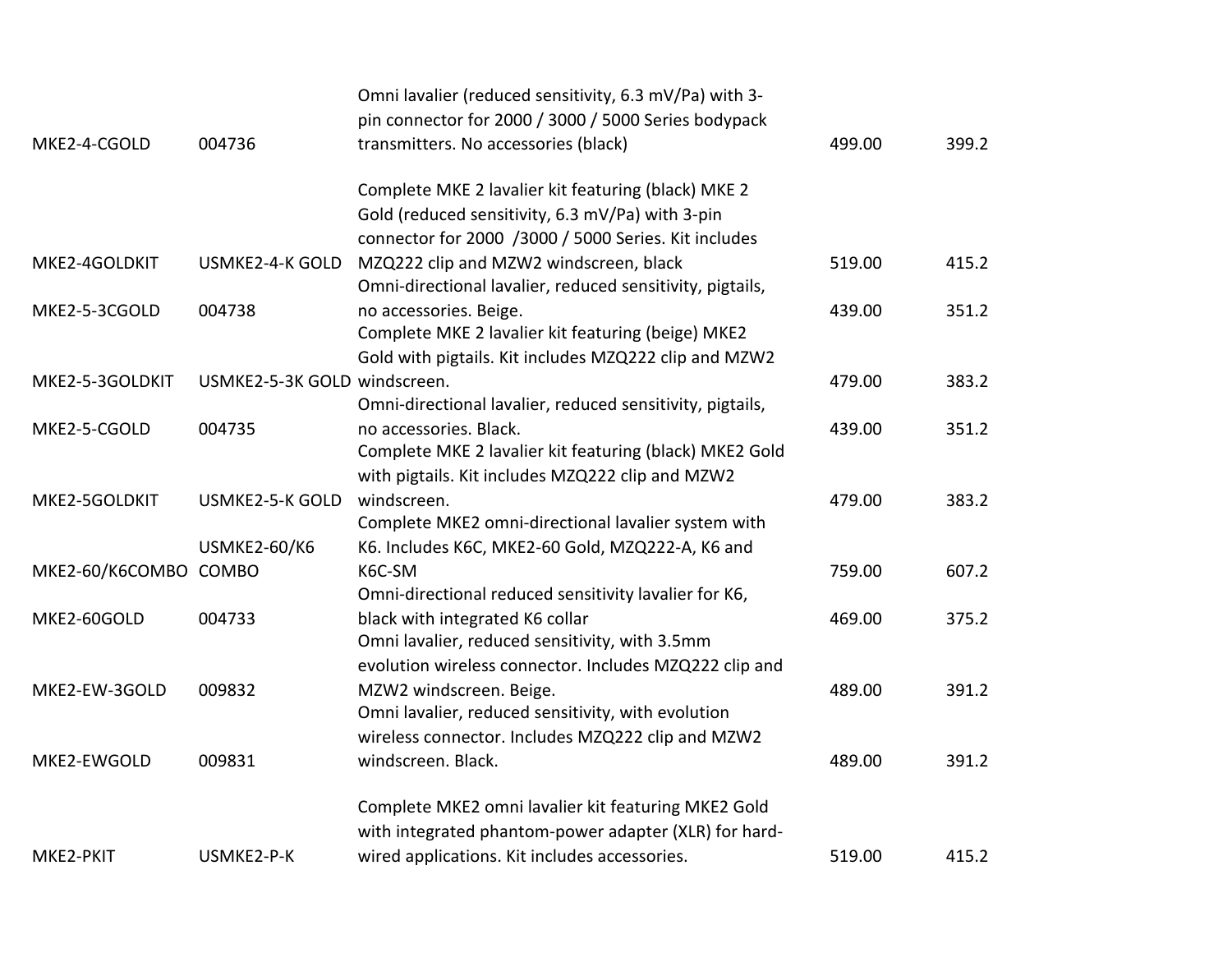|                       |                     | MKE102 omni lavalier kit for K6. Includes ME102 omni<br>capsule, KA100S-60 straight cable with K6 collar, |        |       |
|-----------------------|---------------------|-----------------------------------------------------------------------------------------------------------|--------|-------|
| MKE102S-60            | <b>USMKE102S-60</b> | MZW102 windscreen, MZQ222 clip. Black                                                                     | 429.00 | 343.2 |
|                       |                     | Complete MKE102 omni lavalier system with K6.                                                             |        |       |
|                       |                     | Includes ME102 omni capsule, KA100S-60 straight cable                                                     |        |       |
|                       | USMKE102S/K6        | with K6 collar, MZW102 windscreen, MZQ222 clip, K6                                                        |        |       |
| MKE102S/K6COMBO COMBO |                     | and K6C-SM. Black                                                                                         | 759.00 | 607.2 |
|                       |                     | MKE104 cardioid lavalier kit for K6. Includes ME104                                                       |        |       |
|                       |                     | cardioid capsule, KA100S-60 straight cable with K6                                                        |        |       |
| MKE104S-60            | <b>USMKE104S-60</b> | collar, MZW104 windscreen and MZQ222 clip. Black                                                          | 429.00 | 343.2 |
|                       |                     | Complete MKE104 cardioid lavalier system with K6.                                                         |        |       |
|                       |                     | Includes ME104 cardioid capsule, KA100S-60 straight                                                       |        |       |
|                       | <b>USMKE104S/K6</b> | cable with K6 collar, MZW104 windscreen, MZQ222                                                           |        |       |
| MKE104S/K6COMBO COMBO |                     | clip, K6 power module and K6C-SM case. Black                                                              | 759.00 | 607.2 |
|                       |                     | Lightweight headworn mic assembly with                                                                    |        |       |
|                       |                     | omnidirectional MKE platinum capsule (black), with 3-                                                     |        |       |
|                       |                     | pin connector for 2000/3000/5000 Series bodpack                                                           |        |       |
| HSP <sub>2</sub>      | 009862              | transmitters (2.5 oz)                                                                                     | 689.00 | 551.2 |
|                       |                     | Lightweight headworn mic assembly with<br>omnidirectional MKE platinum capsule (beige), with 3-           |        |       |
|                       |                     | pin connector for 2000/3000/5000 Series bodpack                                                           |        |       |
| <b>HSP2-3</b>         | 009863              | transmitters (2.5 oz)                                                                                     | 689.00 | 551.2 |
|                       |                     |                                                                                                           |        |       |
|                       |                     | Lightweight headworn mic assembly with omni-                                                              |        |       |
|                       |                     | directional MKE platinum capsule (black), ew connector                                                    |        |       |
| HSP2-EW               | 009866              | (3 oz.). Also available in a medium size variant (add -M).                                                | 669.00 | 535.2 |
|                       |                     | Lightweight headworn mic assembly with omni-                                                              |        |       |
|                       |                     | directional MKE platinum capsule (beige), ew connector                                                    |        |       |
| HSP2-EW-3             | 009872              | (3 oz.). Also available in a medium size variant (add -M).                                                | 669.00 | 535.2 |
|                       |                     |                                                                                                           |        |       |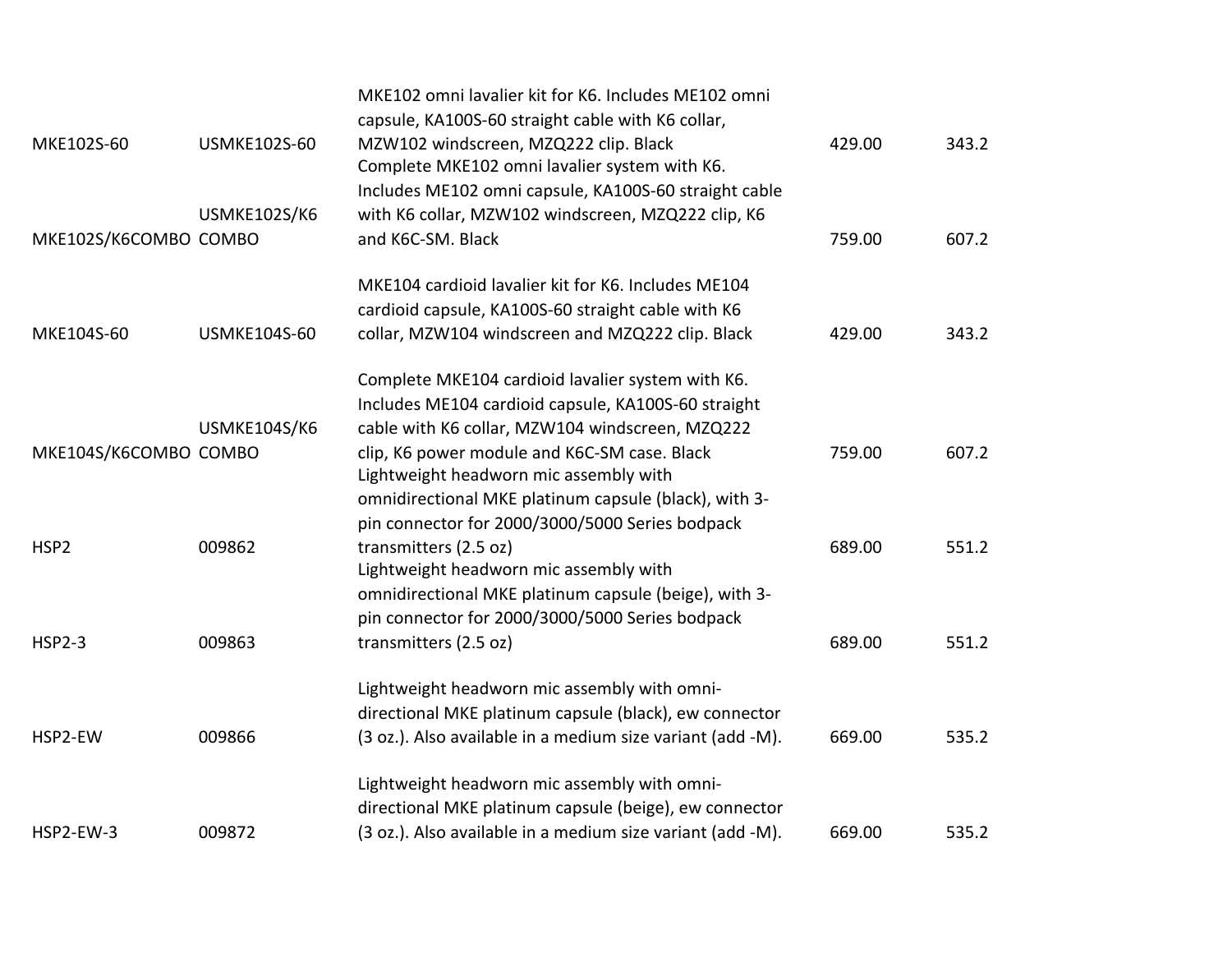|                 |                | Lightweight headworn mic assembly with cardioid MKE    |        |            |
|-----------------|----------------|--------------------------------------------------------|--------|------------|
|                 |                | platinum capsule (black), with 3-pin connector for     |        |            |
| HSP4            | 009864         | 2000/3000/5000 Series bodypack transmitters (3.5 oz)   | 689.00 | 551.2      |
|                 |                | Lightweight headworn mic assembly with cardioid MKE    |        |            |
|                 |                | platinum capsule (beige), with 3-pin connector for     |        |            |
| <b>HSP4-3</b>   | 009865         | 2000/3000/5000 Series bodypack transmitters (3.5 oz)   | 689.00 | 551.2      |
|                 |                | Lightweight headworn mic assembly with cardioid MKE    |        |            |
|                 |                | platinum variant (black). ew connector. 3 oz. Also     |        |            |
| HSP4-EW         | 009867         | available in medium-sized variant (add -M).            | 669.00 | 535.2      |
|                 |                | Lightweight headworn mic assembly with cardioid MKE    |        |            |
| HSP4-EW-3       | 009873         | platinum variant (beige). ew connector. 3 oz.          | 669.00 | 535.2      |
|                 |                | Spare Part: HSP 2/4. Black ultra-thin cable with 3-pin |        |            |
| 511717          | 511717         | LEMO connector.                                        | 150.40 | 120.319995 |
|                 |                | Spare Part: HSP2/4. Beige ultra-thin cable with 3-pin  |        |            |
| 511718          | 511718         | LEMO connector.                                        | 150.40 | 120.319995 |
| 511719          | 511719         | Spare Part: HSP2/4. Black cable with ew connector.     | 87.70  | 70.1599976 |
| 511720          | 511720         | Spare Part: HSP 2/4. Beige cable with ew connector.    | 87.70  | 70.1599976 |
|                 |                | Spare Part: HSP 2/4. Black cable with stripped, tinned |        |            |
| 511721          | 511721         | leads.                                                 | 48.68  | 38.9440002 |
|                 |                | Spare Part: HSP2/4. Beige cable for HSP2/4. No         |        |            |
| 511722          | 511722         | connector - stripped and tinned leads.                 | 50.23  | 40.1839996 |
| MZW4-ANT        | 510862         | Spare Part: HSP4. Foam windscreen (black)              | 9.57   | 7.65599976 |
| MZW4-BEI        | 510863         | Spare Part: HSP4-3. Foam windscreen (beige)            | 9.57   | 7.65599976 |
|                 |                | Headworn mic with integrated MKE2 Gold. 1.2 oz.        |        |            |
| HS <sub>2</sub> | 005336         | LEMO 3 connector. Black.                               | 539.00 | 431.2      |
|                 |                | Headworn mic with integrated MKE2 Gold. 1.2 oz.        |        |            |
| $HS2 - 1 - 5$   | 500219         | Beige. Pigtails. No connector.                         | 489.00 | 391.2      |
|                 |                | Headworn mic with integrated MKE2 Gold. 1.2 oz.        |        |            |
| $HS2-3$         | <b>USHS2-3</b> | LEMO 3 connector. Beige.                               | 539.00 | 431.2      |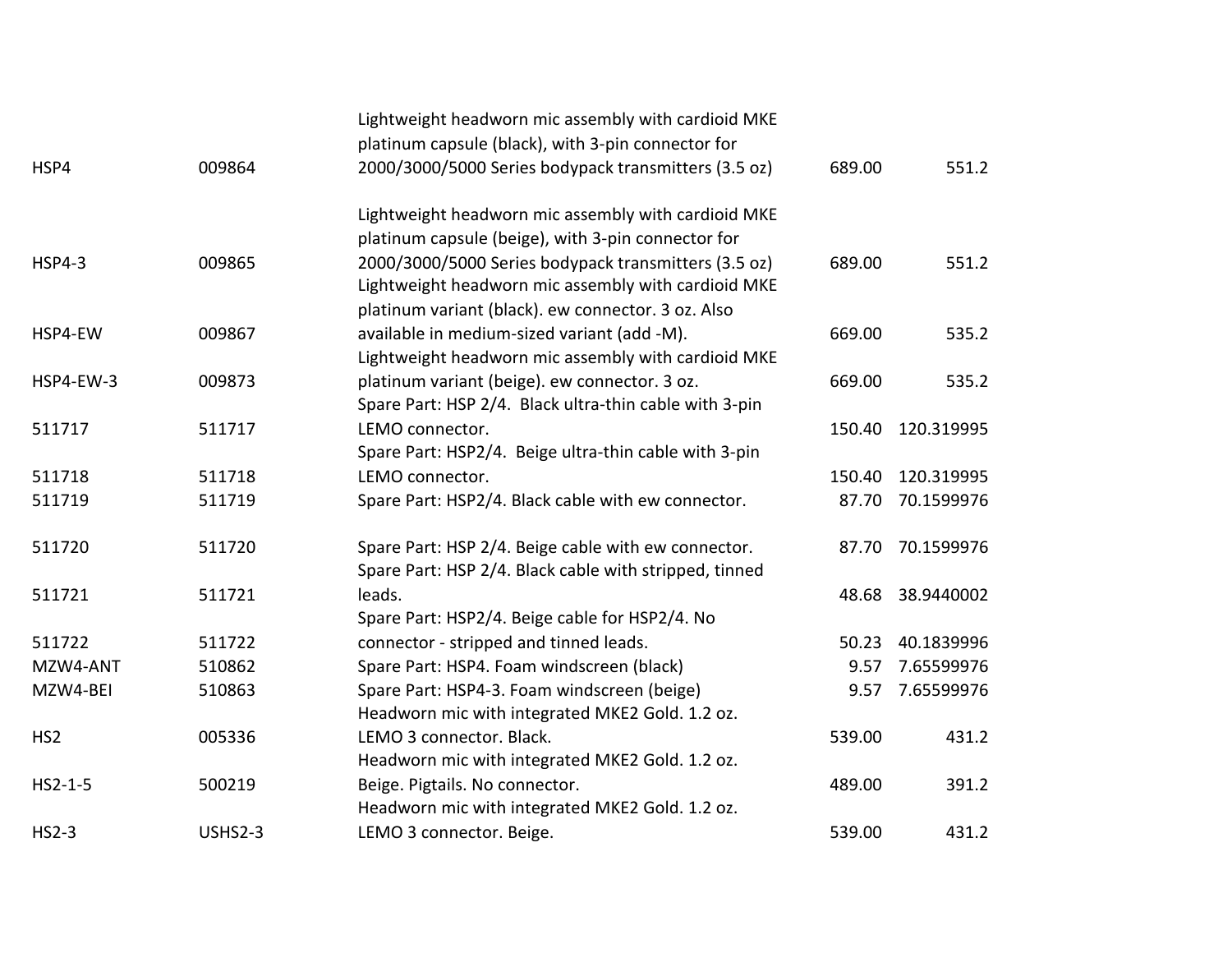|            | Headworn mic with integrated MKE2 Gold. 1.2 oz.        |                                                                                                                                                                                                                                                                |        |
|------------|--------------------------------------------------------|----------------------------------------------------------------------------------------------------------------------------------------------------------------------------------------------------------------------------------------------------------------|--------|
| USHS2-3-EW | Beige. ew connector.                                   | 569.00                                                                                                                                                                                                                                                         | 455.2  |
|            | Headworn mic with integrated MKE2 Gold. 1.2 oz.        |                                                                                                                                                                                                                                                                |        |
| 500218     | Black. Pigtails. No connector.                         | 489.00                                                                                                                                                                                                                                                         | 391.2  |
|            | Headworn mic with integrated MKE2 Gold. 1.2 oz.        |                                                                                                                                                                                                                                                                |        |
| USHS2-EW   | Black. ew connector.                                   | 569.00                                                                                                                                                                                                                                                         | 455.2  |
| 004513     | Handheld cardioid dynamic with MZQ800 clip. 11.6 oz.   | 129.00                                                                                                                                                                                                                                                         | 103.2  |
|            |                                                        |                                                                                                                                                                                                                                                                |        |
| 004514     | MZQ800 clip. 11.6 oz.                                  | 139.00                                                                                                                                                                                                                                                         | 111.2  |
|            |                                                        |                                                                                                                                                                                                                                                                |        |
|            |                                                        |                                                                                                                                                                                                                                                                | 127.2  |
|            |                                                        |                                                                                                                                                                                                                                                                |        |
| 004515     | clip. 11.6 oz.                                         | 179.00                                                                                                                                                                                                                                                         | 143.2  |
|            |                                                        |                                                                                                                                                                                                                                                                |        |
| 004516     | Includes MZQ800 clip. 11.6 oz.                         | 189.00                                                                                                                                                                                                                                                         | 151.2  |
|            | Handheld super-cardioid condenser, includes MZQ800     |                                                                                                                                                                                                                                                                |        |
| 004846     | clip. 11.6 oz.                                         | 339.00                                                                                                                                                                                                                                                         | 271.2  |
|            | Handheld super-cardioid condenser with on/off switch.  |                                                                                                                                                                                                                                                                |        |
| 004847     | Includes MZQ800 clip. 11.6 oz.                         | 349.00                                                                                                                                                                                                                                                         | 279.2  |
|            | Cardioid dynamic for bass drum with stand mount. 19.4  |                                                                                                                                                                                                                                                                |        |
| 500797     | OZ.                                                    | 199.00                                                                                                                                                                                                                                                         | 159.2  |
|            | Cardioid dynamic with stand mount and MZH604           |                                                                                                                                                                                                                                                                |        |
| 004519     | mount for drum rims and suspension mounts. 2.1 oz.     | 179.00                                                                                                                                                                                                                                                         | 143.2  |
|            | Super-cardioid clip-on dynamic with flexible gooseneck |                                                                                                                                                                                                                                                                |        |
|            | for brass, wind instruments and drums. Includes        |                                                                                                                                                                                                                                                                |        |
| 004520     | MZQ608 clip. 0.71 oz.                                  | 229.00                                                                                                                                                                                                                                                         | 183.2  |
|            | Super-cardioid dynamic for guitar amplifiers. Includes |                                                                                                                                                                                                                                                                |        |
| 500074     | MZQ100 clip. 6.4 oz.                                   | 139.00                                                                                                                                                                                                                                                         | 111.2  |
|            | Super-cardioid condenser for drum overheads. Includes  |                                                                                                                                                                                                                                                                |        |
| 009895     | MZQ100 clip. 6.5 oz.                                   | 279.00                                                                                                                                                                                                                                                         | 223.2  |
|            | 505681                                                 | Handheld cardioid dynamic with on/off switch and<br>Handheld cardioid dynamic with Mic Control™ effects<br>button, featuring TC-Helicon™ technology<br>Handheld super-cardioid dynamic. Includes MZQ800<br>Handheld super-cardioid dynamic with on/off switch. | 159.00 |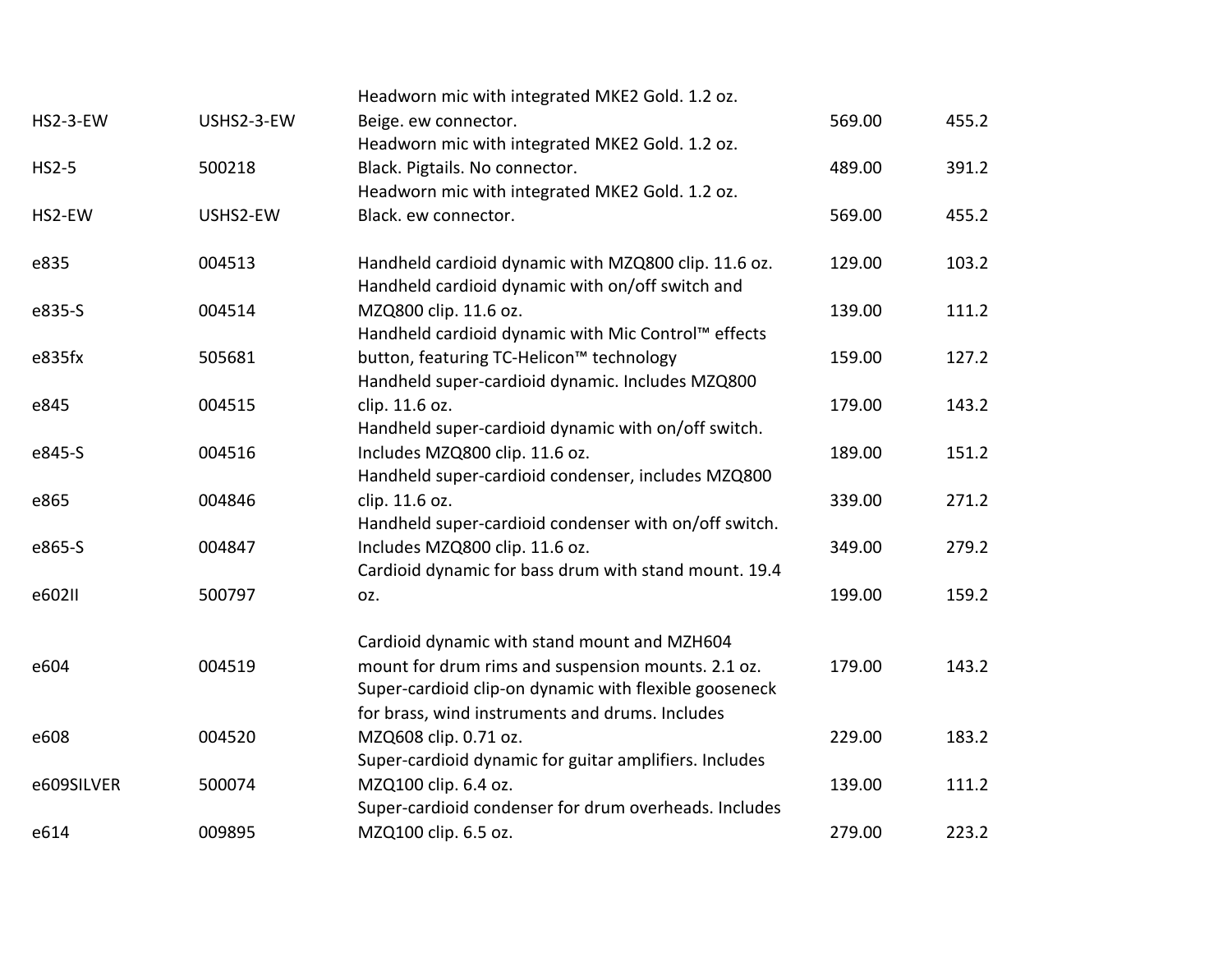|          |        | Professional handheld cardioid dynamic with MZQ800       |        |       |
|----------|--------|----------------------------------------------------------|--------|-------|
| e935     | 009421 | clip (11.6 oz)                                           | 219.00 | 175.2 |
|          |        | Professional handheld supercardioid dynamic with         |        |       |
| e945     | 009422 | MZQ800 clip (11.6 oz)                                    | 279.00 | 223.2 |
|          |        | Professional dual-diaphragm condenser with selectable    |        |       |
|          |        | cardioid or supercardioid patterns, -10 dB pad and low   |        |       |
| e965     | 500881 | cut switches                                             | 879.00 | 703.2 |
|          |        | Professional pre-polarized half-cardioid boundary layer  |        |       |
|          |        | condenser for bass drum, piano and low-frequency         |        |       |
| e901     | 500198 | instruments. 1 lb, 2.4 oz.                               | 309.00 | 247.2 |
|          |        | Professional cardioid dynamic with stand receiver for    |        |       |
| e902     | 500199 | bass drum. 15.9 oz.                                      | 259.00 | 207.2 |
|          |        | Professional cardioid dynamic with stand receiver and    |        |       |
|          |        | MZH604 clip for drum rims and suspension mounts. 4.4     |        |       |
| e904     | 500200 | OZ.                                                      | 259.00 | 207.2 |
|          |        | Professional super-cardioid dynamic with three-position  |        |       |
| e906     | 500202 | presence filter, MZQ100 clip for guitar cabinet. 4.8 oz. | 239.00 | 191.2 |
|          |        | Professional cardioid condenser with flexible gooseneck  |        |       |
|          |        | for wind instruments with MZH908B quick release clip     |        |       |
| e908B    | 500203 | and MZA900P phantom power adapter. 4 oz.                 | 349.00 | 279.2 |
|          |        | Professional cardioid condenser for wind instruments     |        |       |
|          |        | with MZH908B quick release clip and evolution wireless   |        |       |
| e908B-EW | 500204 | connector. 2.9 oz.                                       | 259.00 | 207.2 |
|          |        | Professional cardioid condenser with flexible gooseneck  |        |       |
|          |        | for drums with MZH908D dual mounting clip and            |        |       |
| e908D    | 500205 | MZA900P phantom power adapter. 4.8 oz.                   | 349.00 | 279.2 |
|          |        | Professional cardioid condenser with pre-attenuation     |        |       |
|          |        | and bass roll-off swithces for acoustic guitar,          |        |       |
| e914     | 500206 | overheads, orchestras and grand pianos. 6.8 oz.          | 509.00 | 407.2 |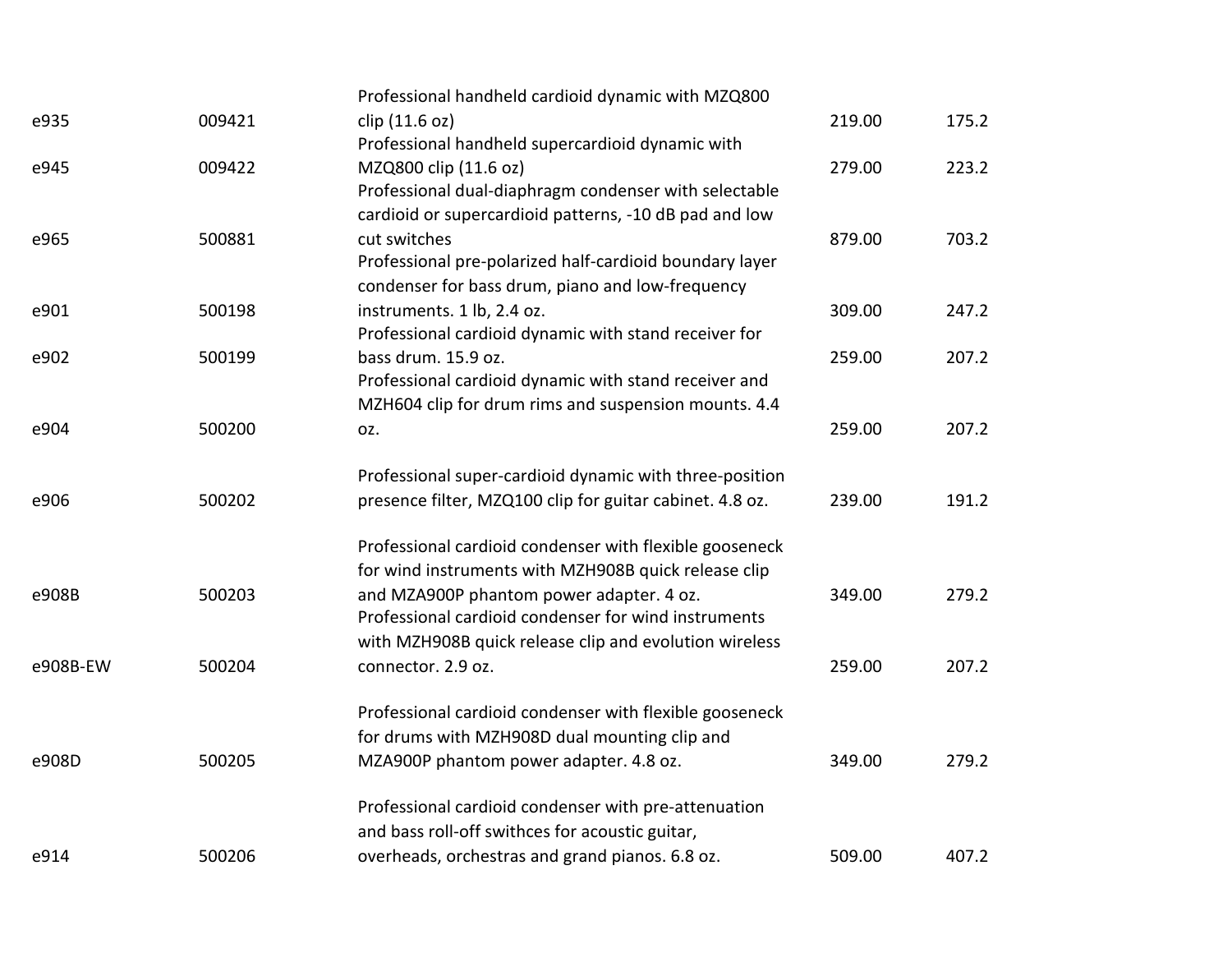| MK4            | 504298 | housing and internal capsule shock-mount.                                                                       | 379.00   | 303.2 |
|----------------|--------|-----------------------------------------------------------------------------------------------------------------|----------|-------|
|                |        | Cardioid, large-diaphragm, side-address condenser<br>microphone with 24-carat-gold-plated capsule, metal        |          |       |
| MD46           | 005172 | clip not included. 15 oz.                                                                                       | 259.00   | 207.2 |
|                |        | Handheld cardioid dynamic for field ENG/EFP. MZQ800                                                             |          |       |
| MD441-U        | 000762 | switches. Includes MZQ441 clip.                                                                                 | 1,129.00 | 903.2 |
|                |        | Super-cardioid dynamic with low and high equalization                                                           |          |       |
| <b>MD431II</b> | 001605 | Handheld super-cardioid dynamic with on/off switch.<br>Includes MZA4031 clip. (26 oz.)                          | 569.00   | 455.2 |
| <b>MD421II</b> | 000984 | Includes MZA421 lock-on stand adapter. (30 oz.)                                                                 | 479.00   | 383.2 |
|                |        | Cardioid dynamic with five position bass rolloff switch.                                                        |          |       |
| <b>MD42</b>    | 005173 | field ENG. MZQ800 clip not included. (15 oz)                                                                    | 259.00   | 207.2 |
| THREEPACK835   | 506666 | pouches. 3.5 lbs.<br>Handheld omni-directional dynamic microphone for                                           | 319.00   | 255.2 |
| THREEPACK604P  | 506667 | pouches. 3.1 lbs.<br>(3) e835 microphones with MZQ800 clips and carrying                                        | 439.00   | 351.2 |
|                |        | (3) e604 microphones with MZH604 clips and carrying                                                             |          |       |
| EPACK835       | 502518 | e835 microphone, MZQ800 clip, SEMS3000 stand and<br>CJ25 cable, 8.9 lbs.                                        | 159.00   | 127.2 |
| DRUMKIT600     | 504296 | investment                                                                                                      | 1,249.00 | 999.2 |
|                |        | Includes 1x e602-II, 4x e604, 2x e614 in a custom slim-<br>line aluminum case with die-cut foam to protect your |          |       |
| e912SNX        | 502193 | cardioid pick-up pattern, with programmable switch<br>(PTT, PTM, On/Off), non-reflective Nextel® gray           | 509.00   | 407.2 |
|                |        | Pre-polarized condenser boundary microphone, half-                                                              |          |       |
| e912SBK        | 500875 | (PTT, PTM, On/Off), black                                                                                       | 439.00   | 351.2 |
|                |        | Pre-polarized condenser boundary microphone, half-<br>cardioid pick-up pattern, with programmable switch        |          |       |
| e912BK         | 500647 | half-cardioid pick-up pattern, black                                                                            | 379.00   | 303.2 |
|                |        | Pre-polarized condenser boundary microphone with                                                                |          |       |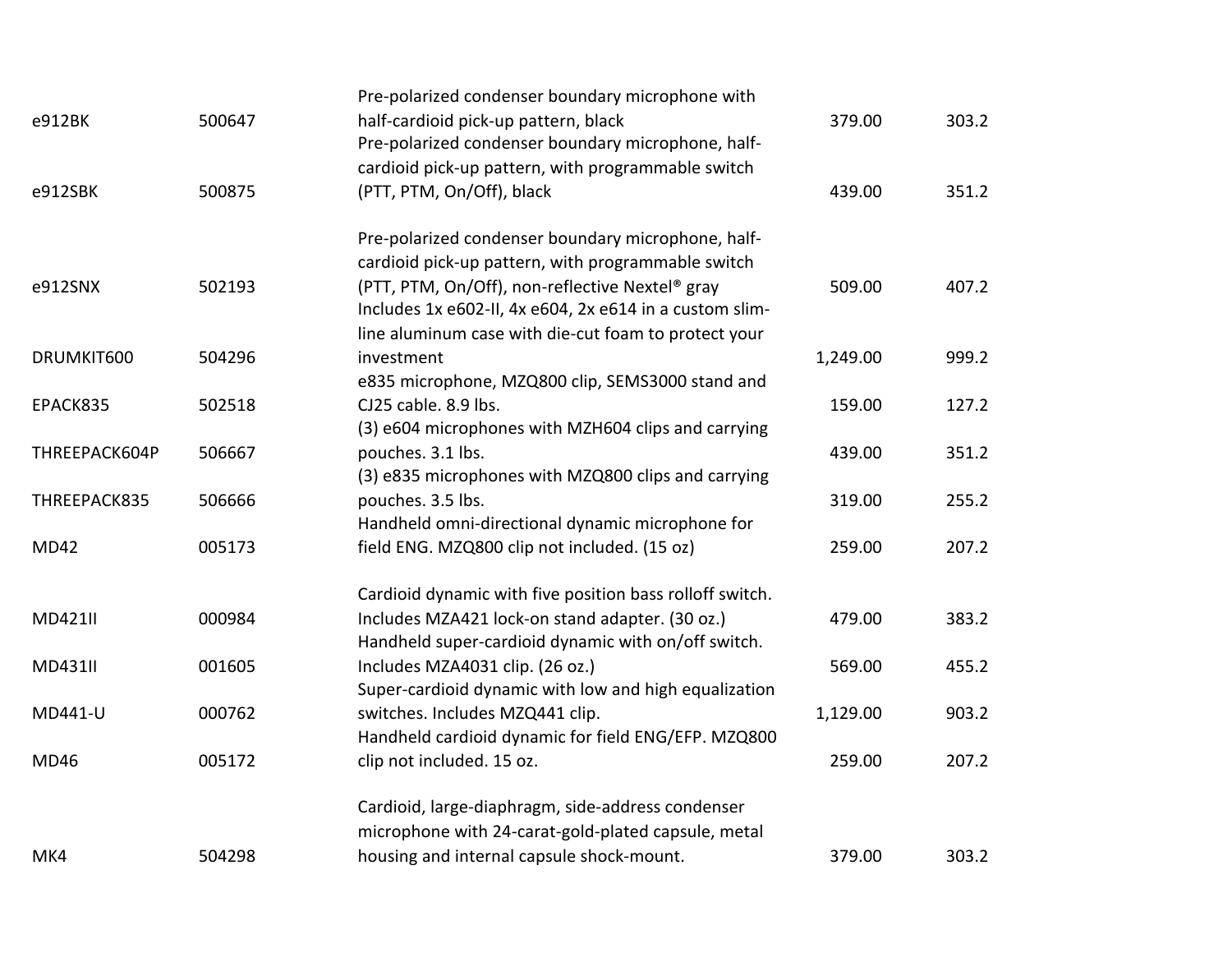|                 |            | Large-diaphragm, side-address microphone with 24-      |        |           |
|-----------------|------------|--------------------------------------------------------|--------|-----------|
|                 |            | carat-gold-plated diaphragm, metal housing and         |        |           |
|                 |            | internal capsule shock-mount; includes MKS 4           |        |           |
| MK4SET          | USMK4Set   | Shockmount                                             | 509.00 | 407.2     |
|                 |            | Multi-pattern, large-diaphragm condenser microphone    |        |           |
|                 |            | with 24-carat-gold-plated capsule, metal housing and   |        |           |
|                 |            | internal capsule shock-mount. Five selectable polar    |        |           |
| MK8             | 506195     | patterns, with low cut/rolloff filter and pad switch.  | 749.00 | 599.2     |
| MKS4            | 504299     | Elastic suspension for MK 4 and MK 8                   | 129.00 | 103.2     |
|                 |            | Mobile recording lavalier utilizing a Sennheiser ME 2  |        |           |
|                 |            | omni capsule, Apogee 24 bit/96 kHz digital connection  |        |           |
|                 |            | to iPhone, iPad or iPod touch, and an Apple Mfi        |        |           |
| ClipMic digital | 506791     | certified Lightning connector                          | 248.75 | 199       |
|                 |            | Mobile recording lavalier utilizing a Sennheiser MKE 2 |        |           |
|                 |            | omni capsule, Apogee 24 bit/96 kHz digital connection  |        |           |
|                 |            | to iPhone, iPad or iPod touch, and an Apple Mfi        |        |           |
| MKE 2 digital   | 506798     | certified Lightning connector                          | 623.75 | 499       |
| <b>MKE 440</b>  | 506258     | Stereo Microphone                                      | 419.95 | 335.96001 |
|                 |            | Small shotgun microphone for cameras with a lighting   |        |           |
| <b>MKE400</b>   | 502047     | shoe mount and external microphone input               | 259.00 | 207.2     |
|                 |            | Stereo condenser X-Y microphone with built in bass     |        |           |
|                 |            | attenuator, supplied with AC418 connecting cable and   |        |           |
| MKE44-P         | 003330     | windscreen (27.0 oz)                                   | 879.00 | 703.2     |
|                 |            | The MKE600 is a small shot gun microphone with a high  |        |           |
|                 |            | level of directivity for cameras with an external      |        |           |
|                 |            | microphone input, supplied with MZW600 foam            |        |           |
| <b>MKE600</b>   | 505453     | windscreen                                             | 419.00 | 335.2     |
| 042177          | 042177     | Spare Part: MKE300. Windscreen                         | 40.50  | 32.4      |
|                 | USME62/K6P | Omnidirectional microphone system (phantom power       |        |           |
| ME62/K6PCOMBO   | COMBO      | only). Includes MZQ 2000 Clip and a K6C-SM Case.       | 569.00 | 455.2     |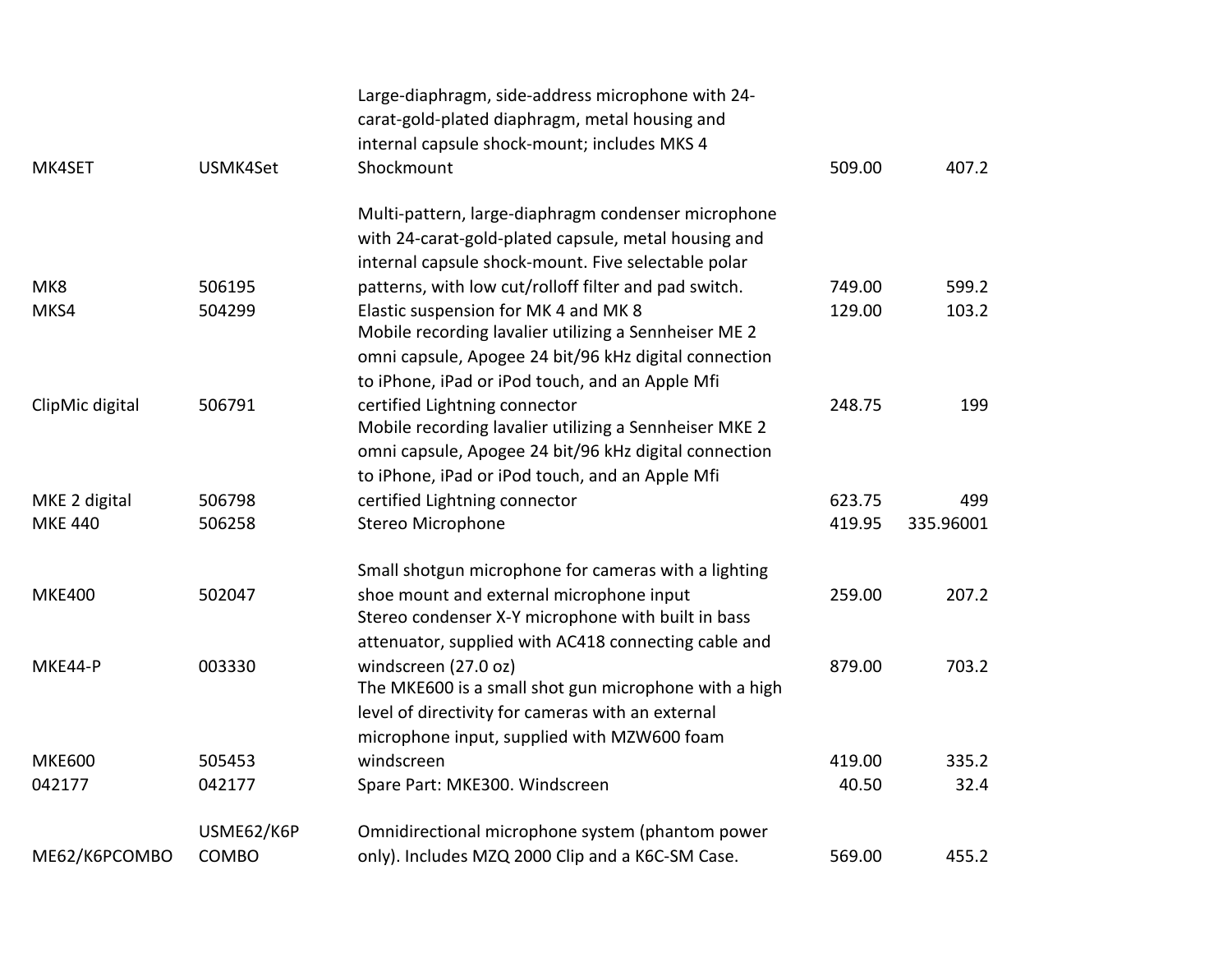|                  | USME64/K6  | Cardioid microphone system (phantom or battery            |          |        |
|------------------|------------|-----------------------------------------------------------|----------|--------|
| ME64/K6COMBO     | COMBO      | power). Includes MZQ 2000 Clip and a K6C-SM Case.         | 579.00   | 463.2  |
|                  | USME64/K6P | Cardioid microphone system (phantom power only).          |          |        |
| ME64/K6PCOMBO    | COMBO      | Includes MZQ 2000 Clip and a K6C-SM Case.                 | 579.00   | 463.2  |
|                  | USME65/K6  | Supercardioid microphone system (phantom or battery       |          |        |
| ME65/K6COMBO     | COMBO      | power). Includes MZQ 2000 Clip and a K6C-SM Case.         | 639.00   | 511.2  |
|                  | USME65/K6P | Supercardioid microphone system (phantom power            |          |        |
| ME65/K6PCOMBO    | COMBO      | only). Includes MZQ 2000 Clip and a K6C-SM Case.          | 639.00   | 511.2  |
|                  | USME66/K6  | Shotgun microphone system (phantom or battery             |          |        |
| ME66/K6COMBO     | COMBO      | power). Includes MZQ 2000 Clip and a K6C-SM Case.         | 629.00   | 503.2  |
|                  | USME66/K6P | Shotgun microphone system (phantom power only).           |          |        |
| ME66/K6PCOMBO    | COMBO      | Includes MZQ 2000 Clip and a K6C-SM Case.                 | 629.00   | 503.2  |
|                  |            | Omnidirectional condenser in Matte Black finish with      |          |        |
|                  |            | switchable -10 dB pad and diffuse/near field high         |          |        |
|                  |            | frequency switch (+6 dB @ 10 kHz), supplied with          |          |        |
| <b>MKH20-P48</b> | 002857     | MZQ40, MZS40, MZW41 (22.0 oz)                             | 1,499.00 | 1199.2 |
|                  |            | Bi-directional (figure 8) condenser in Matte Black finish |          |        |
|                  |            | with switchable -10 dB pad and switchable bass            |          |        |
|                  |            | attenuation (-4 dB @ 50 Hz) supplied with MZQ31,          |          |        |
| <b>MKH30-P48</b> | 002872     | MZS80, MZW41 (24.0 oz)                                    | 1,569.00 | 1255.2 |
|                  |            | Cardioid condenser in Matte Black finish with             |          |        |
|                  |            | switchable -10 dB pad and switchable bass attenuation     |          |        |
|                  |            | (-4 dB @ 50 Hz) supplied with MZQ40, MZS40, MZW41         |          |        |
| <b>MKH40-P48</b> | 002645     | (22.0 oz)                                                 | 1,499.00 | 1199.2 |
|                  |            | Supercardioid/lobe condenser (short shotgun)              |          |        |
|                  |            | condenser in Matte Black finish, supercardioid/lobe,      |          |        |
|                  |            | supplied with MZW415 windscreen, 48 volt phantom          |          |        |
| MKH416-P48       | 001511     | powering (18.0 oz),                                       | 1,249.00 | 999.2  |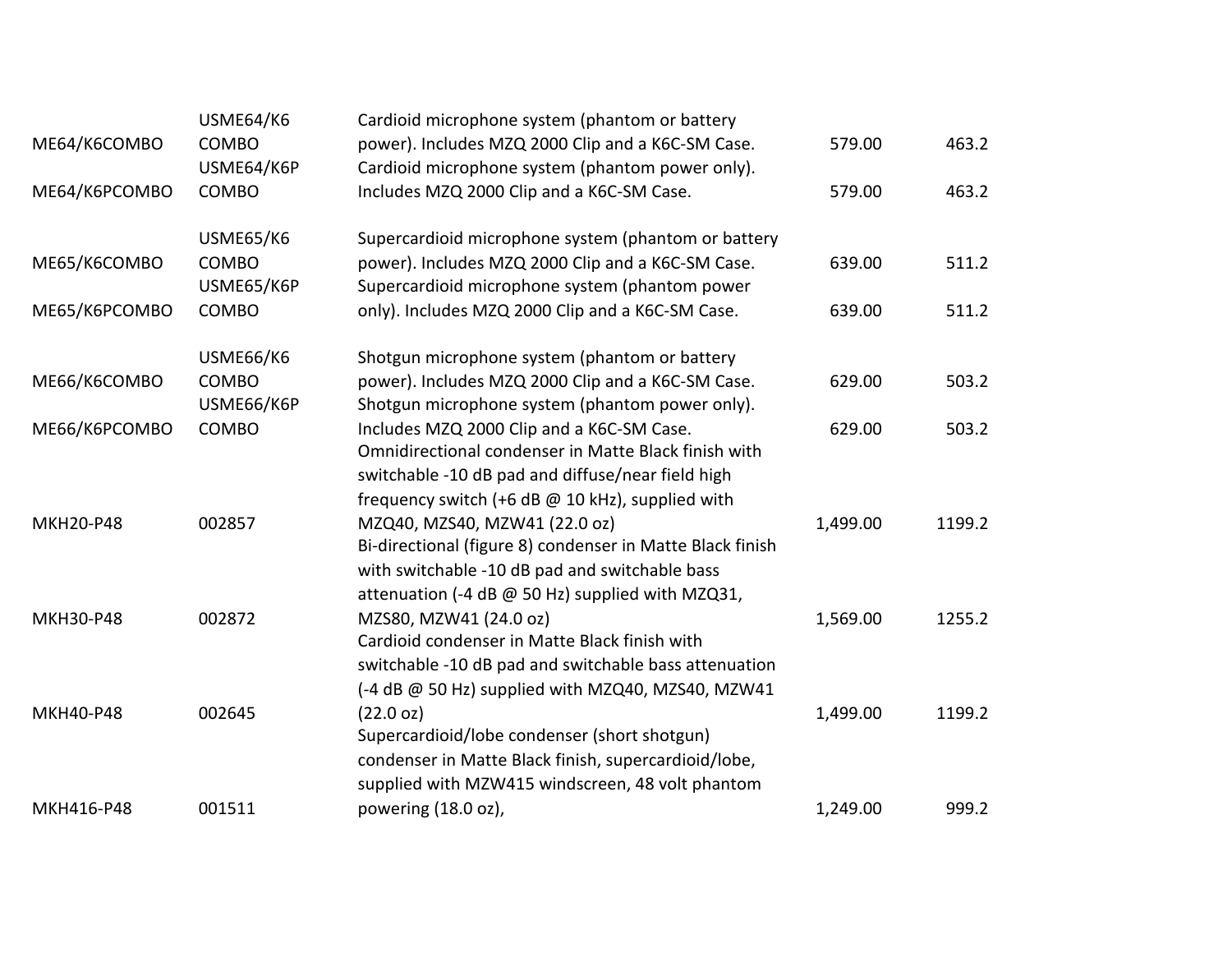|                  |        | Dual capsule MS stereo condenser in Matte Black finish,    |          |        |
|------------------|--------|------------------------------------------------------------|----------|--------|
|                  |        | dual 48 volt phantom powering, requires AC418 Y-           |          |        |
| <b>MKH418S</b>   | 005284 | cable, not included (7.8 oz)                               | 2,069.00 | 1655.2 |
|                  |        | Supercardioid condenser in Matte Black with -10 dB         |          |        |
|                  |        | pad and switchable bass attenuation (-4 dB @ 50 Hz)        |          |        |
| <b>MKH50-P48</b> | 003109 | supplied with MZQ40, MZS40, MZW41 (23.0 oz)                | 1,499.00 | 1199.2 |
|                  |        | Supercardioid/lobe (short shotgun) condenser in Matte      |          |        |
|                  |        | Black finish with switchable -10 dB pad, switchable low    |          |        |
|                  |        | cut filter (-5 dB @ 100 Hz) and high frequency boost (+5   |          |        |
| <b>MKH60-P48</b> | 003148 | $dB$ @ 10 Hz) supplied with MZQ40 (23.0 oz)                | 1,879.00 | 1503.2 |
|                  |        | Supercardioid/lobe (shotgun) condenser in Matte Black      |          |        |
|                  |        | finish with switchable -10dB pad, switchable high          |          |        |
|                  |        | frequency boost (+5 dB @ 10 kHz) and low cut filter (-5    |          |        |
| <b>MKH70-P48</b> | 003149 | dB @ 50 HZ) (23.0 oz)                                      | 2,199.00 | 1759.2 |
|                  |        | Multi-pattern condenser in Champagne finish with           |          |        |
|                  |        | omni, wide cardioid, cardioid, supercardioid, and figure   |          |        |
|                  |        | 8 patterns, attenuation (-6 and -12 dB), treble boost (+3  |          |        |
|                  |        | and $+6$ dB @ 10 kHz) and bass cut switches (-3 and -6     |          |        |
|                  |        | dB @ 50 Hz), integrated LED (facilitates exact             |          |        |
|                  |        | orientation), frequency range extending to 50 kHz, and     |          |        |
|                  |        | accessory package of MZQ80, MZW80, MZS80 and               |          |        |
| MKH800-P48       | 004927 | aluminum carry case (24.0 oz)                              | 3,749.00 | 2999.2 |
|                  |        | Universal studio condenser, dual outputs available from    |          |        |
|                  |        | capsule for adjustment of pick-up pattern. Ships with      |          |        |
|                  |        | MZS80 shockmount, AC20 adapter cable, MZQ80 mic            |          |        |
| MKH800TWINNI     | 502431 | clip, case. Available in Nickel (Ni) or Nextel® black (Nx) | 3,999.00 | 3199.2 |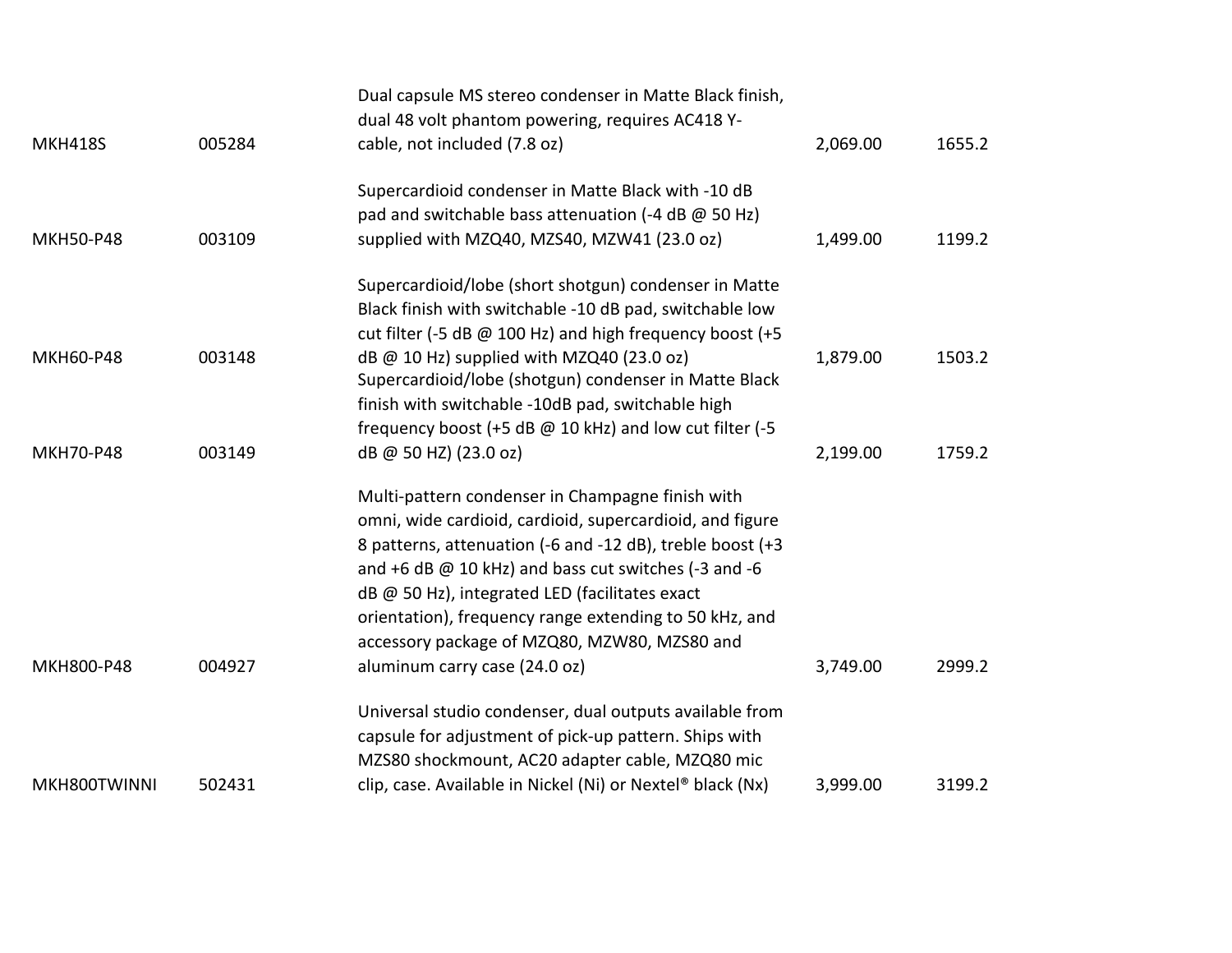|                         |                 | Universal studio condenser, dual outputs available from<br>capsule for adjustment of pick-up pattern. Ships with<br>MZS80 shockmount, AC20 adapter cable, MZQ80 mic                                                                                                  |           |         |
|-------------------------|-----------------|----------------------------------------------------------------------------------------------------------------------------------------------------------------------------------------------------------------------------------------------------------------------|-----------|---------|
| MKH800TWINNX            | 502083          | clip, case. Available in Nickel (Ni) or Nextel® black (Nx)<br>ESFERA 5.1 surround microphone system, complete<br>system including (1) SPM 8000 X/Y microphone                                                                                                        | 39,999.00 | 31999.2 |
| <b>ESFERA</b>           | <b>USESFERA</b> | package, and (1) SPB 8000 processor.<br>Omnidirectional RF condenser in Nextel finish. Freq                                                                                                                                                                          | 12,499.00 | 9999.2  |
| <b>MKH8020</b>          | 506287          | response 10Hz to 60kHz                                                                                                                                                                                                                                               | 1,499.00  | 1199.2  |
| MKH8020STEREOSET 506288 |                 | Stereo Pair of MKH 8020<br>Cardioid RF condenser in Nextel finish. Freq response                                                                                                                                                                                     | 2,999.00  | 2399.2  |
| <b>MKH8040</b>          | 506289          | 30Hz to 50kHz                                                                                                                                                                                                                                                        | 1,499.00  | 1199.2  |
| MKH8040STEREOSET 506290 |                 | Stereo Pair of MKH 8040<br>Super-Cardioid RF Condenser in Nextel finish. Freq                                                                                                                                                                                        | 2,999.00  | 2399.2  |
| <b>MKH8050</b>          | 506291          | response 30Hz to 50kHz                                                                                                                                                                                                                                               | 1,499.00  | 1199.2  |
| <b>MKH8060</b>          | 506292          | Supercardioid/lobe RF condenser (short shotgun) in<br>Nextel finish, with modular MZX8000 analog output<br>and MZW8060 windscreen. 48 volt phantom powered.<br>Lobar RF condenser (long shotgun) in Nextel finish, with<br>modular MZX8000 analog output and MZW8070 | 1,569.00  | 1255.2  |
| <b>MKH8070</b>          | 506293          | windscreen. 48 volt phantom powered.                                                                                                                                                                                                                                 | 2,129.00  | 1703.2  |
| <b>MKH8090</b>          | 506294          | Wide cardioid studio condenser microphone. Frequency<br>response 30Hz to 50kHz.<br>Installation Boundary Layer Micriphone, Includes Cable                                                                                                                            | 1,499.00  | 1199.2  |
| <b>MEB 102-L TC B</b>   | 506729          | XLR-5 TC<br>Installation Boundary Layer Microphone, Includes Cable                                                                                                                                                                                                   | 279.00    | 223.2   |
| <b>MEB 102-L TC W</b>   | 506763          | XLR-5 TC<br>Installation Boundary Layer Microphone, Includes Cable                                                                                                                                                                                                   | 279.00    | 223.2   |
| <b>MEB 104-L TC B</b>   | 506730          | XLR-5 TC                                                                                                                                                                                                                                                             | 279.00    | 223.2   |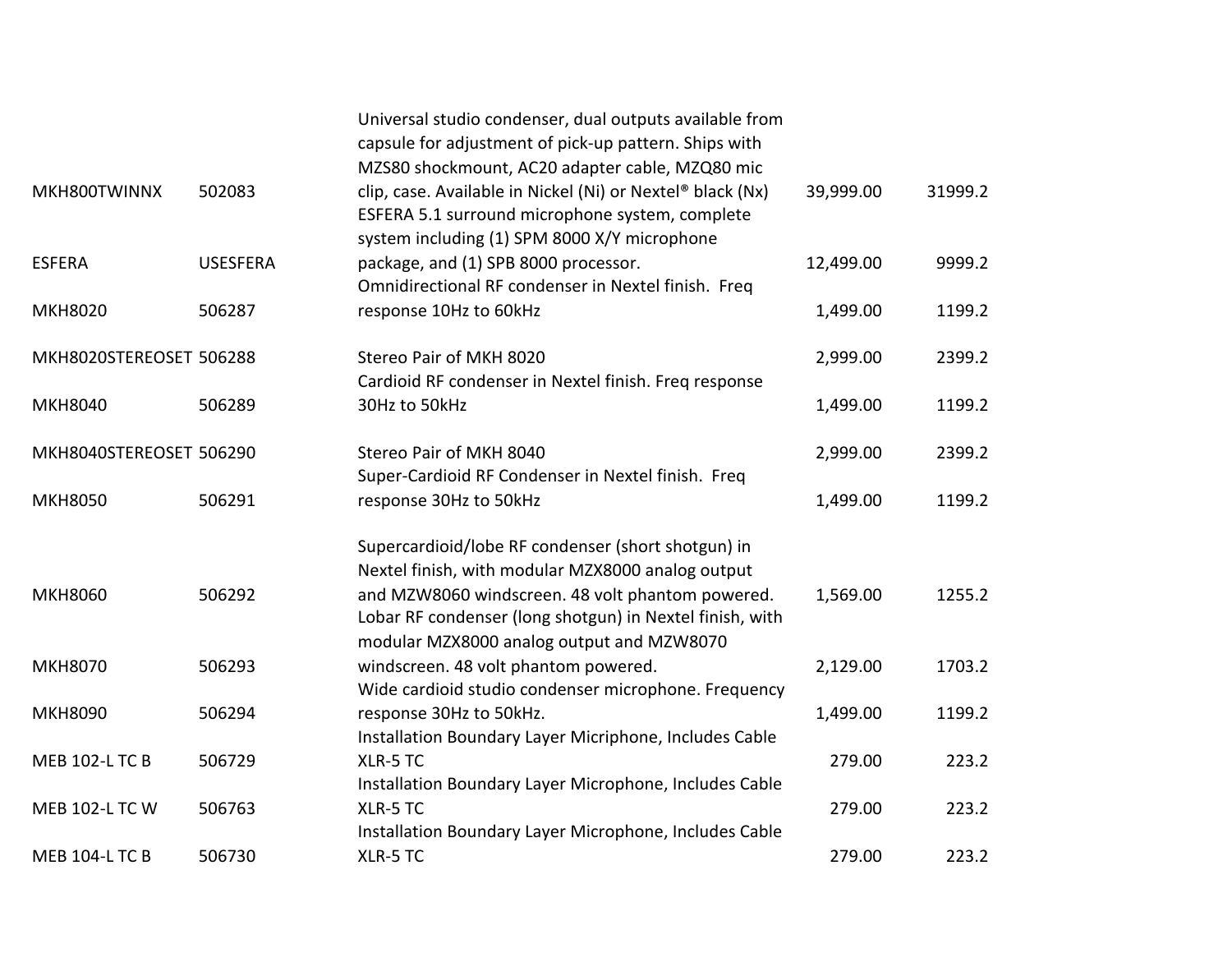|                       |                | Installation Boundary Layer Microphone, Includes Cable |        |       |
|-----------------------|----------------|--------------------------------------------------------|--------|-------|
| <b>MEB 104-L TC W</b> | 506765         | XLR-5 TC                                               | 279.00 | 223.2 |
| <b>MEB 114-S TC B</b> | 506600         | On-table Boundary Layer Microphone, Fixed cable        | 349.00 | 279.2 |
| <b>MEB 114-S TC W</b> | 506601         | On-table Boundary Layer Micrphone, Fixed Cable         | 349.00 | 279.2 |
|                       |                | Speechline Install Boundary Mic - Omni - with Bi-Color |        |       |
| MEB102-LB             | 505603         | LED (XLR-5)                                            | 249.00 | 199.2 |
|                       |                | Speechline Install Boundary Mic - Omni - with Bi-Color |        |       |
| <b>MEB102-LW</b>      | 505604         | LED (XLR-5)                                            | 249.00 | 199.2 |
| <b>MEB102B</b>        | 505600         | Speechline Install Boundary Mic - Omni                 | 229.00 | 183.2 |
| <b>MEB102W</b>        | 505601         | Speechline Install Boundary Mic - Omni                 | 229.00 | 183.2 |
|                       |                | Speechline Install Boundary Mic - Cardioid - with Bi-  |        |       |
| MEB104-LB             | 505609         | Color LED (XLR-5)                                      | 249.00 | 199.2 |
|                       |                | Speechline Install Boundary Mic - Cardioid - with Bi-  |        |       |
| MEB104-LW             | 505610         | Color LED (XLR-5)                                      | 249.00 | 199.2 |
| MEB104B               | 505606         | Speechline Install Boundary Mic - Cardioid             | 229.00 | 183.2 |
| MEB104W               | 505607         | Speechline Install Boundary Mic - Cardioid             | 229.00 | 183.2 |
|                       |                | Speechline Table Boundary Mic - Cardioid - with        |        |       |
|                       |                | programmable button (On, On/Off, PTT, PTM) and TTL     |        |       |
| MEB114-SB             | 505615         | Logic                                                  | 349.00 | 279.2 |
|                       |                | Speechline Table Boundary Mic - Cardioid - with        |        |       |
|                       |                | programmable button (On, On/Off, PTT, PTM) and TTL     |        |       |
| MEB114-SW             | 505616         | Logic                                                  | 349.00 | 279.2 |
| MEB114B               | 505612         | Speechline Table Boundary Mic - Cardioid. Black        | 289.00 | 231.2 |
| MEB114W               | 505613         | Speechline Table Boundary Mic - Cardioid. White        | 289.00 | 231.2 |
| MEG14-40              | 504791         | 16 inch cardioid gooseneck microphone                  | 229.00 | 183.2 |
| MEG14-40-L            | 504792         | 16 inch cardioid gooseneck microphone with light ring  | 279.00 | 223.2 |
|                       |                | ME34 cardioid capsule, MZH3015 gooseneck, MZT30        |        |       |
| $115-C$               | <b>USI15-C</b> | flange mount and MZS31 shock mount                     | 439.00 | 351.2 |
|                       |                | ME36 lobar mini shotgun capsule, MZH3015 gooseneck,    |        |       |
| $115-L$               | <b>USI15-L</b> | MZT30 flange mount and MZS31 shock mount               | 559.00 | 447.2 |